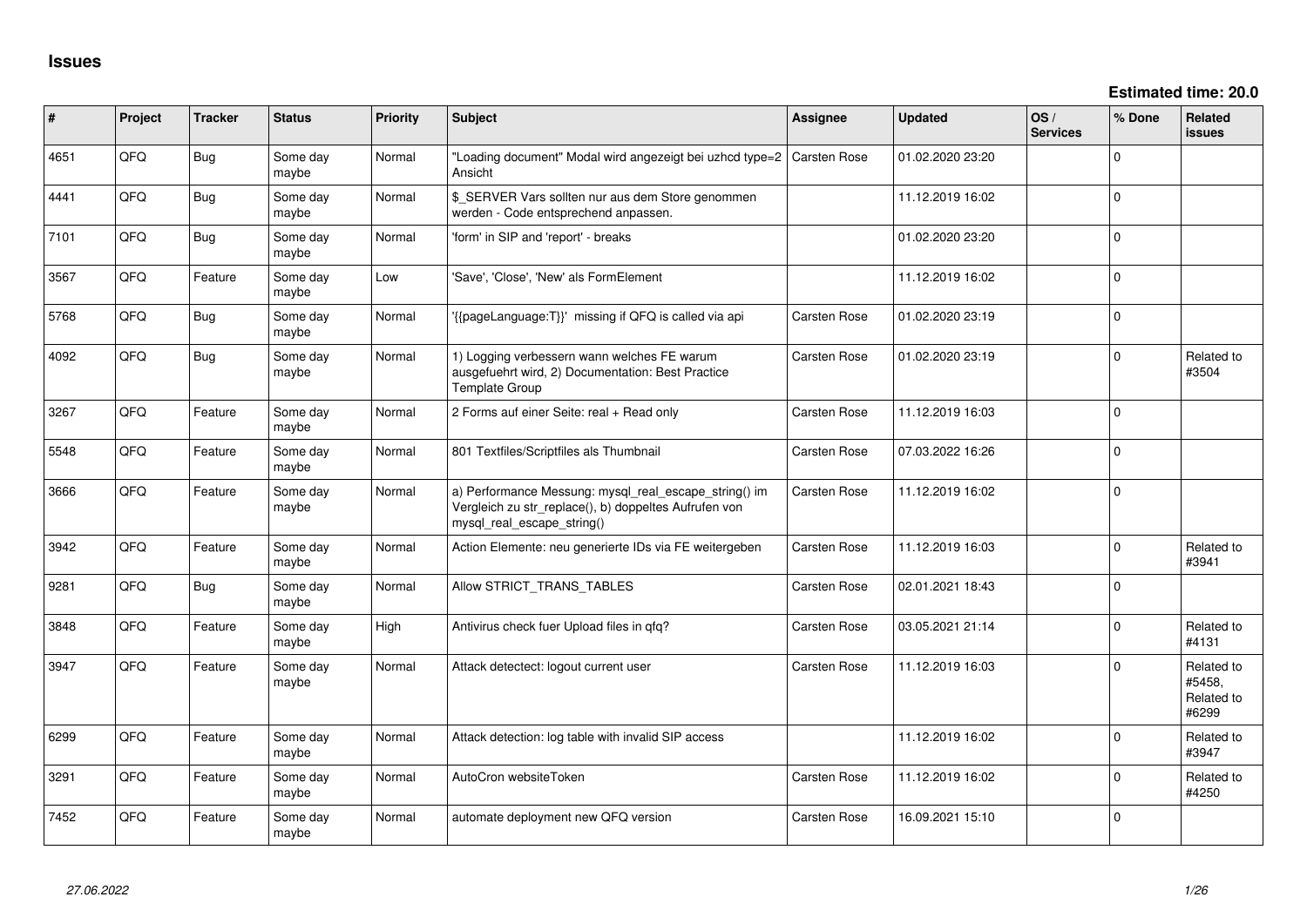| #     | Project | <b>Tracker</b> | <b>Status</b>     | <b>Priority</b> | <b>Subject</b>                                                                                                                   | Assignee            | <b>Updated</b>   | OS/<br><b>Services</b> | % Done      | Related<br><b>issues</b>                     |
|-------|---------|----------------|-------------------|-----------------|----------------------------------------------------------------------------------------------------------------------------------|---------------------|------------------|------------------------|-------------|----------------------------------------------|
| 13608 | QFQ     | Feature        | Some day<br>maybe | Normal          | Automatic Browser Language Redirect                                                                                              | Enis Nuredini       | 17.06.2022 08:35 |                        | $\Omega$    |                                              |
| 7106  | QFQ     | Feature        | Some day<br>maybe | Normal          | Beispiel Nummerierung von Rows in Report                                                                                         |                     | 11.12.2019 16:01 |                        | $\Omega$    |                                              |
| 7105  | QFQ     | Feature        | Some day<br>maybe | Normal          | Beispiel wie man in einer zweiten Tabelle speichert.                                                                             |                     | 11.12.2019 16:01 |                        | $\Omega$    |                                              |
| 6288  | QFQ     | Feature        | Some day<br>maybe | Normal          | Best Practice: Erklaeren wie man ein Formular ganz in<br>'weiss' erstellen kann                                                  |                     | 11.12.2019 16:02 |                        | $\Omega$    |                                              |
| 5783  | QFQ     | Feature        | Some day<br>maybe | Normal          | <b>BPMN View/Edit</b>                                                                                                            |                     | 11.12.2019 16:02 |                        | $\Omega$    |                                              |
| 8520  | QFQ     | Feature        | Some day<br>maybe | Normal          | Bring QFQ to Composer                                                                                                            | Carsten Rose        | 16.09.2021 15:10 |                        | $\Omega$    |                                              |
| 8522  | QFQ     | Feature        | Some day<br>maybe | Normal          | build QFQ - npm warnings                                                                                                         | Benjamin Baer       | 01.02.2020 23:19 |                        | 50          |                                              |
| 10716 | QFQ     | Feature        | Some day<br>maybe | Normal          | Business Logic mit Externen Skripten                                                                                             | <b>Carsten Rose</b> | 16.09.2021 15:10 |                        | $\Omega$    | Related to<br>#10713,<br>Related to<br>#8217 |
| 9669  | QFQ     | <b>Bug</b>     | Some day<br>maybe | Normal          | Checkbox / Template Group: radio/checkbox visible broken<br>after 'add'                                                          | <b>Carsten Rose</b> | 16.06.2021 13:47 |                        | $\mathbf 0$ | Related to<br>#8091                          |
| 4420  | QFQ     | Feature        | Some day<br>maybe | Normal          | Client: Local Storage - store the changes of a form, local in<br>the browser.                                                    | Benjamin Baer       | 11.12.2019 16:02 |                        | $\Omega$    |                                              |
| 6715  | QFQ     | Feature        | Some day<br>maybe | Normal          | Code-Refactoring: dbArray vereinheitlichen                                                                                       | <b>Carsten Rose</b> | 11.12.2019 16:02 |                        | $\Omega$    |                                              |
| 4279  | QFQ     | Bug            | Some day<br>maybe | High            | config.linkVars lost                                                                                                             | <b>Carsten Rose</b> | 03.05.2021 21:14 |                        | $\Omega$    |                                              |
| 3349  | QFQ     | <b>Bug</b>     | Some day<br>maybe | Normal          | config.qfq.ini: a) vertraegt keine '=' im Value (z.B.<br>Passwort), b) Values sollten in ticks einschliessbar sein<br>(spaces, ) | Carsten Rose        | 11.12.2019 16:02 |                        | $\Omega$    |                                              |
| 4650  | QFQ     | Feature        | Some day<br>maybe | Normal          | Convert html to doc/rtf                                                                                                          | <b>Carsten Rose</b> | 01.02.2020 23:20 |                        | $\mathbf 0$ | Related to<br>#10704                         |
| 10738 | QFQ     | Feature        | Some day<br>maybe | Normal          | CORS headers for external API requests                                                                                           |                     | 10.06.2020 14:00 |                        | $\Omega$    |                                              |
| 3990  | QFQ     | Feature        | Some day<br>maybe | High            | custom class definition: add space automatically                                                                                 | <b>Carsten Rose</b> | 03.05.2021 21:14 |                        | $\Omega$    |                                              |
| 4719  | QFQ     | Feature        | Some day<br>maybe | Normal          | Custom Message in Client in case of 'Browser tab close,<br>modification will be lost'                                            |                     | 01.02.2020 23:20 |                        | $\Omega$    |                                              |
| 12337 | QFQ     | Feature        | Some day<br>maybe | Normal          | Database.php: better caching                                                                                                     | <b>Carsten Rose</b> | 16.09.2021 15:10 |                        | $\Omega$    |                                              |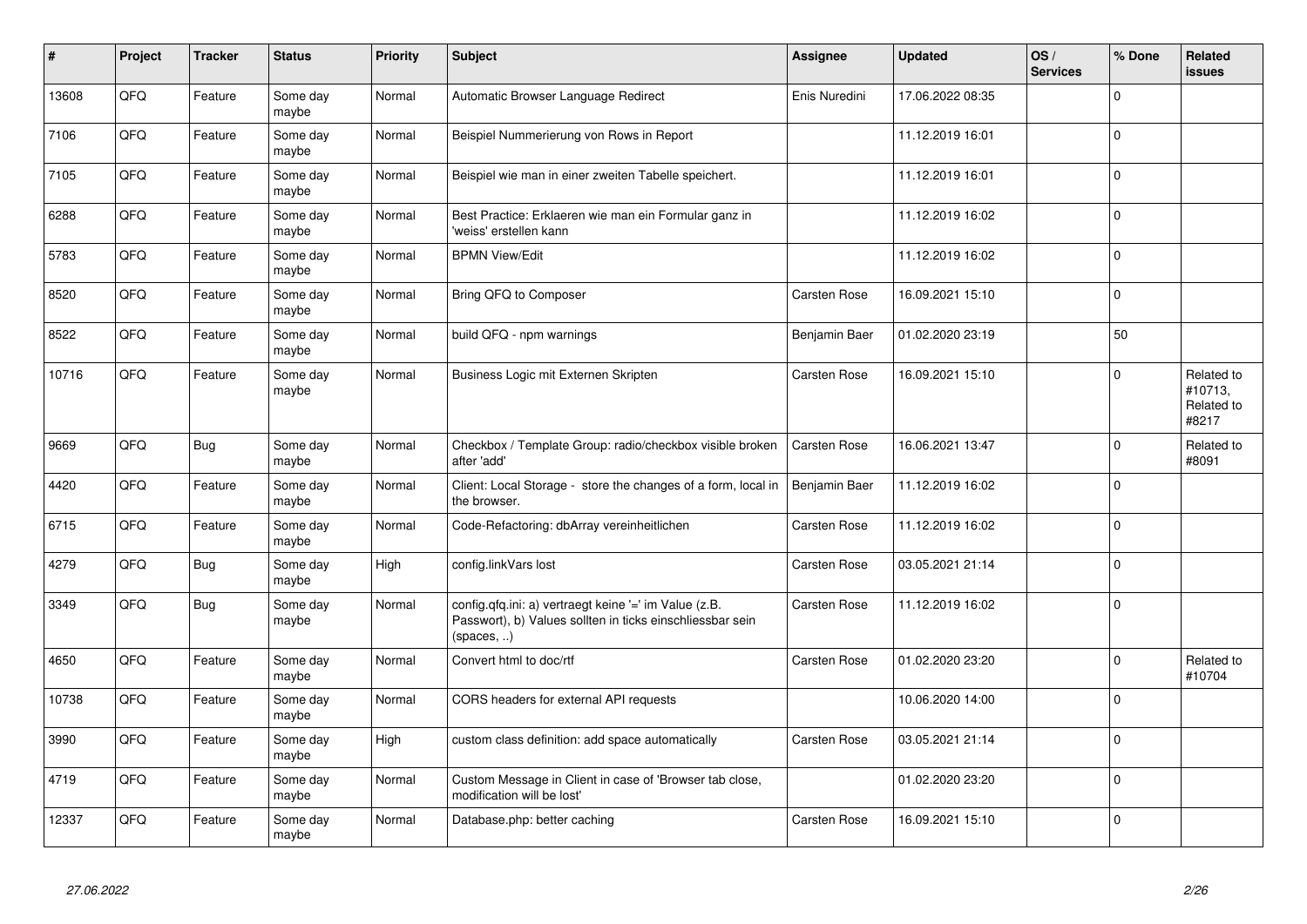| ∦    | Project    | <b>Tracker</b> | <b>Status</b>     | <b>Priority</b> | <b>Subject</b>                                                                                                                                                | <b>Assignee</b>     | <b>Updated</b>   | OS/<br><b>Services</b> | % Done      | Related<br><b>issues</b> |
|------|------------|----------------|-------------------|-----------------|---------------------------------------------------------------------------------------------------------------------------------------------------------------|---------------------|------------------|------------------------|-------------|--------------------------|
| 6992 | QFQ        | Feature        | Some day<br>maybe | Normal          | DB exception: Syntax Highlight                                                                                                                                |                     | 11.12.2019 16:01 |                        | $\Omega$    | Related to<br>#5450      |
| 4627 | QFQ        | Feature        | Some day<br>maybe | Normal          | dbupdate: all tables - check 'create', 'modified' if it is<br>possible to change to default 'CURRENT_TIMESTAMP' and<br>modified 'ON UPDATE CURRENT_TIMESTAMP' |                     | 01.02.2020 23:20 |                        | $\mathbf 0$ |                          |
| 3130 | <b>OFO</b> | <b>Bug</b>     | Some day<br>maybe | Normal          | Debug Info's nicht korrekt nach 'New > Save'.                                                                                                                 | Carsten Rose        | 11.12.2019 16:03 |                        | $\Omega$    | Related to<br>#3253      |
| 3331 | QFQ        | Feature        | Some day<br>maybe | Normal          | Default Tooltip fuer page? Links: mit Form und Record ID                                                                                                      | Carsten Rose        | 11.12.2019 16:02 |                        | $\mathbf 0$ |                          |
| 5850 | QFQ        | Feature        | Some day<br>maybe | Normal          | Deployment: In QFQ Doc best practice fuer zeitgemaesses<br>Deployment beschreiben                                                                             |                     | 01.02.2020 23:20 |                        | $\Omega$    |                          |
| 3273 | QFQ        | Feature        | Some day<br>maybe | Low             | Dirty Flag in Form                                                                                                                                            | Carsten Rose        | 11.12.2019 16:02 |                        | $\Omega$    |                          |
| 3458 | QFQ        | Feature        | Some day<br>maybe | Normal          | Display 'Edit Form Element'-Checkbox on form: should<br>depend on FE Group                                                                                    | Carsten Rose        | 11.12.2019 16:02 |                        | $\mathbf 0$ | Related to<br>#3447      |
| 8892 | QFQ        | Feature        | Some day<br>maybe | Normal          | Display and Edit SQL Comments in Form Editor                                                                                                                  | Carsten Rose        | 11.12.2019 16:01 |                        | $\mathbf 0$ |                          |
| 8894 | QFQ        | Feature        | Some day<br>maybe | Normal          | Documentation Tags Usable in QFQ Application                                                                                                                  | Carsten Rose        | 11.12.2019 16:01 |                        | $\mathbf 0$ |                          |
| 3905 | QFQ        | Feature        | Some day<br>maybe | Normal          | Documentation: Best Practice anhand eines Online<br>Bewerbungstools                                                                                           | Carsten Rose        | 11.12.2019 16:03 |                        | $\mathbf 0$ |                          |
| 4293 | QFQ        | Bug            | Some day<br>maybe | Normal          | Download broken if token 'd:' is missing - but no error<br>message                                                                                            | Carsten Rose        | 11.12.2019 16:03 |                        | $\Omega$    | Related to<br>#7514      |
| 7100 | QFQ        | Feature        | Some day<br>maybe | Normal          | Download: log access, max downloads, time limit                                                                                                               |                     | 01.02.2020 23:19 |                        | $\Omega$    |                          |
| 2995 | QFQ        | Feature        | Some day<br>maybe | Normal          | Dropdown JQuery Plugin: 'chosen' - Moeglichkeit um Select<br>Listen mehr Funktion zu geben. Kein Bootstrap noetig.                                            | <b>Carsten Rose</b> | 11.12.2019 16:03 |                        | $\mathbf 0$ |                          |
| 4869 | QFQ        | Feature        | Some day<br>maybe | Normal          | Dynamic Update (show, hide, readonly?, required?) for<br><b>Template Group Elements</b>                                                                       | Carsten Rose        | 01.02.2020 23:19 |                        | $\mathbf 0$ | Related to<br>#4865      |
| 4583 | QFQ        | <b>Bug</b>     | Some day<br>maybe | Normal          | Dynamic Update bei TypeAhead Feldern                                                                                                                          | Carsten Rose        | 01.02.2020 23:19 |                        | $\mathbf 0$ |                          |
| 3216 | QFQ        | Feature        | Some day<br>maybe | Normal          | dynamic update für checkbox label2                                                                                                                            | Carsten Rose        | 11.12.2019 16:03 |                        | $\mathbf 0$ | Related to<br>#2081      |
| 3811 | QFQ        | <b>Bug</b>     | Some day<br>maybe | Normal          | Dynamic Update: extraButtonInfo - Text aktualisieren                                                                                                          | Carsten Rose        | 11.12.2019 16:03 |                        | $\Omega$    | Related to<br>#11517     |
| 8106 | QFQ        | <b>Bug</b>     | Some day<br>maybe | Normal          | Dynamic Update: Feld kann nicht auf empty zurückgesetzt<br>werden                                                                                             | Carsten Rose        | 11.12.2019 16:01 |                        | $\Omega$    |                          |
| 3682 | QFQ        | Bug            | Some day<br>maybe | Normal          | Dynamic update: Radio buttons                                                                                                                                 | Carsten Rose        | 11.12.2019 16:02 |                        | $\Omega$    |                          |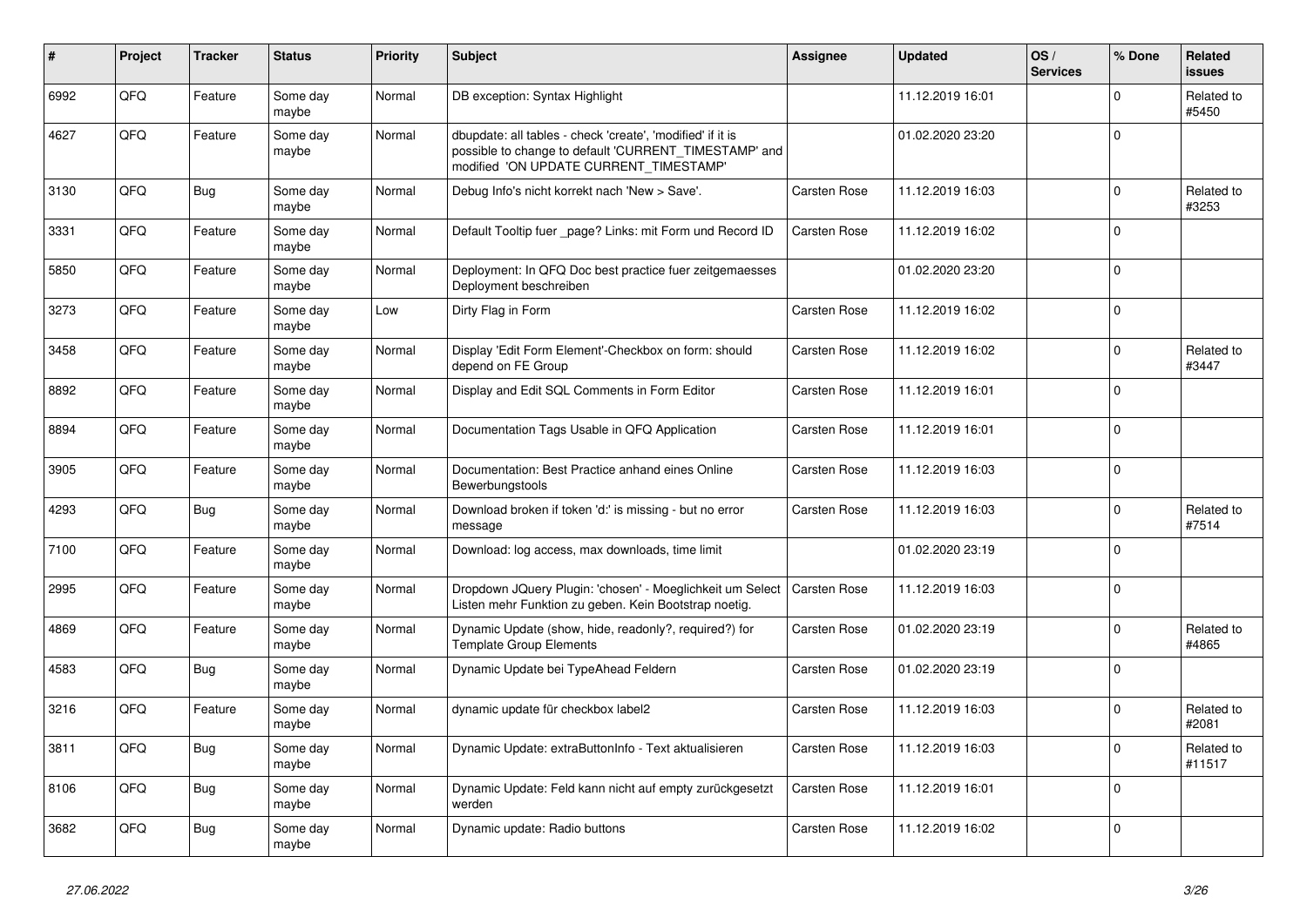| #     | Project | <b>Tracker</b> | <b>Status</b>     | <b>Priority</b> | <b>Subject</b>                                                                                                          | Assignee            | Updated          | OS/<br><b>Services</b> | % Done      | Related<br><b>issues</b>                                              |
|-------|---------|----------------|-------------------|-----------------|-------------------------------------------------------------------------------------------------------------------------|---------------------|------------------|------------------------|-------------|-----------------------------------------------------------------------|
| 6083  | QFQ     | Feature        | Some day<br>maybe | Normal          | Dynamic Update: Value Check via SQL                                                                                     |                     | 11.12.2019 16:02 |                        | $\Omega$    |                                                                       |
| 5893  | QFQ     | Feature        | Some day<br>maybe | Normal          | Edit on double-click                                                                                                    |                     | 01.02.2020 23:19 |                        | $\Omega$    | Related to<br>#5894                                                   |
| 5579  | QFQ     | Feature        | Some day<br>maybe | Normal          | Enhance Doc / Presentation: variable type 'link column type'                                                            | Carsten Rose        | 01.02.2020 23:19 |                        | $\Omega$    |                                                                       |
| 5132  | QFQ     | Feature        | Some day<br>maybe | Normal          | Error Message sendmail missing attachment: more details                                                                 | <b>Carsten Rose</b> | 01.02.2020 23:19 |                        | $\mathbf 0$ |                                                                       |
| 4330  | QFQ     | Feature        | Some day<br>maybe | Normal          | Error Message: report missing {{ / }} in sqlUpdate, sqlInsert,<br>sqlDelete, sqlAfter, sqlBefore in FE action elements. | <b>Carsten Rose</b> | 01.02.2020 23:20 |                        | $\mathbf 0$ |                                                                       |
| 4328  | QFQ     | Bug            | Some day<br>maybe | Normal          | Error Message: Show FE name/number on problems in FE                                                                    | Carsten Rose        | 01.02.2020 23:20 |                        | $\Omega$    |                                                                       |
| 3900  | QFQ     | Feature        | Some day<br>maybe | Normal          | Extend documentation of 'Copy / Paste'                                                                                  | Carsten Rose        | 11.12.2019 16:03 |                        | $\Omega$    | Related to<br>#3899                                                   |
| 11217 | QFQ     | Feature        | Some day<br>maybe | Normal          | <b>Extend Script Functionality</b>                                                                                      | Carsten Rose        | 16.09.2021 15:10 |                        | $\Omega$    |                                                                       |
| 4528  | QFQ     | <b>Bug</b>     | Some day<br>maybe | Normal          | extraButtonLock mit SQLAhead Bug                                                                                        | Carsten Rose        | 01.02.2020 23:19 |                        | $\mathbf 0$ |                                                                       |
| 6972  | QFQ     | Feature        | Some day<br>maybe | Normal          | Fabric Clipboard / cross browser tab                                                                                    | Benjamin Baer       | 01.02.2020 23:21 |                        | $\Omega$    |                                                                       |
| 5024  | QFQ     | Feature        | Some day<br>maybe | Normal          | Fabric: Generate PDF with edits                                                                                         | Benjamin Baer       | 01.02.2020 23:20 |                        | $\mathbf 0$ | Related to<br>#10704                                                  |
| 3750  | QFQ     | Bug            | Some day<br>maybe | Normal          | FE in a row: if one violates check, all are red                                                                         | <b>Carsten Rose</b> | 11.12.2019 16:03 |                        | $\Omega$    |                                                                       |
| 3415  | QFQ     | Feature        | Some day<br>maybe | Normal          | FE Login Box Templatefile                                                                                               | Benjamin Baer       | 11.12.2019 16:02 |                        | $\Omega$    |                                                                       |
| 4536  | QFQ     | Feature        | Some day<br>maybe | Normal          | FE upload: problem with delete if mutliple uploads an<br>FE.name="                                                      |                     | 01.02.2020 23:20 |                        | $\Omega$    |                                                                       |
| 10013 | QFQ     | Feature        | Some day<br>maybe | Normal          | FE.typ=editor: CodeMirror                                                                                               | <b>Carsten Rose</b> | 08.06.2022 10:37 |                        | $\Omega$    | Related to<br>#12611,<br>Related to<br>#12490,<br>Related to<br>#7732 |
| 5021  | QFQ     | Bug            | Some day<br>maybe | Normal          | FE.typ=extra - during save displays error 'datum2' already<br>filled in STORE SIP - the value is stored nevertheless    | Carsten Rose        | 01.02.2020 23:19 |                        | $\mathbf 0$ | Related to<br>#3875                                                   |
| 5877  | QFQ     | <b>Bug</b>     | Some day<br>maybe | Normal          | FE.type=note:bsColumn strange behaviour                                                                                 |                     | 01.02.2020 23:19 |                        | $\mathbf 0$ |                                                                       |
| 4444  | QFQ     | Feature        | Some day<br>maybe | Normal          | FE.type=upload: detect mime type                                                                                        |                     | 11.12.2019 16:02 |                        | $\mathbf 0$ | Related to<br>#4303                                                   |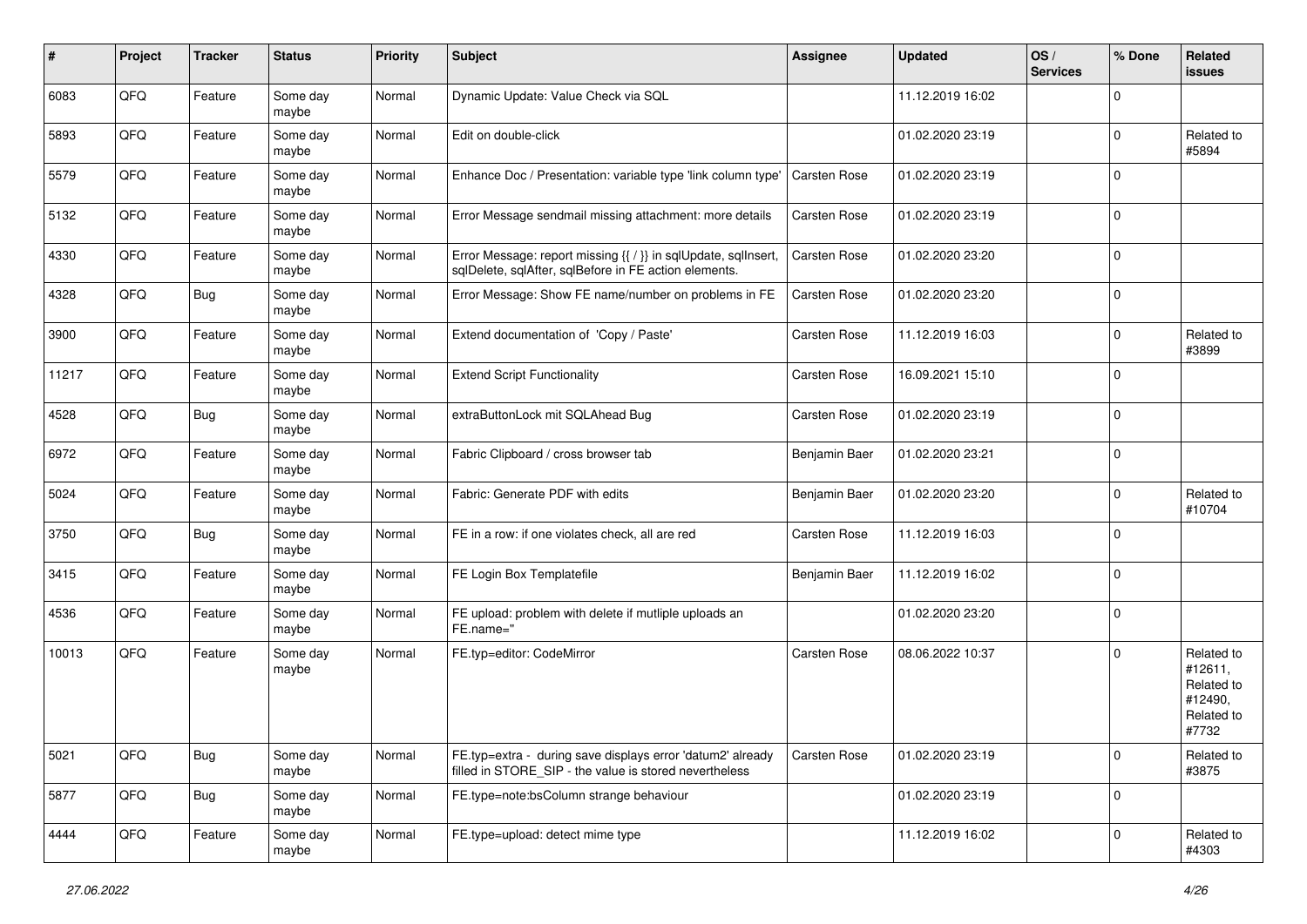| #     | Project | <b>Tracker</b> | <b>Status</b>     | <b>Priority</b> | Subject                                                                                                                                                  | <b>Assignee</b>     | <b>Updated</b>   | OS/<br><b>Services</b> | % Done              | Related<br>issues    |
|-------|---------|----------------|-------------------|-----------------|----------------------------------------------------------------------------------------------------------------------------------------------------------|---------------------|------------------|------------------------|---------------------|----------------------|
| 4872  | QFQ     | Feature        | Some day<br>maybe | Normal          | Fields of Typo3 page available in STORE_TYPO3                                                                                                            | <b>Carsten Rose</b> | 01.02.2020 23:19 |                        | $\mathbf 0$         |                      |
| 5923  | QFQ     | Feature        | Some day<br>maybe | Normal          | fillStoreSystemBySqlLate                                                                                                                                 |                     | 01.02.2020 23:19 |                        | $\mathbf 0$         |                      |
| 3880  | QFQ     | Feature        | Some day<br>maybe | Normal          | Form 'Form': anlegen einer Tabelle                                                                                                                       |                     | 14.01.2021 10:12 |                        | $\mathbf 0$         |                      |
| 3879  | QFQ     | Feature        | Some day<br>maybe | Normal          | Form 'FormElement': Beim Feld 'name' rechts in der Notiz<br>einen Link einblenden - a) aktuelle Definition anzeigen, b)<br>Spalte in der Tabelle anlegen |                     | 11.12.2019 16:03 |                        | $\Omega$            |                      |
| 3878  | QFQ     | Feature        | Some day<br>maybe | Normal          | Form 'FormElement': Spalte 'name' typeAhead mit<br>Spaltennamen der Primarytable.                                                                        |                     | 11.12.2019 16:03 |                        | $\mathbf 0$         |                      |
| 11322 | QFQ     | Feature        | Some day<br>maybe | Normal          | Form Element JSON - (multiline parameter field)                                                                                                          | <b>Carsten Rose</b> | 16.09.2021 15:10 |                        | $\mathbf 0$         |                      |
| 12315 | QFQ     | Feature        | Some day<br>maybe | Normal          | Form History (Diffs) / Backups                                                                                                                           | <b>Carsten Rose</b> | 16.09.2021 15:10 |                        | $\Omega$            |                      |
| 5557  | QFQ     | Bug            | Some day<br>maybe | Normal          | Form load: STORE_RECORD filled, but should be empty                                                                                                      | <b>Carsten Rose</b> | 01.02.2020 23:19 |                        | $\Omega$            |                      |
| 5983  | QFQ     | Feature        | Some day<br>maybe | Normal          | Form Submit (save & update): normalize date/-time FE                                                                                                     | <b>Carsten Rose</b> | 01.02.2020 23:19 |                        | $\mathbf 0$         |                      |
| 3708  | QFQ     | Feature        | Some day<br>maybe | Normal          | Form: input - 'specialchars', 'none'  gewisse tags<br>erlauben, andere verbieten                                                                         | <b>Carsten Rose</b> | 11.12.2019 16:02 |                        | $\mathbf 0$         | Related to<br>#14320 |
| 4443  | QFQ     | Feature        | Some day<br>maybe | Normal          | Form: multiple secondary tables                                                                                                                          |                     | 01.02.2020 23:20 |                        | $\mathbf 0$         |                      |
| 7278  | QFQ     | Feature        | Some day<br>maybe | Normal          | Form: Wert vordefinieren der immer gesetzt wird                                                                                                          |                     | 02.05.2021 09:27 |                        | $\Omega$            |                      |
| 3877  | QFQ     | Feature        | Some day<br>maybe | Normal          | FormEditor: die Felder die aktuell nicht gebraucht werden<br>nur auf readonly/disabled setzen (nicht ausblenden > das<br>irritiert.                      | <b>Carsten Rose</b> | 11.12.2019 16:03 |                        | $\mathbf 0$         |                      |
| 3350  | QFQ     | Feature        | Some day<br>maybe | Normal          | FormEditor: Hilfetext hinter 'checktype'                                                                                                                 | <b>Carsten Rose</b> | 11.12.2019 16:02 |                        | $\Omega$            |                      |
| 4008  | QFQ     | <b>Bug</b>     | Some day<br>maybe | Normal          | FormElemen.type=sendmail: wrong 'TO' if 'real<br>name <rea@mail.to>' is used</rea@mail.to>                                                               | <b>Carsten Rose</b> | 11.12.2019 16:03 |                        | $\mathbf 0$         |                      |
| 3570  | QFQ     | Bug            | Some day<br>maybe | High            | Formular mit prmitnew permitEdit=Always wird nicht<br>aufgerufen (ist leer)                                                                              | <b>Carsten Rose</b> | 03.05.2021 21:14 |                        | $\mathbf 0$         |                      |
| 6515  | QFG     | Feature        | Some day<br>maybe | Normal          | Formular: Felder dynamisch ein/ausblenden                                                                                                                |                     | 11.12.2019 16:02 |                        | $\mathbf 0$         |                      |
| 10095 | QFG     | Feature        | Some day<br>maybe | Normal          | Generic Gitlab Integration into QFQ                                                                                                                      | Carsten Rose        | 16.09.2021 15:10 |                        | $\mathsf{O}\xspace$ |                      |
| 9126  | QFQ     | Bug            | Some day<br>maybe | Normal          | hidden Form elements are present in page source                                                                                                          |                     | 02.01.2021 18:41 |                        | 0                   |                      |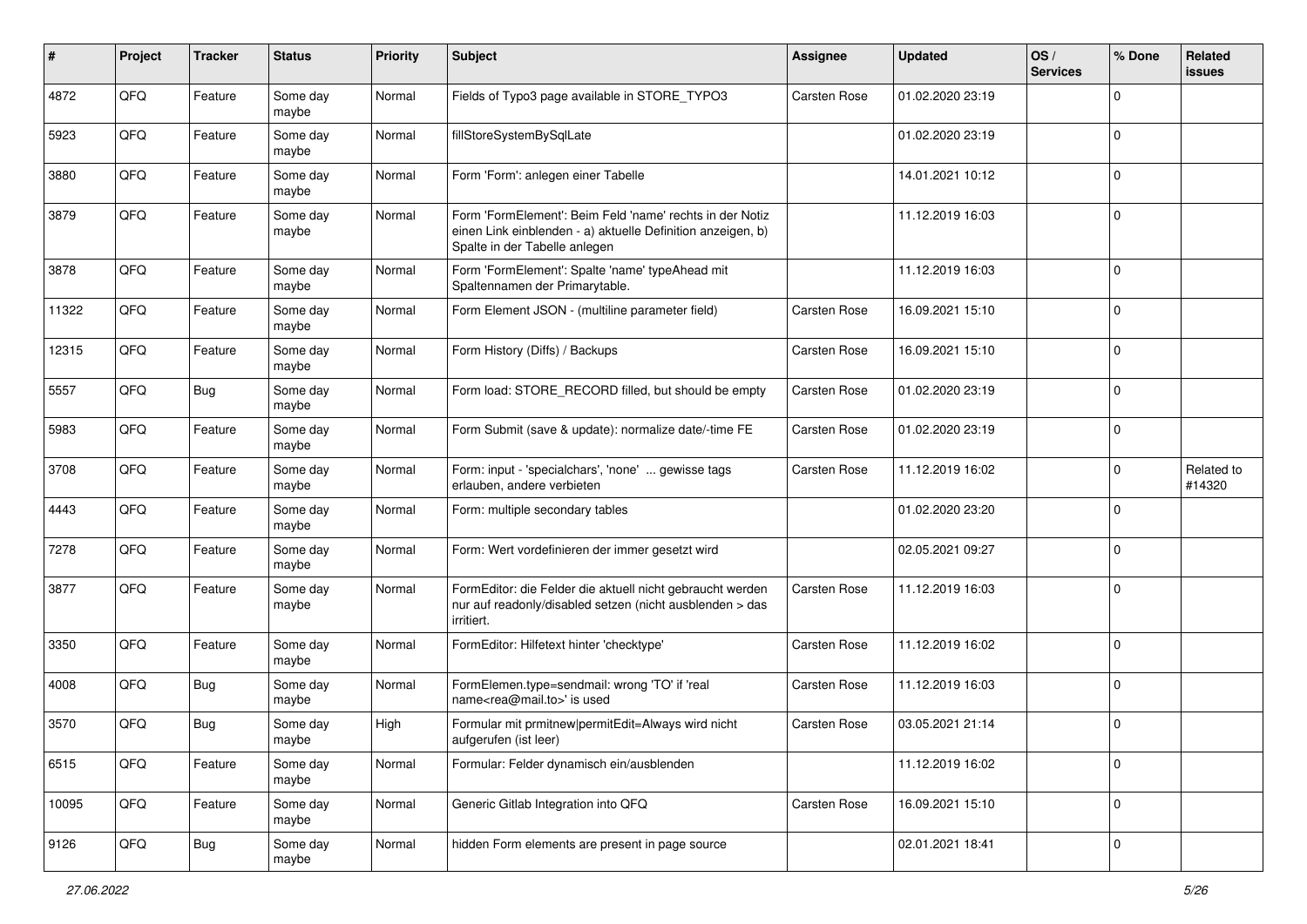| $\vert$ # | Project | <b>Tracker</b> | <b>Status</b>     | <b>Priority</b> | <b>Subject</b>                                                                                         | Assignee            | <b>Updated</b>   | OS/<br><b>Services</b> | % Done      | Related<br><b>issues</b>                                               |
|-----------|---------|----------------|-------------------|-----------------|--------------------------------------------------------------------------------------------------------|---------------------|------------------|------------------------|-------------|------------------------------------------------------------------------|
| 7453      | QFQ     | Feature        | Some day<br>maybe | Normal          | import / export forms QFQ                                                                              | <b>Carsten Rose</b> | 16.09.2021 15:10 |                        | $\mathbf 0$ |                                                                        |
| 4659      | QFQ     | <b>Bug</b>     | Some day<br>maybe | Normal          | infoButtonExtra                                                                                        | Carsten Rose        | 01.02.2020 23:20 |                        | $\mathbf 0$ |                                                                        |
| 2950      | QFQ     | Feature        | Some day<br>maybe | Normal          | Inhalt QFQ Records als File                                                                            |                     | 11.12.2019 16:03 |                        | $\mathbf 0$ |                                                                        |
| 11036     | QFQ     | Feature        | Some day<br>maybe | Normal          | inline report editor permissions                                                                       | Carsten Rose        | 16.09.2021 15:09 |                        | $\Omega$    | Related to<br>#11323                                                   |
| 4259      | QFQ     | Feature        | Some day<br>maybe | Normal          | Instant trigger a cron job                                                                             | Carsten Rose        | 11.12.2019 16:03 |                        | $\mathbf 0$ |                                                                        |
| 7732      | QFQ     | Feature        | Some day<br>maybe | Normal          | Javascript: Lazy Loading der add on libs                                                               | Benjamin Baer       | 08.06.2022 10:38 |                        | $\mathbf 0$ | Related to<br>#12611,<br>Related to<br>#12490,<br>Related to<br>#10013 |
| 1510      | QFQ     | Feature        | Some day<br>maybe | Normal          | jquery von google laden, falls das nicht geht lokal                                                    |                     | 11.12.2019 16:03 |                        | $\Omega$    |                                                                        |
| 1946      | QFQ     | Feature        | Some day<br>maybe | Normal          | Kontrolle ob der ReadOnly Modus bei den<br>Formularelementen korrekt implementiert ist                 | Carsten Rose        | 11.12.2019 16:03 |                        | $\mathbf 0$ |                                                                        |
| 3457      | QFG     | Feature        | Some day<br>maybe | Normal          | LDAP: concat multi values to one single entry                                                          | Carsten Rose        | 11.12.2019 16:02 |                        | $\Omega$    |                                                                        |
| 3617      | QFQ     | Feature        | Some day<br>maybe | Normal          | Load javascripts at bottom                                                                             |                     | 11.12.2019 16:02 |                        | $\Omega$    |                                                                        |
| 4433      | QFQ     | Feature        | Some day<br>maybe | Normal          | Log when SIP will be destroyed by QFQ for any (security)<br>reason                                     |                     | 01.02.2020 23:20 |                        | $\Omega$    | Related to<br>#4432,<br>Related to<br>#5458                            |
| 4439      | QFQ     | Feature        | Some day<br>maybe | Normal          | Log: report all actions fired by an FE Element, incl. the<br>original directive (slaveld, sqllnsert, ) |                     | 01.02.2020 23:20 |                        | $\Omega$    | Related to<br>#4432,<br>Related to<br>#5458                            |
| 5852      | QFQ     | Feature        | Some day<br>maybe | Normal          | Logging: mail.log / sql.log - im FE anzeigen und via AJAX<br>aktualisieren                             | Carsten Rose        | 01.02.2020 23:19 |                        | $\Omega$    | Related to<br>#5885                                                    |
| 4974      | QFQ     | Feature        | Some day<br>maybe | Normal          | Long polling - inform all listening clients of changes                                                 |                     | 11.12.2019 16:02 |                        | $\Omega$    |                                                                        |
| 5455      | QFQ     | Feature        | Some day<br>maybe | Normal          | Mail Redirects grId abhaengig                                                                          |                     | 01.02.2020 23:20 |                        | $\Omega$    |                                                                        |
| 2084      | QFQ     | Feature        | Some day<br>maybe | Normal          | Mailto mit encryption: Subrecord                                                                       | Carsten Rose        | 11.12.2019 16:03 |                        | $\Omega$    | Related to<br>#2082                                                    |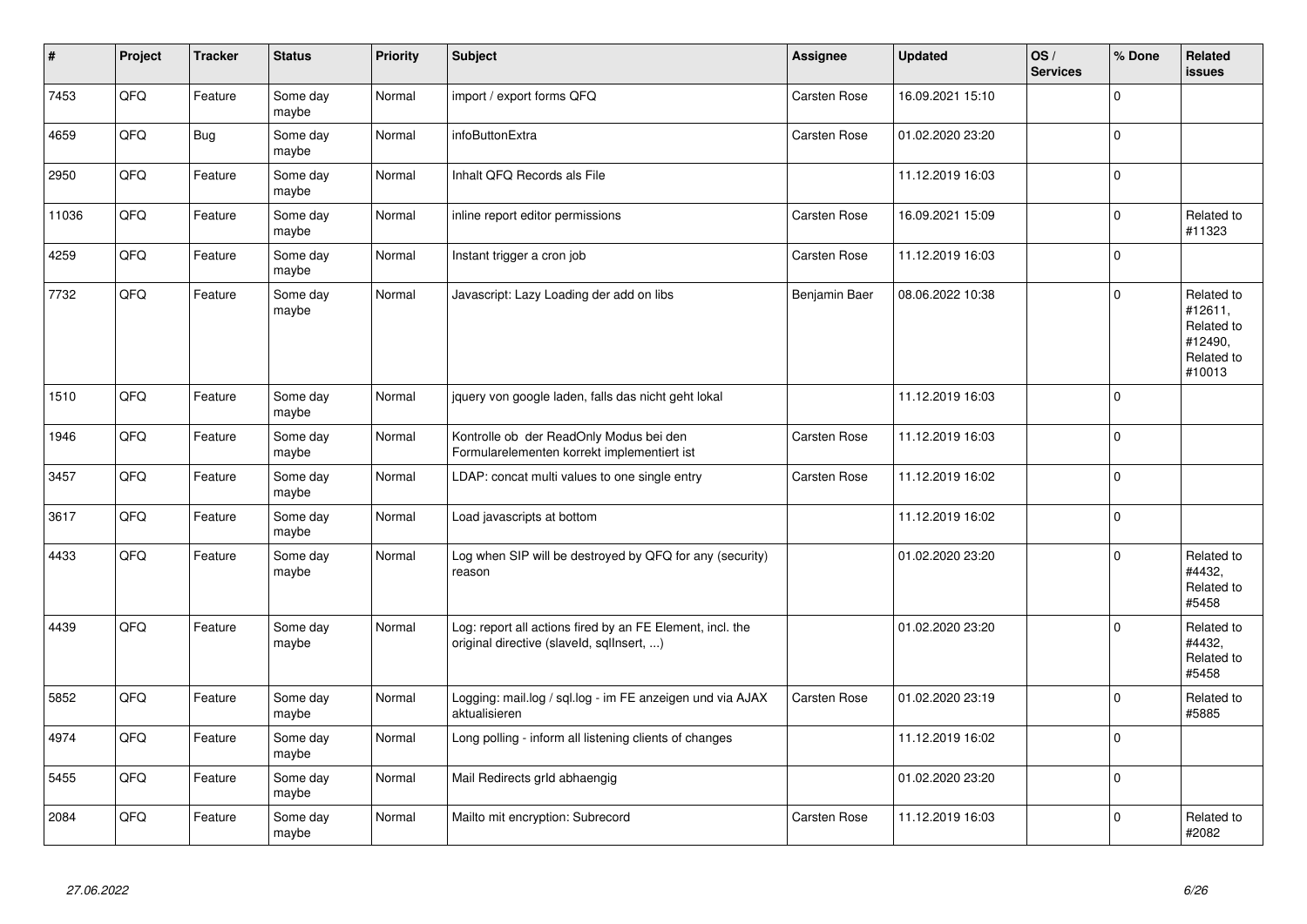| #    | Project | <b>Tracker</b> | <b>Status</b>     | <b>Priority</b> | <b>Subject</b>                                                                    | Assignee            | <b>Updated</b>   | OS/<br><b>Services</b> | % Done      | Related<br><b>issues</b> |
|------|---------|----------------|-------------------|-----------------|-----------------------------------------------------------------------------------|---------------------|------------------|------------------------|-------------|--------------------------|
| 4440 | QFQ     | Feature        | Some day<br>maybe | Normal          | Manual.rst: explain how to. expand PHP Session to 4h                              |                     | 11.12.2019 16:02 |                        | $\Omega$    |                          |
| 7104 | QFQ     | Feature        | Some day<br>maybe | Normal          | Manual: hint about escaping if '\r' appears in mail body                          |                     | 11.12.2019 16:01 |                        | $\Omega$    |                          |
| 4027 | QFQ     | Feature        | Some day<br>maybe | Normal          | Missing: orange 'check' / 'bullet'                                                |                     | 11.12.2019 16:03 |                        | $\Omega$    |                          |
| 4626 | QFQ     | Feature        | Some day<br>maybe | Normal          | Mobile View: 'classBody=qfq-form-right' makes no sense                            |                     | 01.02.2020 23:20 |                        | $\Omega$    |                          |
| 3646 | QFQ     | Feature        | Some day<br>maybe | Normal          | Moeglichkeit HTML Tags in Reports auszugeben (zu<br>enkodieren: htmlspecialchars) |                     | 11.12.2019 16:02 |                        | $\Omega$    | Related to<br>#14320     |
| 4365 | QFQ     | Feature        | Some day<br>maybe | Normal          | Multi Language: new way of config                                                 | Carsten Rose        | 01.02.2020 23:20 |                        | $\Omega$    |                          |
| 9579 | QFQ     | Feature        | Some day<br>maybe | Normal          | Multiform with Process Row                                                        | Carsten Rose        | 11.12.2019 16:01 |                        | $\Omega$    |                          |
| 6084 | QFQ     | Feature        | Some day<br>maybe | Normal          | New escape type: 'D' - convert date                                               |                     | 01.02.2020 23:19 |                        | $\Omega$    |                          |
| 4446 | QFQ     | Feature        | Some day<br>maybe | Normal          | New FE get same feldContainerId as last modifed FE                                |                     | 01.02.2020 23:20 |                        | $\Omega$    |                          |
| 7229 | QFQ     | Feature        | Some day<br>maybe | Normal          | New FormElement.type: Button                                                      |                     | 01.02.2021 12:32 |                        | $\Omega$    |                          |
| 4546 | QFQ     | Bug            | Some day<br>maybe | Normal          | NH: SIP storage is destroyed                                                      |                     | 01.02.2020 23:20 |                        | $\mathbf 0$ |                          |
| 3613 | QFQ     | <b>Bug</b>     | Some day<br>maybe | Normal          | note /note unchecked -> note div (col-md) wird weiterhin<br>gerendert             | Elias Villiger      | 01.02.2020 23:19 |                        | 100         |                          |
| 8101 | QFQ     | Feature        | Some day<br>maybe | Normal          | Password hash: support further hashing methods                                    | <b>Carsten Rose</b> | 16.09.2021 15:10 |                        | $\mathbf 0$ |                          |
| 7336 | QFQ     | Feature        | Some day<br>maybe | Normal          | PDF Upload: disallow PDFs with specific Meta information                          | <b>Carsten Rose</b> | 11.12.2019 16:01 |                        | $\mathbf 0$ |                          |
| 2063 | QFQ     | Bug            | Some day<br>maybe | Normal          | Pills auf 'inaktiv' setzen falls keine Element auf dem Pill<br>sichtbar sind.     | Benjamin Baer       | 11.12.2019 16:03 |                        | $\Omega$    | Related to<br>#3752      |
| 3495 | QFQ     | Feature        | Some day<br>maybe | Normal          | Predifined Parameter werden nicht in '+' (add new record)<br>SIP gerendert.       |                     | 11.12.2019 16:02 |                        | $\Omega$    |                          |
| 1253 | QFQ     | Feature        | Some day<br>maybe | Normal          | QF: Colorpicker                                                                   |                     | 11.12.2019 16:03 |                        | $\Omega$    |                          |
| 1251 | QFQ     | Feature        | Some day<br>maybe | Normal          | QF: Combo                                                                         |                     | 11.12.2019 16:03 |                        | 0           |                          |
| 955  | QFQ     | Feature        | Some day<br>maybe | Normal          | QF: Notizen vor/nach dem Form                                                     |                     | 01.02.2020 23:20 |                        | $\Omega$    |                          |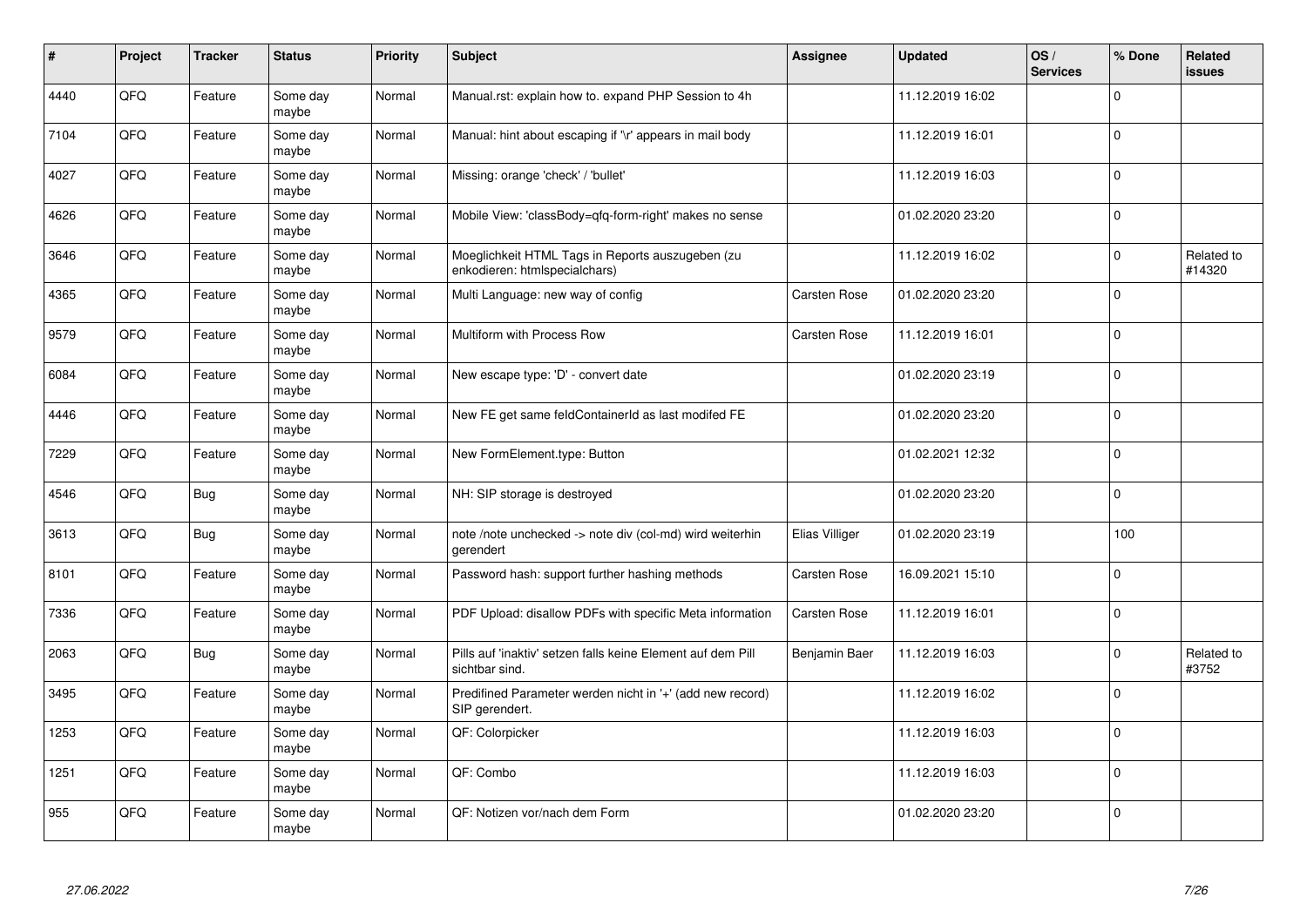| $\vert$ # | Project | <b>Tracker</b> | <b>Status</b>     | <b>Priority</b> | <b>Subject</b>                                                                                               | Assignee            | <b>Updated</b>   | OS/<br><b>Services</b> | % Done      | Related<br>issues                                                     |
|-----------|---------|----------------|-------------------|-----------------|--------------------------------------------------------------------------------------------------------------|---------------------|------------------|------------------------|-------------|-----------------------------------------------------------------------|
| 1234      | QFQ     | Feature        | Some day<br>maybe | Normal          | QF: Record numbering: Im Grid soll in Spalte 1 optional die<br>laufende Nummer der Records angezeigt werden. |                     | 01.02.2020 23:20 |                        | $\Omega$    |                                                                       |
| 5160      | QFQ     | Feature        | Some day<br>maybe | Normal          | QFQ collaborative / together.js, ShareJS, y-js, collaborative,                                               |                     | 11.12.2019 16:02 |                        | $\mathbf 0$ |                                                                       |
| 5389      | QFQ     | Feature        | Some day<br>maybe | Normal          | QFQ Design: Multline label / note                                                                            | Benjamin Baer       | 01.02.2020 23:19 |                        | $\Omega$    |                                                                       |
| 9024      | QFQ     | Bug            | Some day<br>maybe | Normal          | QFQ Einarbeitung                                                                                             |                     | 01.02.2020 15:56 |                        | $\mathbf 0$ |                                                                       |
| 1635      | QFQ     | Feature        | Some day<br>maybe | Normal          | QFQ Extension content record: weitere Optionen<br>einblenden.                                                | <b>Carsten Rose</b> | 11.12.2019 16:03 |                        | $\mathbf 0$ |                                                                       |
| 5892      | QFQ     | Feature        | Some day<br>maybe | Normal          | QFQ should use T3 API to manipulate FE GROUP<br>membership                                                   |                     | 01.02.2020 23:20 |                        | $\mathbf 0$ |                                                                       |
| 3692      | QFQ     | Feature        | Some day<br>maybe | Normal          | QFQ Webseite                                                                                                 | Benjamin Baer       | 11.12.2019 16:02 |                        | $\Omega$    | Related to<br>#5033                                                   |
| 7108      | QFG     | Feature        | Some day<br>maybe | Normal          | QFQ Wrap Elements                                                                                            |                     | 11.12.2019 16:01 |                        | $\mathbf 0$ |                                                                       |
| 4839      | QFQ     | Feature        | Some day<br>maybe | Normal          | qfq-handle in <head> Abschnitt</head>                                                                        | Carsten Rose        | 11.12.2019 16:02 |                        | $\mathbf 0$ |                                                                       |
| 5480      | QFQ     | Feature        | Some day<br>maybe | Normal          | QFQ: Dokumentation mit Screenshots versehen                                                                  | Carsten Rose        | 01.02.2020 23:20 |                        | $\Omega$    | Related to<br>#9879                                                   |
| 8586      | QFQ     | Feature        | Some day<br>maybe | Normal          | QFQ: Enhance Error message for 'record not found'                                                            | Carsten Rose        | 16.09.2021 15:10 |                        | $\mathbf 0$ |                                                                       |
| 4771      | QFQ     | Bug            | Some day<br>maybe | Normal          | qfq: select-down-values empty after save (edit-form for<br>program administrators)                           | Carsten Rose        | 01.02.2020 23:20 |                        | $\Omega$    | Related to<br>#4549, Has<br>duplicate<br>#4282                        |
| 5851      | QFQ     | Feature        | Some day<br>maybe | Normal          | Queue System implementieren: MQTT, RabbitMQ                                                                  |                     | 01.02.2020 23:20 |                        | $\Omega$    | Related to<br>#5715                                                   |
| 9020      | QFQ     | <b>Bug</b>     | Some day<br>maybe | Normal          | radio mit buttonClass und dynamicUpdate lassen sich nicht<br>kombinieren                                     |                     | 11.12.2019 16:01 |                        | $\pmb{0}$   |                                                                       |
| 1623      | QFQ     | Feature        | Some day<br>maybe | Normal          | RealURL                                                                                                      |                     | 11.12.2019 16:03 |                        | 30          |                                                                       |
| 3109      | QFQ     | <b>Bug</b>     | Some day<br>maybe | High            | RealUrl: Links werden nicht korrekt gerendert                                                                | Carsten Rose        | 03.05.2021 21:14 |                        | $\Omega$    |                                                                       |
| 12611     | QFQ     | Feature        | Some day<br>maybe | Normal          | Refactoring: Bootstrap with Lazy Loading                                                                     | Carsten Rose        | 08.06.2022 10:37 |                        | $\Omega$    | Related to<br>#12490,<br>Related to<br>#10013,<br>Related to<br>#7732 |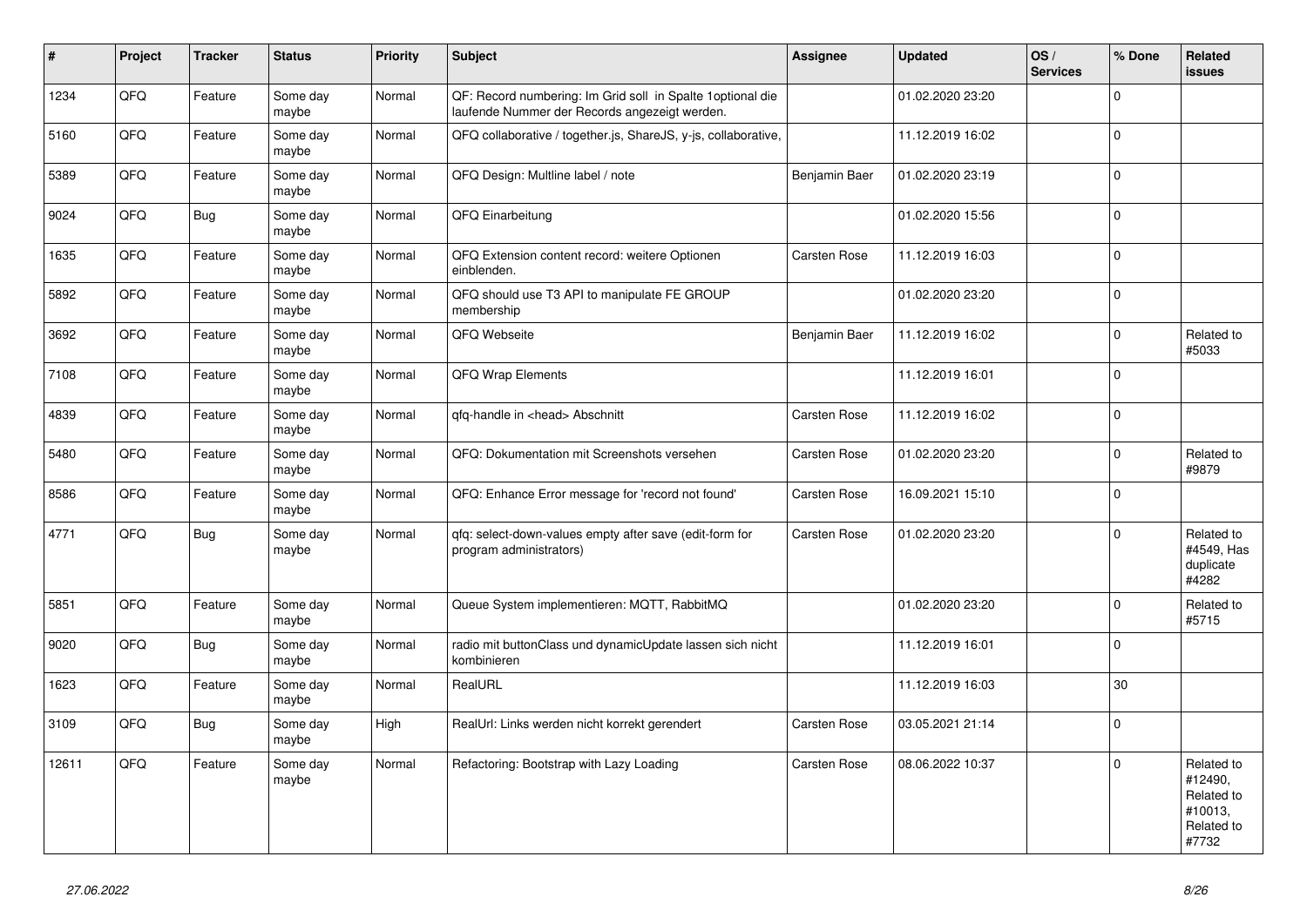| #     | Project | <b>Tracker</b> | <b>Status</b>     | <b>Priority</b> | <b>Subject</b>                                                                                  | Assignee            | <b>Updated</b>   | OS/<br><b>Services</b> | % Done      | Related<br>issues    |
|-------|---------|----------------|-------------------|-----------------|-------------------------------------------------------------------------------------------------|---------------------|------------------|------------------------|-------------|----------------------|
| 4640  | QFQ     | Feature        | Some day<br>maybe | Normal          | Rename System Forms                                                                             |                     | 01.02.2020 23:20 |                        | $\Omega$    |                      |
| 11323 | QFQ     | Feature        | Some day<br>maybe | Normal          | Report Frontend Editor Modal + Codemirror                                                       | <b>Carsten Rose</b> | 16.09.2021 15:10 |                        | $\Omega$    | Related to<br>#11036 |
| 3967  | QFQ     | Feature        | Some day<br>maybe | High            | Report: Checkbox, Radio, Dropdown, Input welches ohne<br>Submit funktioniert - 'Inline-Form'    | Carsten Rose        | 03.05.2021 21:14 |                        | $\Omega$    |                      |
| 3991  | QFQ     | Feature        | Some day<br>maybe | Normal          | report: Columnname '_skipWrap' skips 'fbeg', 'fend'                                             | Carsten Rose        | 11.12.2019 16:03 |                        | $\Omega$    |                      |
| 4435  | QFQ     | Feature        | Some day<br>maybe | Normal          | Report: striptags - specify allowed tags                                                        |                     | 01.02.2020 23:20 |                        | $\mathbf 0$ |                      |
| 5129  | QFQ     | Feature        | Some day<br>maybe | Normal          | Reports: SQL fuer x Achse und y Achse                                                           |                     | 11.12.2019 16:02 |                        | $\Omega$    |                      |
| 4454  | QFQ     | Bug            | Some day<br>maybe | Normal          | Required Elements: multiple elements in a row - whole row<br>marked if only one input is empty. | Benjamin Baer       | 01.02.2020 23:20 |                        | $\Omega$    |                      |
| 7921  | QFQ     | Feature        | Some day<br>maybe | Normal          | Rest API Export: URL kuerzer machen                                                             |                     | 01.02.2020 23:19 |                        | $\Omega$    |                      |
| 5428  | QFQ     | Feature        | Some day<br>maybe | Normal          | secure thumbnail: late render on access.                                                        | Carsten Rose        | 01.02.2020 23:20 |                        | $\Omega$    |                      |
| 880   | QFQ     | Feature        | Some day<br>maybe | Urgent          | Security: PHP, SQL Injection, XSS                                                               |                     | 03.05.2021 21:14 |                        | $\Omega$    | Related to<br>#14320 |
| 4956  | QFQ     | Feature        | Some day<br>maybe | Normal          | Sendmail: Benutzerdefinierte Headers                                                            | <b>Carsten Rose</b> | 11.12.2019 16:02 |                        | $\mathbf 0$ |                      |
| 4551  | QFQ     | Feature        | Some day<br>maybe | Normal          | Set 'pills' via dynamicUpdate to show/hide/disabled                                             |                     | 01.02.2020 23:20 |                        | $\Omega$    | Related to<br>#3752  |
| 3537  | QFQ     | Feature        | Some day<br>maybe | Low             | SHOW COLUMNS FROM tableName - Extend '{{!'<br>definition                                        | <b>Carsten Rose</b> | 11.12.2019 16:02 |                        | $\Omega$    |                      |
| 7107  | QFQ     | Feature        | Some day<br>maybe | Normal          | Showcase Registration Tool: Anmeldung / Administration :<br>Liste Anmeldungen / Emaileinaldung  | <b>Carsten Rose</b> | 11.12.2019 16:01 |                        | $\mathbf 0$ |                      |
| 4442  | QFQ     | Feature        | Some day<br>maybe | Normal          | Special Column Name: link - new symbol G (Glyph) to<br>choose any available symbol              |                     | 11.12.2019 16:02 |                        | $\Omega$    |                      |
| 3941  | QFQ     | Feature        | Some day<br>maybe | Normal          | sqlAfter: es sollten mehrere moeglich sein                                                      | Carsten Rose        | 11.12.2019 16:03 |                        | $\Omega$    | Related to<br>#3942  |
| 4026  | QFQ     | Feature        | Some day<br>maybe | Normal          | sqlLog.sql: log number of FE.id                                                                 | <b>Carsten Rose</b> | 11.12.2019 16:03 |                        | $\Omega$    | Related to<br>#5458  |
| 7281  | QFQ     | Bug            | Some day<br>maybe | Normal          | Subrecords: on large screen separator line too short                                            |                     | 01.02.2020 23:19 |                        | $\Omega$    |                      |
| 3402  | QFQ     | Feature        | Some day<br>maybe | Normal          | Syntax Highlighting via CodeMirror                                                              | Carsten Rose        | 11.12.2019 16:02 |                        | 100         | Related to<br>#3207  |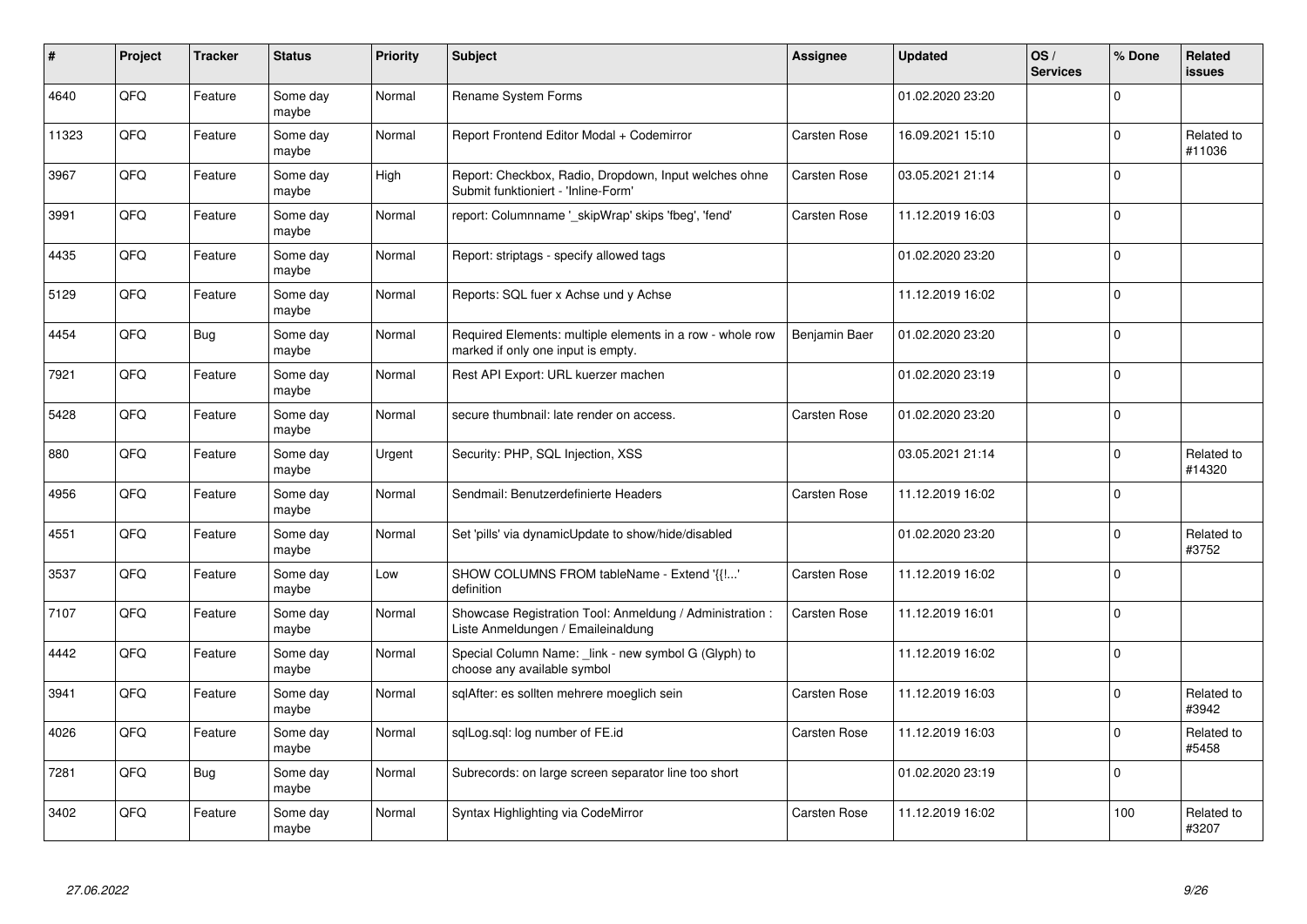| #     | Project | <b>Tracker</b> | <b>Status</b>     | <b>Priority</b> | <b>Subject</b>                                                                                                                    | Assignee            | <b>Updated</b>   | OS/<br><b>Services</b> | % Done      | Related<br>issues                           |
|-------|---------|----------------|-------------------|-----------------|-----------------------------------------------------------------------------------------------------------------------------------|---------------------|------------------|------------------------|-------------|---------------------------------------------|
| 4258  | QFQ     | Feature        | Some day<br>maybe | High            | <b>System Defaults: Forms</b>                                                                                                     | Carsten Rose        | 03.05.2021 21:14 |                        | $\Omega$    |                                             |
| 10745 | QFQ     | Feature        | Some day<br>maybe | Normal          | <b>Tablesorter Excel Export</b>                                                                                                   | Carsten Rose        | 16.09.2021 15:09 |                        | $\mathbf 0$ |                                             |
| 9130  | QFQ     | Feature        | Some day<br>maybe | Normal          | tablesorter: Automatic Row numbering / Zeilenummer                                                                                | Benjamin Baer       | 01.02.2020 23:22 |                        | $\Omega$    |                                             |
| 6970  | QFQ     | Feature        | Some day<br>maybe | Normal          | tablesorter: default fuer 'sortReset' aendern von 'Ctrl' zu 'Alt'                                                                 | Benjamin Baer       | 01.02.2020 23:21 |                        | 0           |                                             |
| 4445  | QFQ     | Feature        | Some day<br>maybe | Normal          | template group: Option to simulate fieldset                                                                                       |                     | 28.06.2021 14:11 |                        | $\mathbf 0$ |                                             |
| 3882  | QFQ     | <b>Bug</b>     | Some day<br>maybe | Normal          | templateGroup: disable 'add' if limit is reached - funktioniert<br>nicht wenn bereits records existierten                         | <b>Carsten Rose</b> | 11.12.2019 16:03 |                        | $\Omega$    |                                             |
| 3385  | QFQ     | Feature        | Some day<br>maybe | Normal          | templateGroup: insert/update/delete non primary records                                                                           | Carsten Rose        | 11.12.2019 16:02 |                        | $\Omega$    |                                             |
| 3588  | QFQ     | <b>Bug</b>     | Some day<br>maybe | Normal          | templateGroup: versteckte Elemente werden weiterhin<br>gespeichert.                                                               | Carsten Rose        | 11.12.2019 16:02 |                        | $\mathbf 0$ |                                             |
| 4549  | QFQ     | Bug            | Some day<br>maybe | Normal          | TemplateGroups: FE.type SELECT loose selected value<br>after save                                                                 | <b>Carsten Rose</b> | 01.02.2020 23:20 |                        | $\Omega$    | Related to<br>#4548,<br>Related to<br>#4771 |
| 4816  | QFQ     | Feature        | Some day<br>maybe | Normal          | Templates for QFQ Reports (Tables, Radios, )                                                                                      |                     | 01.02.2020 23:20 |                        | $\mathbf 0$ |                                             |
| 8056  | QFQ     | Feature        | Some day<br>maybe | Normal          | Termin Organisation (Reservation)                                                                                                 |                     | 01.02.2020 23:19 |                        | $\Omega$    | Related to<br>#8658                         |
| 4757  | QFQ     | Feature        | Some day<br>maybe | Normal          | Test subrecord: download links ok? Links ok?                                                                                      | <b>Carsten Rose</b> | 01.02.2020 23:20 |                        | $\Omega$    |                                             |
| 7402  | QFQ     | Bug            | Some day<br>maybe | Normal          | thumbnail cache: outdated picture when permission denied<br>and permission resolved.                                              |                     | 01.02.2020 23:20 |                        | $\Omega$    |                                             |
| 5452  | QFQ     | Feature        | Some day<br>maybe | Normal          | Thumbnails from PDF: bad quality                                                                                                  |                     | 01.02.2020 23:20 |                        | $\Omega$    |                                             |
| 9704  | QFQ     | Feature        | Some day<br>maybe | Normal          | Thumbnails Generieren beim Splitten von PDF Files                                                                                 | Carsten Rose        | 11.12.2019 16:01 |                        | $\Omega$    |                                             |
| 7456  | QFQ     | Bug            | Some day<br>maybe | Low             | Todos in Code: solve or make ticket                                                                                               | Carsten Rose        | 16.09.2021 15:10 |                        | $\Omega$    |                                             |
| 5895  | QFQ     | Feature        | Some day<br>maybe | Normal          | Tutorial: List of all QFQ Features                                                                                                |                     | 01.02.2020 23:19 |                        | $\mathbf 0$ |                                             |
| 3895  | QFQ     | <b>Bug</b>     | Some day<br>maybe | Normal          | typeahead pedantic: on lehrkredit Idap webpass - if only one Carsten Rose<br>person is in dropdown, such person can't be selected |                     | 11.12.2019 16:03 |                        | $\mathbf 0$ |                                             |
| 5805  | QFQ     | Feature        | Some day<br>maybe | Normal          | TypeAHead SQL value instead of key stored                                                                                         |                     | 01.02.2020 23:19 |                        | $\mathbf 0$ | Related to<br>#5444                         |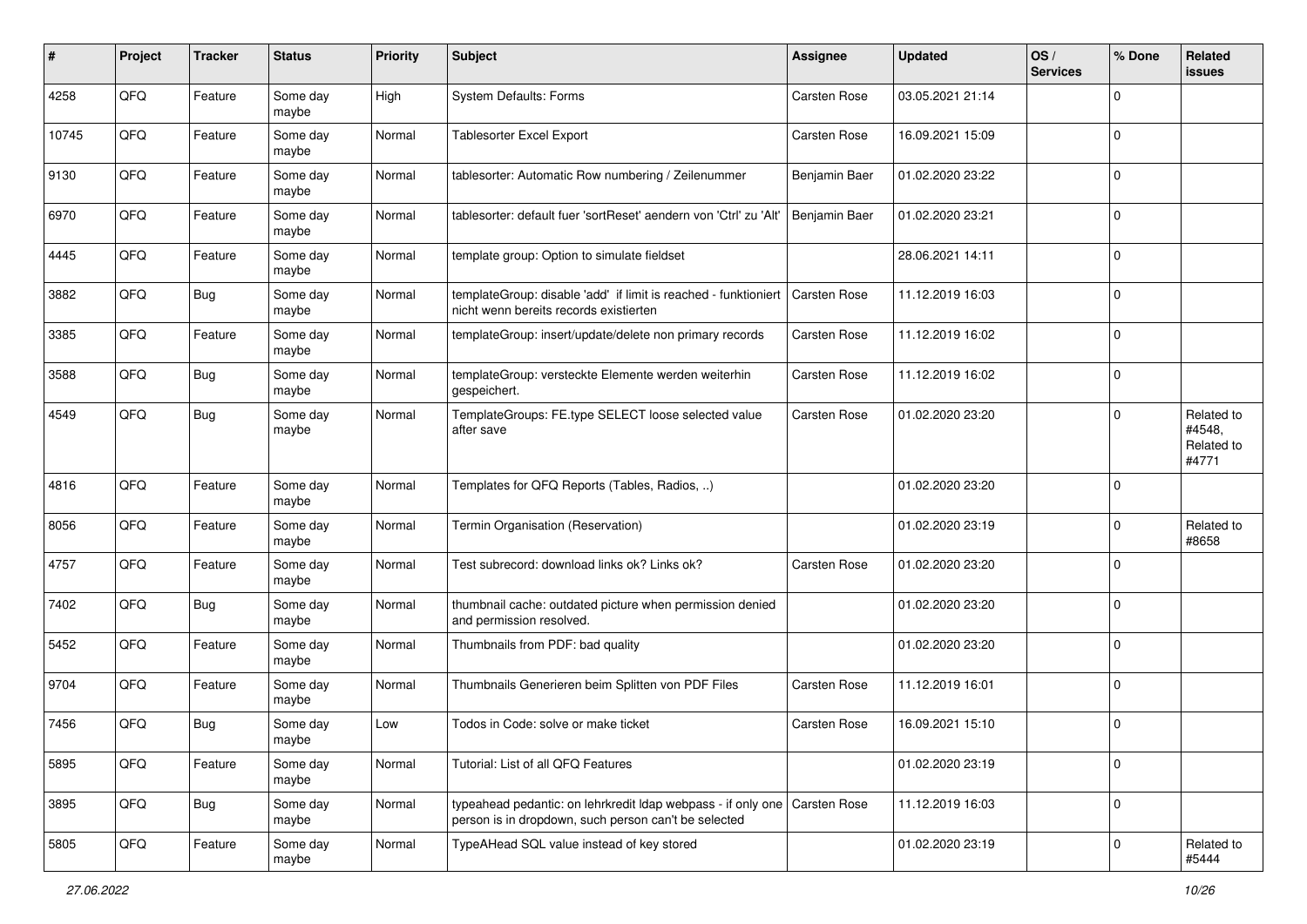| #     | Project | <b>Tracker</b> | <b>Status</b>     | <b>Priority</b> | <b>Subject</b>                                                                                                                                           | <b>Assignee</b>     | <b>Updated</b>   | OS/<br><b>Services</b> | % Done      | Related<br><b>issues</b>                    |
|-------|---------|----------------|-------------------|-----------------|----------------------------------------------------------------------------------------------------------------------------------------------------------|---------------------|------------------|------------------------|-------------|---------------------------------------------|
| 4398  | QFQ     | Bug            | Some day<br>maybe | Normal          | Typeahead: mouse click in a prefilled input opens a single<br>item dropdown with the current value - click on it seems to<br>set the value, not the key. | Benjamin Baer       | 01.02.2020 23:20 |                        | $\Omega$    | Related to<br>#4457                         |
| 4018  | QFQ     | Feature        | Some day<br>maybe | Normal          | typeahead: solve problem with potential long query<br>parameter                                                                                          | Carsten Rose        | 11.12.2019 16:03 |                        | $\Omega$    |                                             |
| 10116 | QFQ     | Feature        | Some day<br>maybe | Normal          | TypeAhead: Tag - show inside 'input' element                                                                                                             | Carsten Rose        | 16.09.2021 15:09 |                        | $\Omega$    |                                             |
| 4197  | QFQ     | Feature        | Some day<br>maybe | Normal          | Unit Test fuer JSON Stream von QuickFormQuery.php ><br>doForm()                                                                                          | Carsten Rose        | 11.12.2019 16:03 |                        | $\Omega$    |                                             |
| 6704  | QFQ     | Feature        | Some day<br>maybe | Normal          | Upload Mode: Bilder in Notizen rechts sollen aktuellen<br>Upload repräsentieren.                                                                         |                     | 01.02.2020 23:19 |                        | $\mathbf 0$ | Related to<br>#3264                         |
| 5706  | QFQ     | <b>Bug</b>     | Some day<br>maybe | Normal          | upload: fileDestination needs to be sanatized                                                                                                            | Carsten Rose        | 01.02.2020 23:19 |                        | $\mathbf 0$ |                                             |
| 3332  | QFQ     | Feature        | Some day<br>maybe | Normal          | Uploads: Thumbnails, Details zum hochgeladenen File                                                                                                      | Carsten Rose        | 11.12.2019 16:02 |                        | $\Omega$    | Related to<br>#3264,<br>Related to<br>#5333 |
| 5991  | QFQ     | <b>Bug</b>     | Some day<br>maybe | Normal          | URLs with ' ' or long parameter are problematic                                                                                                          | Carsten Rose        | 01.02.2020 23:19 |                        | $\Omega$    |                                             |
| 4652  | QFQ     | Feature        | Some day<br>maybe | Normal          | UZH CD: Weiterleitung auf benutzerdefinierte 403/404 Seite                                                                                               | <b>Carsten Rose</b> | 01.02.2020 23:20 |                        | $\mathbf 0$ |                                             |
| 5665  | QFQ     | Feature        | Some day<br>maybe | Normal          | Versuch das '{{!' nicht mehr noetig ist.                                                                                                                 | Carsten Rose        | 01.02.2020 23:20 |                        | $\Omega$    | Related to<br>#7432,<br>Related to<br>#7434 |
| 3061  | QFQ     | <b>Bug</b>     | Some day<br>maybe | High            | winstitute: mysql connection durcheinander - nmhp17<br>(ag7)/QFQ arbeitet mit DB/Tabellen von biostat.                                                   | Carsten Rose        | 03.05.2021 21:14 |                        | $\Omega$    |                                             |
| 3677  | QFQ     | Feature        | Some day<br>maybe | Normal          | wkhtmltopdf: FE User access prohibited, if client IP changes<br>\$TYPO3_CONF_VARS[FE][lockIP]                                                            | Carsten Rose        | 11.12.2019 16:02 |                        | $\Omega$    |                                             |
| 3285  | QFQ     | Feature        | Some day<br>maybe | Normal          | Zeichenlimit pro Feld: textarea / editor                                                                                                                 | Carsten Rose        | 11.12.2019 16:02 |                        | $\Omega$    |                                             |
| 2643  | QFQ     | <b>Bug</b>     | Some day<br>maybe | Normal          | Zend / PHP Webinars anschauen                                                                                                                            | Carsten Rose        | 01.02.2020 15:56 |                        | $\Omega$    |                                             |
| 4122  | QFQ     | Bug            | Some day<br>maybe | Normal          | file: Render Mode hat keinen Effekt                                                                                                                      |                     | 11.12.2019 16:03 |                        | 0           |                                             |
| 5342  | QFQ     | Feature        | Some day<br>maybe | Normal          | link - with HTML Attributes                                                                                                                              |                     | 01.02.2020 23:20 |                        | $\Omega$    | Related to<br>#14077                        |
| 4343  | QFQ     | Feature        | Some day<br>maybe | Normal          | Link: Classifier to add 'attributes'                                                                                                                     | Carsten Rose        | 01.02.2020 23:20 |                        | $\mathbf 0$ | Related to<br>#14077                        |
| 4606  | QFQ     | Feature        | Some day<br>maybe | Normal          | link: qualifier to render bootstrap button                                                                                                               | Carsten Rose        | 01.02.2020 23:19 |                        | 0           |                                             |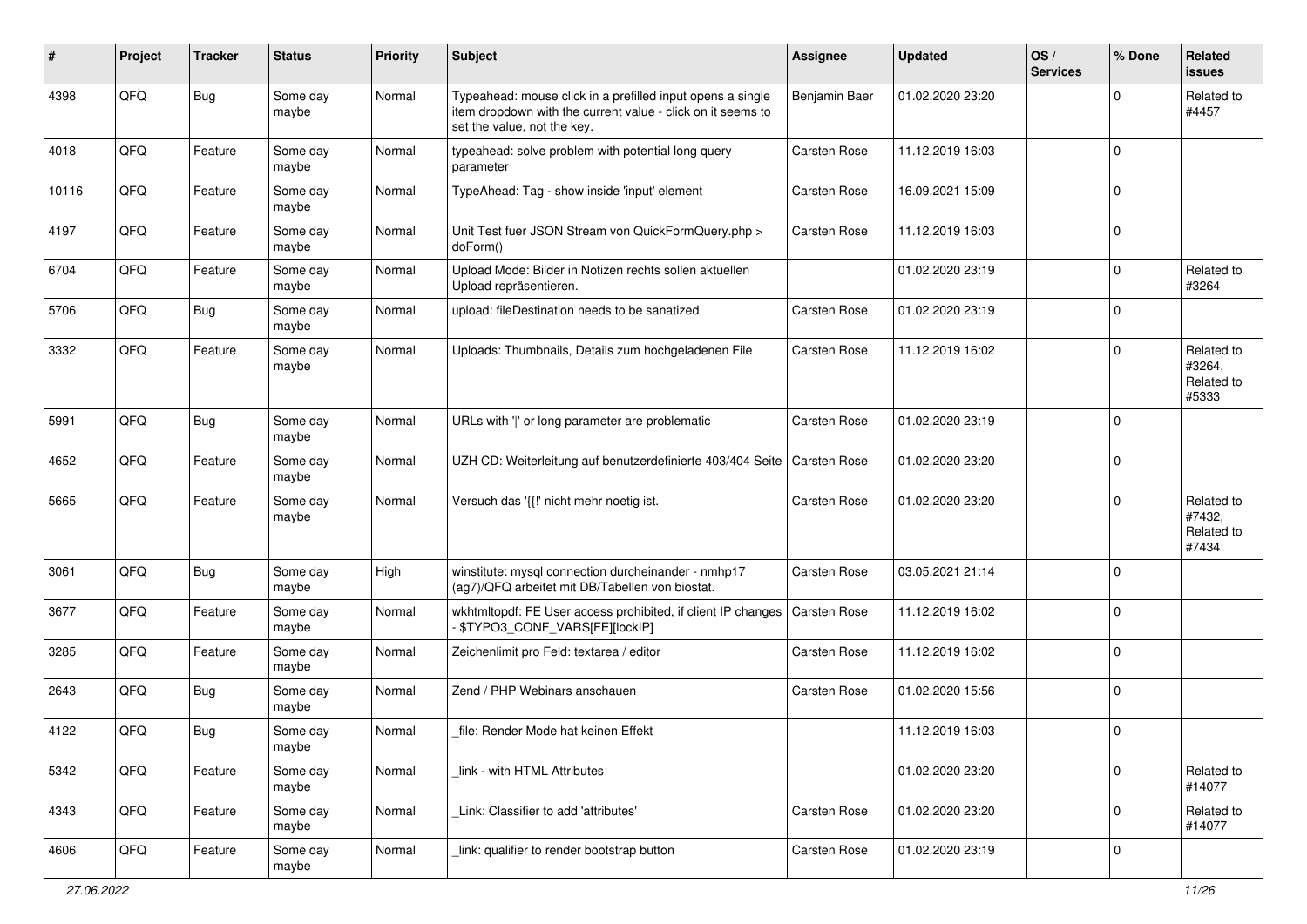| ∦     | Project | <b>Tracker</b> | <b>Status</b>              | <b>Priority</b> | <b>Subject</b>                                                                                            | <b>Assignee</b>   | <b>Updated</b>   | OS/<br><b>Services</b> | % Done      | Related<br>issues                           |
|-------|---------|----------------|----------------------------|-----------------|-----------------------------------------------------------------------------------------------------------|-------------------|------------------|------------------------|-------------|---------------------------------------------|
| 4349  | QFQ     | Feature        | Some day<br>maybe          | Normal          | link download: downloaded external URL to<br>deliver/concatenate - check mimetipe and handle it correctly | Carsten Rose      | 11.12.2019 16:02 |                        | $\Omega$    |                                             |
| 4138  | QFQ     | Bug            | Some day<br>maybe          | Normal          | style fehlt                                                                                               |                   | 11.12.2019 16:03 |                        | $\Omega$    |                                             |
| 11630 | QFQ     | Bug            | Feedback                   | High            | Bitte check ob CALL() in 20.11.0 noch so funktioniert wie in<br>20.4.1                                    | Enis Nuredini     | 28.05.2022 13:45 |                        | $\Omega$    | Related to<br>#11325                        |
| 12546 | QFQ     | Bug            | Feedback                   | Normal          | Branch 'Development' - Unit Tests mit dirty workaround<br>angepasst                                       | Carsten Rose      | 19.03.2022 17:48 |                        | $\Omega$    |                                             |
| 13767 | QFQ     | Bug            | Feedback                   | Normal          | date/time-picker: required shows up/down button orange                                                    | Enis Nuredini     | 16.05.2022 23:16 |                        | $\Omega$    |                                             |
| 8316  | QFQ     | <b>Bug</b>     | Feedback                   | Normal          | Documentation/Behaviour for Nested Queries and<br>Record-Store confusing                                  | Nicola Chiapolini | 20.11.2019 09:14 |                        | $\Omega$    |                                             |
| 13572 | QFQ     | Feature        | Feedback                   | Normal          | Form Load: misleading error message on trying to load non<br>existent primary record                      | Enis Nuredini     | 16.05.2022 23:16 |                        | 100         |                                             |
| 9548  | QFQ     | Feature        | Feedback                   | High            | FormElement: Pattern mismatch - optional report only on<br>focus lost                                     | Benjamin Baer     | 03.05.2021 21:14 |                        | $\mathbf 0$ |                                             |
| 9898  | QFQ     | Bug            | Feedback                   | Normal          | Formular trotz Timeout gespeichert                                                                        | Benjamin Baer     | 01.02.2020 15:56 |                        | $\mathbf 0$ |                                             |
| 11347 | QFQ     | Bug            | Feedback                   | Normal          | If Bedingungen funktionieren nicht korrekt                                                                | Christoph Fuchs   | 21.03.2021 20:37 |                        | $\Omega$    |                                             |
| 10124 | QFQ     | Feature        | Feedback                   | Normal          | gfg AAI-Login                                                                                             | Karin Niffeler    | 07.05.2020 09:36 |                        | $\Omega$    |                                             |
| 9535  | QFQ     | Bug            | Feedback                   | Normal          | Report:  AS ' vertical' - column to wide - vertical >> rot45,<br>rot <sub>90</sub>                        | Benjamin Baer     | 01.02.2020 15:56 |                        | 0           |                                             |
| 9052  | QFQ     | Feature        | Feedback                   | High            | Report: CodeMirror with SQL Syntax Highlight in FE                                                        | Enis Nuredini     | 08.06.2022 10:25 |                        | $\Omega$    |                                             |
| 12584 | QFQ     | Feature        | Feedback                   | Normal          | T3 v10 migration script: replace alias-patterns (v11)                                                     | Carsten Rose      | 28.05.2022 11:12 |                        | 100         |                                             |
| 10782 | QFQ     | Feature        | Feedback                   | Normal          | Tiny MCE: Image Upload                                                                                    | Enis Nuredini     | 16.05.2022 23:16 |                        | $\Omega$    | Related to<br>#12452                        |
| 5894  | QFQ     | Feature        | Feedback                   | Normal          | Typeahead in Report: show/hide rows dynamically                                                           | Carsten Rose      | 18.02.2022 08:50 |                        | $\Omega$    | Related to<br>#5893,<br>Related to<br>#5885 |
| 13566 | QFQ     | Feature        | Ready to sync<br>(develop) | Normal          | Delete config-example.gfg.php file                                                                        | Carsten Rose      | 23.12.2021 09:25 |                        | $\Omega$    |                                             |
| 4194  | QFQ     | Feature        | In Progress                | Normal          | Bootstrap 4 ist jetzt offiziel                                                                            |                   | 03.05.2021 20:47 |                        | $\Omega$    | Related to<br>#10114                        |
| 9691  | QFQ     | Bug            | In Progress                | Normal          | Checkbox: dynamic update > readonly                                                                       | Carsten Rose      | 01.02.2020 23:22 |                        | 50          | Related to<br>#9834                         |
| 6250  | QFQ     | Feature        | In Progress                | Normal          | Enhance layout: a) Subrecord, b) Subrecord-Title                                                          | Carsten Rose      | 01.02.2020 23:22 |                        | $\Omega$    | Related to<br>#5391                         |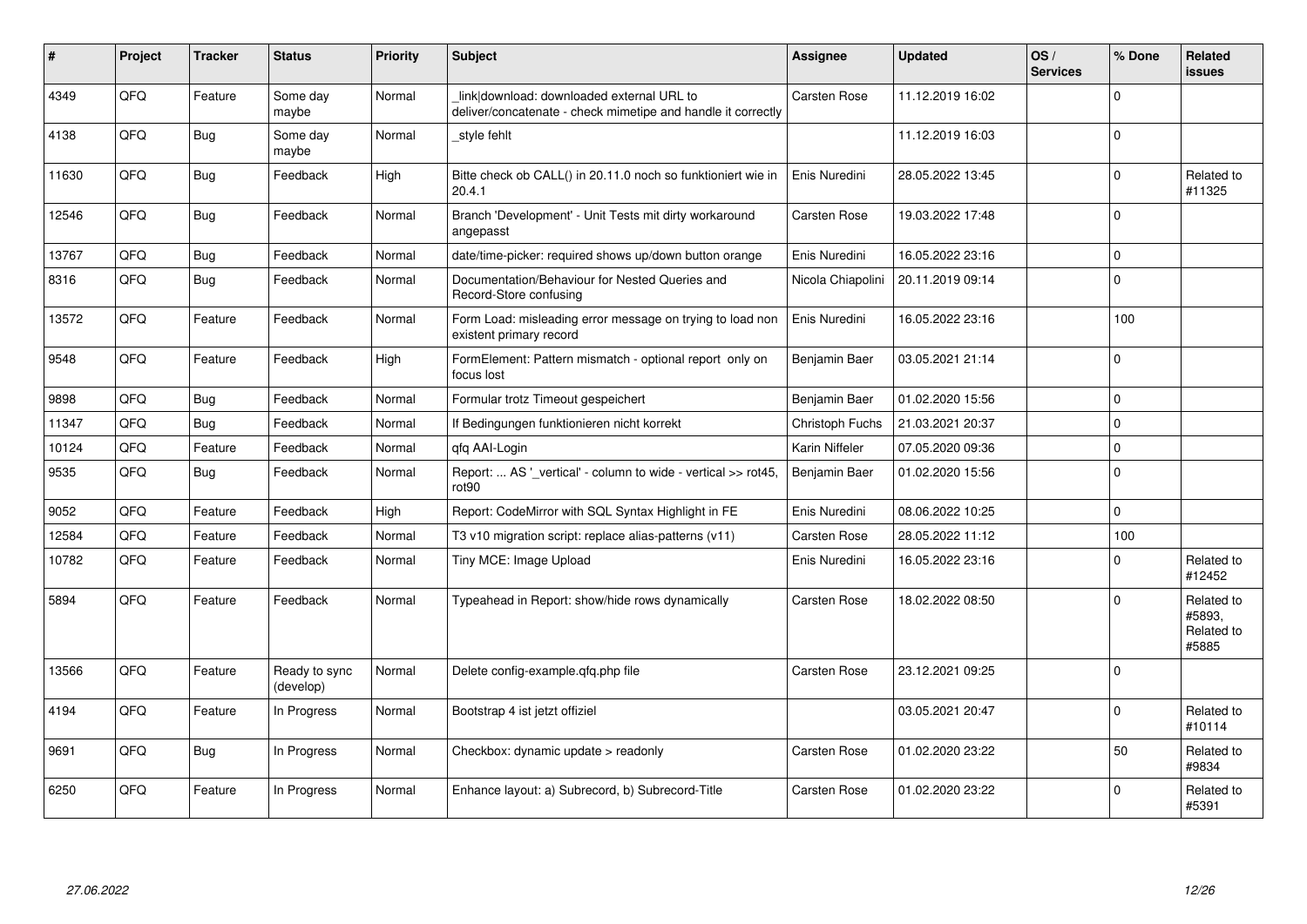| #     | Project | <b>Tracker</b> | <b>Status</b> | <b>Priority</b> | <b>Subject</b>                                   | <b>Assignee</b> | <b>Updated</b>   | OS/<br><b>Services</b> | % Done      | Related<br>issues                                                                                                              |
|-------|---------|----------------|---------------|-----------------|--------------------------------------------------|-----------------|------------------|------------------------|-------------|--------------------------------------------------------------------------------------------------------------------------------|
| 11517 | QFQ     | Bug            | In Progress   | Normal          | extraButtonInfo Broken for multiple FormElements | Carsten Rose    | 12.05.2022 13:12 |                        | $\mathbf 0$ | Related to<br>#7890,<br>Related to<br>#3811, Has<br>duplicate<br>#10905, Has<br>duplicate<br>#10553, Has<br>duplicate<br>#6779 |
| 9517  | QFQ     | Feature        | In Progress   | High            | Input multiple tags with typeahead               | Carsten Rose    | 03.05.2021 21:14 |                        | 40          | Related to<br>#10150                                                                                                           |
| 12630 | QFQ     | Feature        | In Progress   | Normal          | Input: date[time]: min / max values              | Enis Nuredini   | 20.06.2022 18:31 |                        | $\mathbf 0$ | Related to<br>#10096,<br>Related to<br>#14302,<br>Related to<br>#14303                                                         |
| 10443 | QFQ     | Feature        | In Progress   | Normal          | Konzept_api / _live                              | Carsten Rose    | 07.05.2020 09:39 |                        | $\mathbf 0$ |                                                                                                                                |
| 13330 | QFQ     | Feature        | In Progress   | Normal          | Multi Form: Upload                               | Carsten Rose    | 07.11.2021 12:40 |                        | 50          | Related to<br>#9706                                                                                                            |
| 5695  | QFQ     | Feature        | In Progress   | Normal          | Multiform                                        | Carsten Rose    | 02.01.2021 18:38 |                        | $\mathbf 0$ |                                                                                                                                |
| 14175 | QFQ     | <b>Bug</b>     | In Progress   | Normal          | Opening a form with no QFQ Session cookie fails  | Carsten Rose    | 03.06.2022 10:40 |                        | $\mathbf 0$ |                                                                                                                                |
| 11980 | QFQ     | Feature        | In Progress   | Normal          | protected verzeichnis MUSS geschützt werden      | Carsten Rose    | 07.09.2021 13:30 |                        | $\mathbf 0$ |                                                                                                                                |
| 12508 | QFQ     | <b>Bug</b>     | In Progress   | High            | qfq Form: sendMail                               | Karin Niffeler  | 19.03.2022 17:48 |                        | $\mathbf 0$ |                                                                                                                                |
| 9789  | QFQ     | Bug            | In Progress   | High            | Record Lock: release to early on 'leave page'    | Carsten Rose    | 10.01.2022 09:25 |                        | 100         | Related to<br>#10081,<br>Related to<br>#9173,<br>Related to<br>#8702                                                           |
| 14323 | QFQ     | Bug            | In Progress   | Normal          | Report: render=both single - no impact           | Carsten Rose    | 19.06.2022 18:31 |                        | $\mathbf 0$ |                                                                                                                                |
| 11076 | QFQ     | Feature        | In Progress   | Normal          | SELECT  AS _websocket                            | Carsten Rose    | 30.08.2020 17:49 |                        | 0           |                                                                                                                                |
| 12439 | QFQ     | Feature        | In Progress   | Normal          | TinyMCE Paste from Word & Character Count/Limit  | Carsten Rose    | 05.05.2021 22:15 |                        | $\mathbf 0$ |                                                                                                                                |
| 12440 | QFQ     | Feature        | In Progress   | Normal          | Typo3 V10 upgrade (durchfuehren und testen)      | Carsten Rose    | 21.03.2022 09:53 |                        | 50          | Related to<br>#12357,<br>Related to<br>#12067,<br>Related to<br>#10661                                                         |
| 10661 | QFG     | <b>Bug</b>     | In Progress   | Normal          | Typo3 Warnungen                                  | Carsten Rose    | 07.09.2021 13:23 |                        | $\mathbf 0$ | Related to<br>#12440                                                                                                           |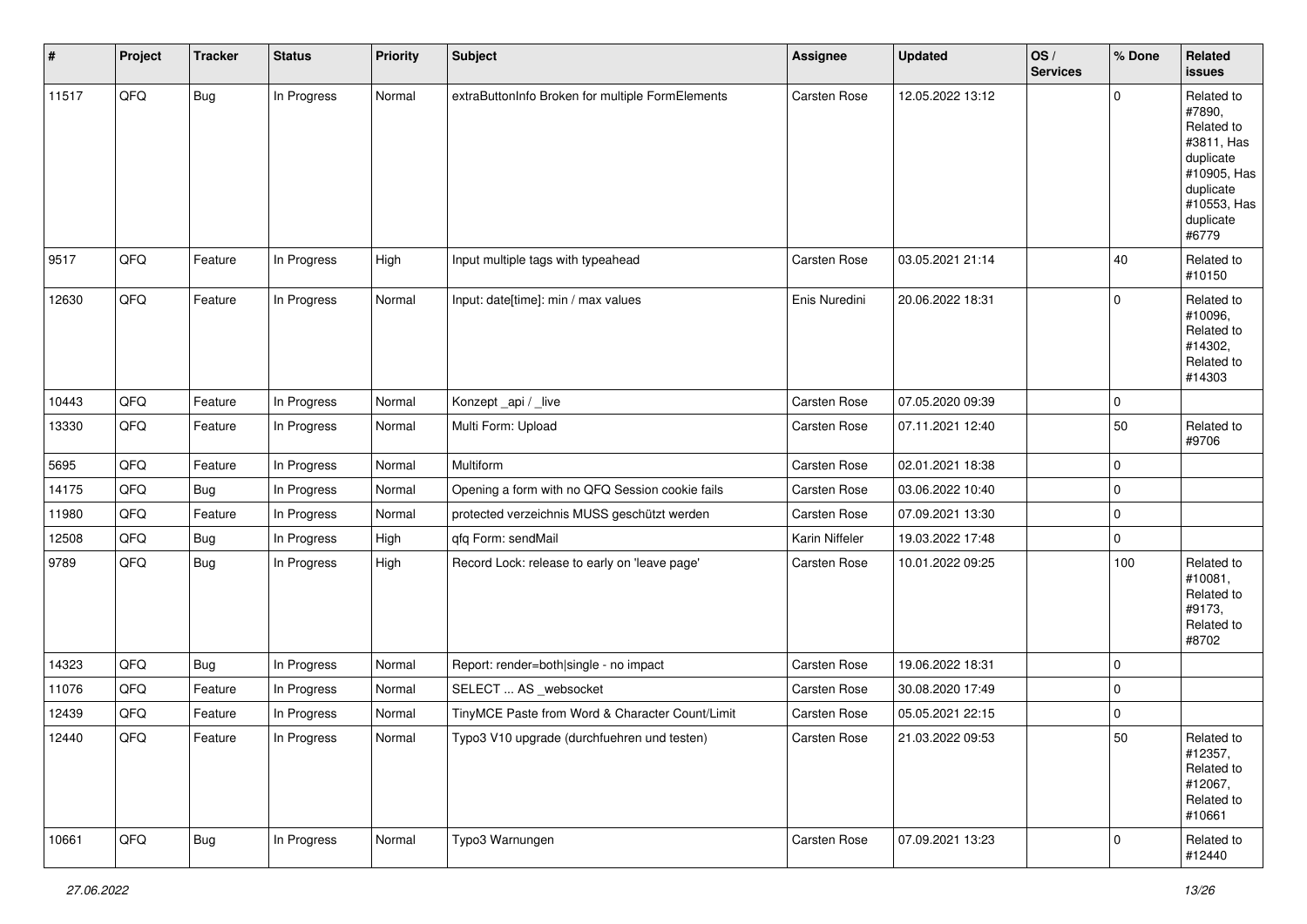| #     | Project    | <b>Tracker</b> | <b>Status</b> | <b>Priority</b> | <b>Subject</b>                                                                          | <b>Assignee</b> | <b>Updated</b>   | OS/<br><b>Services</b> | % Done         | Related<br><b>issues</b>                                                                                                                                              |
|-------|------------|----------------|---------------|-----------------|-----------------------------------------------------------------------------------------|-----------------|------------------|------------------------|----------------|-----------------------------------------------------------------------------------------------------------------------------------------------------------------------|
| 10793 | QFQ        | Feature        | In Progress   | Normal          | Update NPM Packages                                                                     | Carsten Rose    | 07.09.2021 13:25 |                        | 30             |                                                                                                                                                                       |
| 14320 | QFQ        | Feature        | ToDo          | Normal          | Allow specific HTML Tags and Attributes: general, TinyMCE                               | Enis Nuredini   | 17.06.2022 10:44 |                        | $\Omega$       | Related to<br>#12664,<br>Related to<br>#12039,<br>Related to<br>#11702,<br>Related to<br>#7239,<br>Related to<br>#3708,<br>Related to<br>#3646,<br>Related to<br>#880 |
| 14303 | QFQ        | Bug            | ToDo          | Normal          | datetime broken with picker                                                             | Enis Nuredini   | 17.06.2022 09:02 |                        | $\mathbf 0$    | Related to<br>#12630                                                                                                                                                  |
| 12262 | QFQ        | Feature        | ToDo          | Normal          | Form buttons on top: more customable                                                    | Enis Nuredini   | 17.06.2022 10:44 |                        | $\mathbf 0$    | Related to<br>#13945, Has<br>duplicate<br>#4046, Has<br>duplicate<br>#10080                                                                                           |
| 7602  | QFQ        | Feature        | ToDo          | High            | Multi Select: with checkboxes                                                           | Benjamin Baer   | 22.03.2022 09:07 |                        | 0              |                                                                                                                                                                       |
| 12463 | QFQ        | Bug            | ToDo          | High            | QFQ Function: 'function' and 'sql' on same level - output of<br>sql is shown two times. | Carsten Rose    | 15.12.2021 16:31 |                        | $\Omega$       |                                                                                                                                                                       |
| 12395 | QFQ        | Bug            | ToDo          | High            | QFQ Function: Result two times shown                                                    | Carsten Rose    | 18.02.2022 08:59 |                        | $\mathbf 0$    |                                                                                                                                                                       |
| 13899 | QFQ        | Bug            | ToDo          | Normal          | Selenium: zum laufen bringen                                                            | Enis Nuredini   | 25.03.2022 10:24 |                        | $\Omega$       |                                                                                                                                                                       |
| 5942  | QFQ        | Feature        | Priorize      | Normal          | 'L' and 'type': append to links, generate via '_link' by using<br>'u:' .                | Carsten Rose    | 01.02.2020 10:13 |                        | $\mathbf 0$    |                                                                                                                                                                       |
| 12452 | QFQ        | Feature        | Priorize      | Normal          | BaseURL: alsways with '/' at the end                                                    | Carsten Rose    | 19.06.2022 13:45 |                        | $\Omega$       | Related to<br>#10782                                                                                                                                                  |
| 9346  | QFQ        | Feature        | Priorize      | Normal          | beforeSave: check if an upload is given                                                 | Carsten Rose    | 11.06.2021 21:18 |                        | $\mathbf 0$    |                                                                                                                                                                       |
| 3782  | QFQ        | <b>Bug</b>     | Priorize      | Normal          | Bei fehlerhafter Eingabe (z.B. Datum) sollte das erwartete<br>Format angezeigt werden   | Carsten Rose    | 01.02.2020 10:13 |                        | 0              |                                                                                                                                                                       |
| 9958  | <b>QFQ</b> | Bug            | Priorize      | Normal          | Broken subrecord query: no error message                                                | Carsten Rose    | 05.02.2021 15:15 |                        | 0              |                                                                                                                                                                       |
| 6870  | QFQ        | Feature        | Priorize      | Normal          | Click on '_link' triggers an API call                                                   | Benjamin Baer   | 03.01.2022 08:25 |                        | 0              |                                                                                                                                                                       |
| 8082  | QFQ        | Feature        | Priorize      | High            | Contact form without saving record                                                      | Carsten Rose    | 07.12.2021 15:20 |                        | $\mathbf 0$    | Related to<br>#8587,<br><b>Blocks</b><br>#11850                                                                                                                       |
| 7630  | QFQ        | Feature        | Priorize      | Normal          | detailed error message for simple upload                                                | Carsten Rose    | 01.02.2020 10:13 |                        | $\overline{0}$ |                                                                                                                                                                       |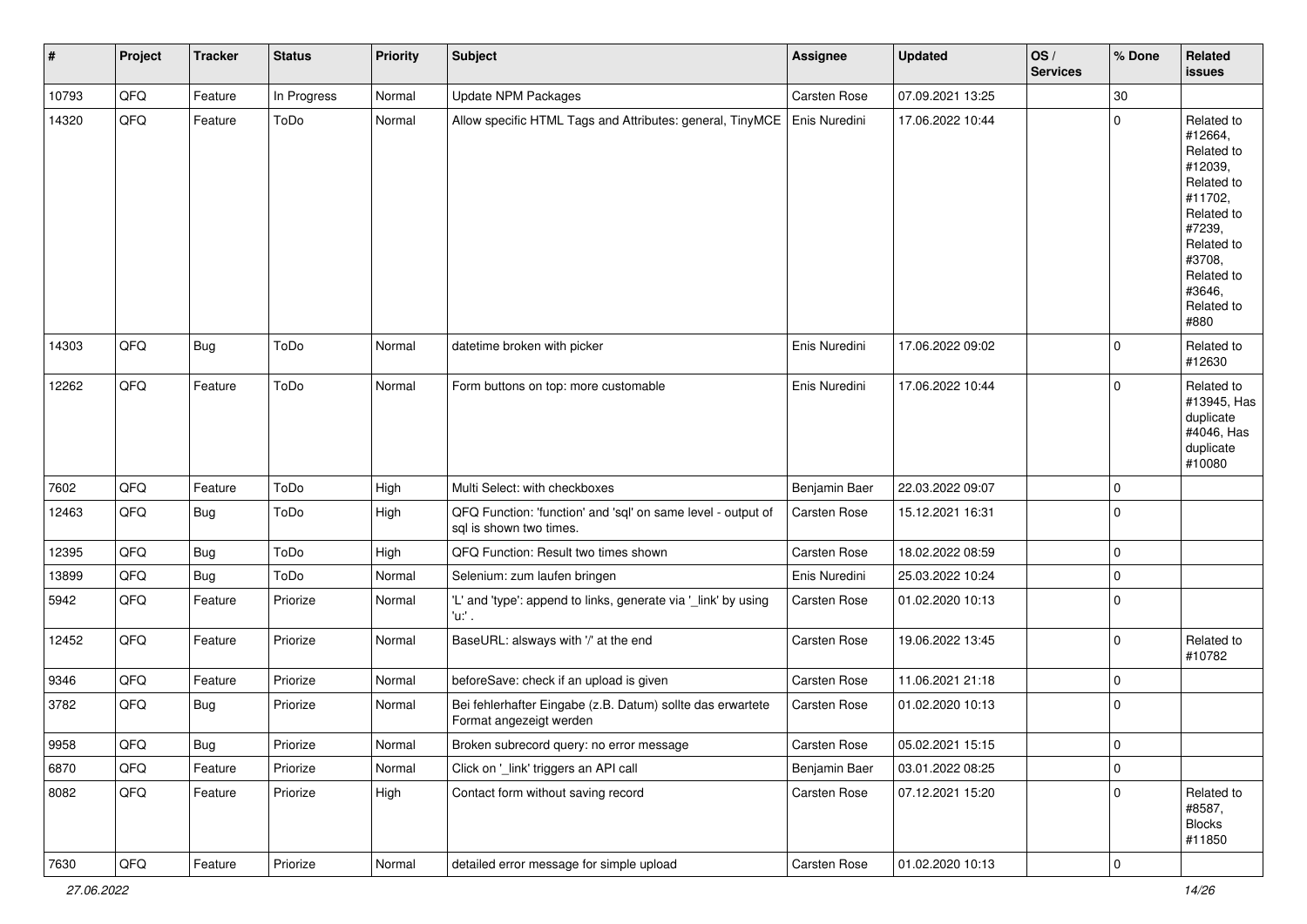| #     | Project | <b>Tracker</b> | <b>Status</b> | <b>Priority</b> | <b>Subject</b>                                                                                           | <b>Assignee</b>     | <b>Updated</b>   | OS/<br><b>Services</b> | % Done       | Related<br>issues                                                       |
|-------|---------|----------------|---------------|-----------------|----------------------------------------------------------------------------------------------------------|---------------------|------------------|------------------------|--------------|-------------------------------------------------------------------------|
| 12503 | QFQ     | Feature        | Priorize      | Normal          | Detect dangerous UPDATE statement with missing WHERE                                                     | <b>Carsten Rose</b> | 05.05.2021 22:09 |                        | $\Omega$     |                                                                         |
| 7217  | QFQ     | Feature        | Priorize      | Normal          | Download: notice User if `_sip=?` is missing                                                             | Carsten Rose        | 01.02.2020 10:13 |                        | $\mathbf 0$  |                                                                         |
| 5562  | QFQ     | Feature        | Priorize      | Normal          | Drag'n'Drop fuer Uploads                                                                                 | Benjamin Baer       | 21.03.2022 09:52 |                        | $\Omega$     | Related to<br>#9706                                                     |
| 9975  | QFQ     | Bug            | Priorize      | Normal          | Dropdown Menu: 'r:3' broken                                                                              | Carsten Rose        | 01.02.2020 10:13 |                        | $\Omega$     |                                                                         |
| 2665  | QFQ     | Bug            | Priorize      | Normal          | Dynamic Update funktioniert nicht, wenn beim<br>entsprechenden FormElement eine size angegeben ist.      | Benjamin Baer       | 03.01.2022 08:12 |                        | 30           |                                                                         |
| 6224  | QFQ     | Feature        | Priorize      | Normal          | Dynamic update: fade in/out fields                                                                       | Benjamin Baer       | 21.03.2022 09:50 |                        | $\Omega$     |                                                                         |
| 8585  | QFQ     | Feature        | Priorize      | Normal          | Enhance Error message for 'unknown form'                                                                 | Carsten Rose        | 01.02.2020 10:13 |                        | $\Omega$     |                                                                         |
| 6801  | QFQ     | Feature        | Priorize      | Normal          | Fabric: Maximize / FullIscreen                                                                           | Benjamin Baer       | 21.03.2022 09:56 |                        | $\Omega$     |                                                                         |
| 9862  | QFQ     | <b>Bug</b>     | Priorize      | Normal          | Failed writing to sql mail qfq.log should throw an exception                                             | Carsten Rose        | 01.02.2020 10:13 |                        | $\mathbf 0$  |                                                                         |
| 8584  | QFQ     | Feature        | Priorize      | Normal          | FE 'Action' - never assign to Container (except Template<br>Group)                                       | Carsten Rose        | 01.02.2020 10:13 |                        | $\Omega$     |                                                                         |
| 7656  | QFQ     | Bug            | Priorize      | Normal          | FE with required, 'pattern' and 'extraButtonLock': always<br>complain about missing value                | Carsten Rose        | 01.02.2020 10:13 |                        | $\Omega$     |                                                                         |
| 8277  | QFQ     | Feature        | Priorize      | Normal          | fe.parameter.default=                                                                                    | Carsten Rose        | 01.02.2020 23:17 |                        | $\Omega$     | Related to<br>#8113                                                     |
| 8037  | QFQ     | Bug            | Priorize      | Normal          | FE.type=upload (advanced mode): {{slaveld:V}} missing<br>during dynamic update                           | Carsten Rose        | 01.02.2020 10:13 |                        | $\mathbf 0$  |                                                                         |
| 9534  | QFQ     | Bug            | Priorize      | Urgent          | FE.type=upload: 'Unknown Mode: ID"                                                                       | Carsten Rose        | 03.05.2021 21:14 |                        | $\mathbf 0$  | Related to<br>#9532                                                     |
| 10003 | QFQ     | Feature        | Priorize      | Normal          | fieldset: stronger visualize group                                                                       | Benjamin Baer       | 12.02.2020 08:13 |                        | $\mathbf 0$  |                                                                         |
| 9668  | QFQ     | Feature        | Priorize      | Normal          | Form.mode: rename 'hidden' to 'hide'                                                                     | Carsten Rose        | 05.05.2021 22:14 |                        | $\Omega$     | Related to<br>#6437                                                     |
| 6998  | QFQ     | Feature        | Priorize      | Normal          | Form: with debug=on show column information as tooltip of<br>column label                                | Carsten Rose        | 01.02.2020 10:13 |                        | $\Omega$     |                                                                         |
| 14290 | QFQ     | Feature        | Priorize      | Normal          | FormEditor: Show Table Definition                                                                        | Carsten Rose        | 19.06.2022 16:37 |                        | $\mathbf 0$  |                                                                         |
| 7290  | QFQ     | Feature        | Priorize      | Normal          | FormEditor: title as textarea if LEN(title)>60                                                           | Carsten Rose        | 01.02.2020 10:13 |                        | $\Omega$     | Blocked by<br>#7682                                                     |
| 8034  | QFQ     | Feature        | Priorize      | Normal          | FormElement 'data': 22.22.2222 should not be accepted                                                    | Carsten Rose        | 01.02.2020 10:13 |                        | $\Omega$     |                                                                         |
| 9900  | QFQ     | Feature        | Priorize      | Normal          | Generic API Call: tt-content record >> JSON                                                              | Carsten Rose        | 01.02.2020 10:13 |                        | 0            |                                                                         |
| 14283 | QFQ     | <b>Bug</b>     | Priorize      | Normal          | HEIC / HEIF convert doesn't trigger                                                                      | Carsten Rose        | 19.06.2022 16:37 |                        | $\mathbf 0$  |                                                                         |
| 9834  | QFQ     | <b>Bug</b>     | Priorize      | Normal          | Input elements with tag 'disabled' are missing on<br>form-submit: server option 'processReadOnly' broken | Carsten Rose        | 07.12.2021 16:43 |                        | $\mathbf{0}$ | Related to<br>#9691,<br>Related to<br>#5305, Has<br>duplicate<br>#12331 |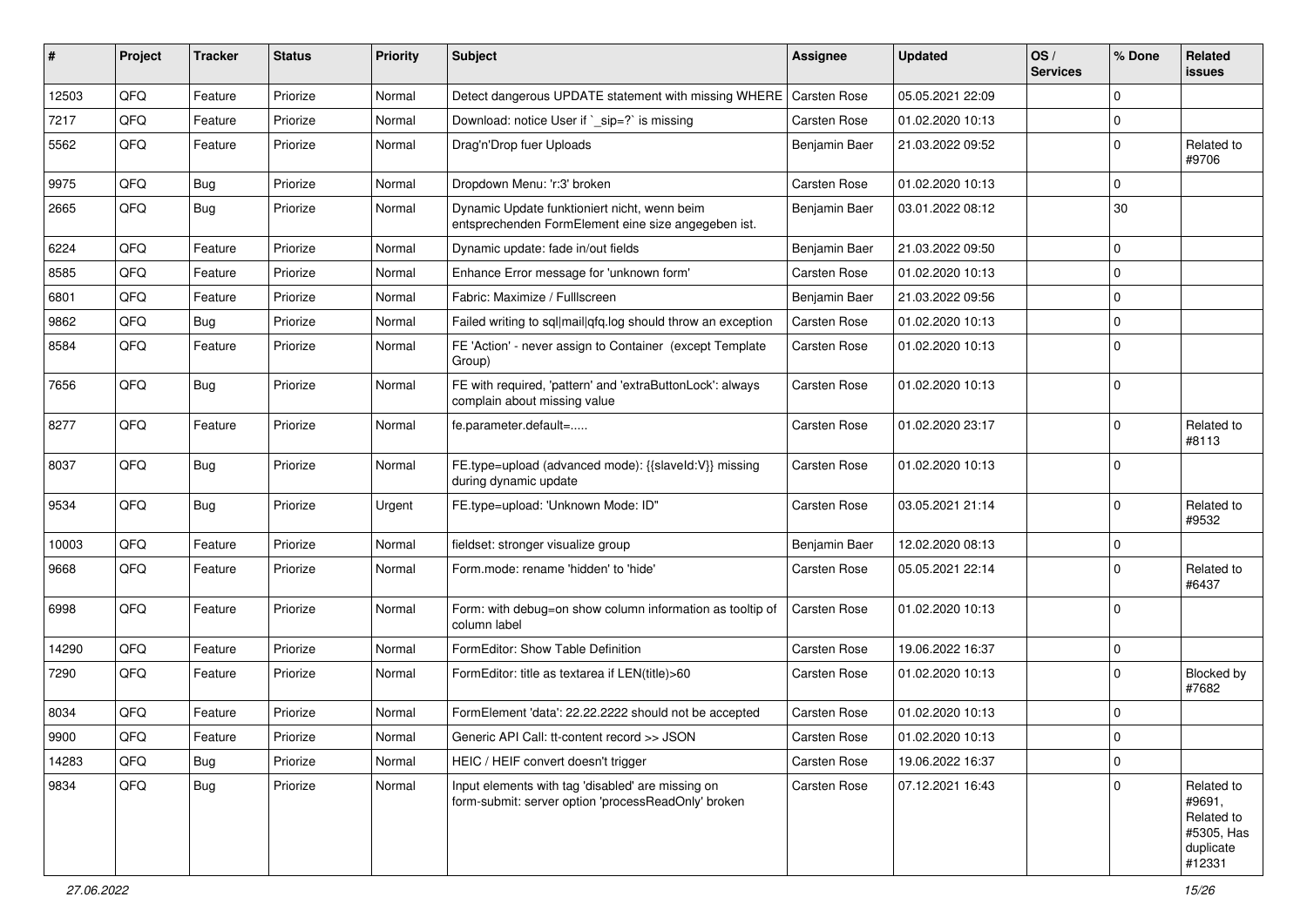| #     | Project | <b>Tracker</b> | <b>Status</b> | <b>Priority</b> | <b>Subject</b>                                                       | Assignee            | <b>Updated</b>   | OS/<br><b>Services</b> | % Done      | Related<br>issues                                                      |
|-------|---------|----------------|---------------|-----------------|----------------------------------------------------------------------|---------------------|------------------|------------------------|-------------|------------------------------------------------------------------------|
| 7965  | QFQ     | Feature        | Priorize      | Normal          | Input type 'text' with visual format - currency                      | Benjamin Baer       | 03.01.2022 07:45 |                        | $\Omega$    |                                                                        |
| 7522  | QFQ     | Feature        | Priorize      | Normal          | Inserting default index.html to folder (Avoid Apache<br>Indexing)    | Carsten Rose        | 01.02.2020 10:13 |                        | $\Omega$    |                                                                        |
| 14371 | QFQ     | Feature        | Priorize      | Normal          | LDAP via REPORT                                                      | Carsten Rose        | 19.06.2022 16:37 |                        | 0           |                                                                        |
| 6566  | QFQ     | <b>Bug</b>     | Priorize      | Normal          | Link Function 'delete': provided parameter missing on page<br>reload | Benjamin Baer       | 03.01.2022 08:08 |                        | $\Omega$    |                                                                        |
| 10569 | QFQ     | Feature        | Priorize      | Normal          | link _blank more safe                                                | Enis Nuredini       | 25.03.2022 12:44 |                        | $\mathbf 0$ |                                                                        |
| 10015 | QFQ     | Feature        | Priorize      | Normal          | Monospace in Textarea                                                | Carsten Rose        | 03.02.2020 13:40 |                        | $\mathbf 0$ |                                                                        |
| 12325 | QFQ     | <b>Bug</b>     | Priorize      | Normal          | MultiDB form.dblndex not working for report syntax                   | Carsten Rose        | 07.09.2021 13:37 |                        | 0           | Related to<br>#12145,<br>Related to<br>#12314                          |
| 10011 | QFQ     | Feature        | Priorize      | Normal          | Offer new STORE_TYPO3 Variable 'beUser', 'beEmail'                   | Carsten Rose        | 08.05.2021 09:51 |                        | 0           | Related to<br>#10012,<br>Related to<br>#12511                          |
| 8204  | QFQ     | Feature        | Priorize      | High            | Position 'required mark'                                             | Carsten Rose        | 16.06.2021 13:44 |                        | $\Omega$    |                                                                        |
| 9135  | QFQ     | Feature        | Priorize      | Normal          | Progress Bar generic / replace old hourglass download<br>popup       | Benjamin Baer       | 03.01.2022 07:43 |                        | $\Omega$    |                                                                        |
| 6140  | QFQ     | Bug            | Priorize      | Normal          | QFQ DnD Sort: Locked fields                                          | Benjamin Baer       | 21.03.2022 09:56 |                        | $\mathbf 0$ |                                                                        |
| 6574  | QFQ     | Bug            | Priorize      | Normal          | qfq.log: Fehlermeldung wurde angezeigt, aber nicht geloggt           | Carsten Rose        | 01.02.2020 10:13 |                        | $\mathbf 0$ |                                                                        |
| 3867  | QFQ     | Feature        | Priorize      | Normal          | Readonly Formular: Template Groups add/delete<br>ausbeldnen          | Carsten Rose        | 05.05.2021 22:12 |                        | 0           |                                                                        |
| 10012 | QFQ     | Feature        | Priorize      | Normal          | redirectAllMailTo: {{beEmail:T}}                                     | Carsten Rose        | 08.05.2021 09:54 |                        | $\Omega$    | Related to<br>#12412,<br>Related to<br>#12413,<br>Related to<br>#10011 |
| 10005 | QFQ     | Feature        | Priorize      | Normal          | Report / special column name:  AS _calendar                          | Carsten Rose        | 03.06.2020 17:28 |                        | $\Omega$    |                                                                        |
| 9394  | QFQ     | Feature        | Priorize      | Normal          | REST: allow for non numerical ids in get requests                    | Carsten Rose        | 05.05.2021 22:10 |                        | $\mathbf 0$ |                                                                        |
| 5366  | QFQ     | Feature        | Priorize      | Normal          | Saving with keyboard shortcuts                                       | Benjamin Baer       | 21.03.2022 09:47 |                        | $\Omega$    |                                                                        |
| 7730  | QFQ     | Feature        | Priorize      | Normal          | SELECT Box: title in between                                         | Benjamin Baer       | 01.02.2020 23:22 |                        | ∣ ()        |                                                                        |
| 7616  | QFQ     | <b>Bug</b>     | Priorize      | Normal          | Selectlist with Enum & Dynamic Update                                | Carsten Rose        | 01.02.2020 10:13 |                        | $\mathbf 0$ |                                                                        |
| 13900 | QFQ     | Feature        | Priorize      | Normal          | Selenium: Check das Cookie/PDF funktioniert                          | Enis Nuredini       | 25.03.2022 12:45 |                        | 0           |                                                                        |
| 8963  | QFQ     | Feature        | Priorize      | Normal          | Setting values in a store: flexible way                              | <b>Carsten Rose</b> | 05.05.2021 22:10 |                        | $\mathbf 0$ | Related to<br>#8975                                                    |
| 9121  | QFQ     | Bug            | Priorize      | High            | sip links have r and __dbIndexData set                               | <b>Carsten Rose</b> | 12.06.2021 10:41 |                        | 0           |                                                                        |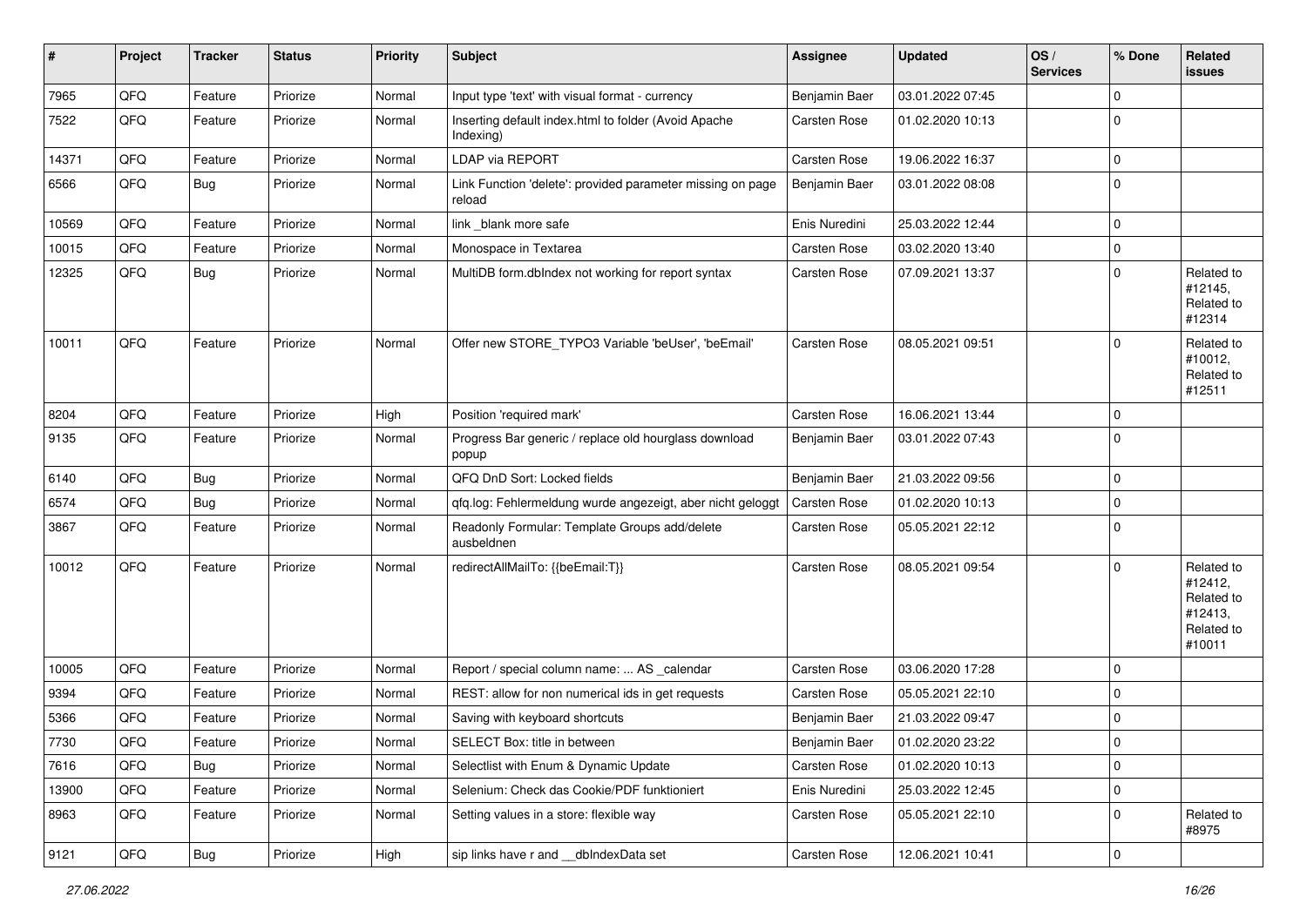| ∦     | Project | <b>Tracker</b> | <b>Status</b> | <b>Priority</b> | <b>Subject</b>                                                                                                                        | <b>Assignee</b>     | <b>Updated</b>   | OS/<br><b>Services</b> | % Done      | Related<br><b>issues</b>                      |
|-------|---------|----------------|---------------|-----------------|---------------------------------------------------------------------------------------------------------------------------------------|---------------------|------------------|------------------------|-------------|-----------------------------------------------|
| 9928  | QFQ     | Feature        | Priorize      | Normal          | SpecialColumnName: a) Deprecated: ' AS "_+tag "', b)<br>New: ' AS " <tag1><tag2>"'</tag2></tag1>                                      | Carsten Rose        | 01.02.2020 23:17 |                        | $\Omega$    | Related to<br>#9929                           |
| 12504 | QFQ     | Feature        | Priorize      | Normal          | sql.log: report fe.id                                                                                                                 | Carsten Rose        | 05.05.2021 22:09 |                        | $\mathbf 0$ |                                               |
| 9173  | QFQ     | Bug            | Priorize      | Urgent          | Stale Record Lock: Firefox                                                                                                            | Carsten Rose        | 03.05.2021 21:14 |                        | $\Omega$    | Related to<br>#9789                           |
| 9968  | QFQ     | Feature        | Priorize      | Normal          | Tooltip in Links for Developer                                                                                                        | Carsten Rose        | 01.02.2020 23:17 |                        | $\mathbf 0$ |                                               |
| 8044  | QFQ     | Feature        | Priorize      | Normal          | Transaction: a) Form, b) Report                                                                                                       | Carsten Rose        | 05.05.2021 22:14 |                        | $\mathbf 0$ | Related to<br>#8043                           |
| 4457  | QFQ     | Bug            | Priorize      | Normal          | typeahead: pressing return to select an item, saves the form<br>and closes the form.                                                  | Benjamin Baer       | 03.01.2022 08:01 |                        | $\Omega$    | Related to<br>#4398                           |
| 11320 | QFQ     | Feature        | Priorize      | Normal          | Typo3 Version 10 support                                                                                                              | Carsten Rose        | 05.05.2021 22:09 |                        | $\Omega$    |                                               |
| 13943 | QFQ     | Bug            | Priorize      | Normal          | unable to find formgroup                                                                                                              | Enis Nuredini       | 28.05.2022 11:03 |                        | $\mathbf 0$ |                                               |
| 9947  | QFQ     | <b>Bug</b>     | Priorize      | Normal          | Unwanted error message if missing 'typeAheadSqlPrefetch'                                                                              | Carsten Rose        | 01.02.2020 10:13 |                        | $\Omega$    |                                               |
| 6116  | QFQ     | Bug            | Priorize      | High            | value of checkbox not saved                                                                                                           | Carsten Rose        | 07.12.2021 17:19 |                        | $\mathbf 0$ |                                               |
| 5576  | QFQ     | Bug            | New           | Normal          | Using MySQL 'DROP' requires privilege - wich is not really<br>necessary.                                                              | Carsten Rose        | 01.02.2020 23:21 |                        | $\mathbf 0$ |                                               |
| 12269 | QFQ     | Feature        | <b>New</b>    | Normal          | 2FA - Login                                                                                                                           | Carsten Rose        | 03.05.2021 20:45 |                        | $\Omega$    |                                               |
| 12544 | QFQ     | Feature        | <b>New</b>    | High            | a) ' AS _link' new also as ' AS _format', b) sortierung<br>via 'display: none;', c) '_format' benoeitgt nicht zwingend<br>u/U/p/m/z/d | Carsten Rose        | 14.12.2021 16:03 |                        | $\Omega$    |                                               |
| 12038 | QFQ     | Feature        | <b>New</b>    | Normal          | a) STORE_VAR: filenameOnlyStripUniq, b) SP:<br>QSTRIPUNIQ()                                                                           |                     | 17.02.2021 23:55 |                        | 0           |                                               |
| 11535 | QFQ     | Feature        | <b>New</b>    | Normal          | Ability to create SQL columns in frontend QFQ forms                                                                                   |                     | 17.11.2020 12:11 |                        | $\mathbf 0$ |                                               |
| 11715 | QFQ     | Bug            | <b>New</b>    | Normal          | acceptZeroAsRequired and requiredOffButMark do not<br>coincide                                                                        |                     | 08.12.2020 12:13 |                        | $\Omega$    |                                               |
| 12412 | QFQ     | Feature        | <b>New</b>    | Normal          | Action/Escape qualifier 'e' (empty), '0': if given, an empty<br>string (or '0') will be treated as 'not found'                        | <b>Carsten Rose</b> | 08.05.2021 09:40 |                        | $\Omega$    | Related to<br>#12413,<br>Related to<br>#10012 |
| 5131  | QFQ     | Feature        | <b>New</b>    | Normal          | Activate Spin Gear ('wait/busy' indicator) via LINK attribute                                                                         | <b>Carsten Rose</b> | 01.02.2020 23:21 |                        | $\Omega$    |                                               |
| 7342  | QFQ     | Feature        | <b>New</b>    | Normal          | add content = hide this                                                                                                               | Carsten Rose        | 01.02.2020 23:21 |                        | $\Omega$    |                                               |
| 10979 | QFQ     | Feature        | <b>New</b>    | Normal          | Ajax Calls an API - dataReport                                                                                                        | Carsten Rose        | 11.05.2022 12:15 |                        | $\mathbf 0$ |                                               |
| 8962  | QFQ     | Feature        | <b>New</b>    | High            | allow for form fields with identical names                                                                                            | Carsten Rose        | 03.05.2021 21:14 |                        | $\Omega$    |                                               |
| 12119 | QFQ     | Feature        | <b>New</b>    | Normal          | AS paged: error message missing if there ist no 'r'<br>argument.                                                                      | Carsten Rose        | 03.05.2021 20:51 |                        | $\mathbf 0$ |                                               |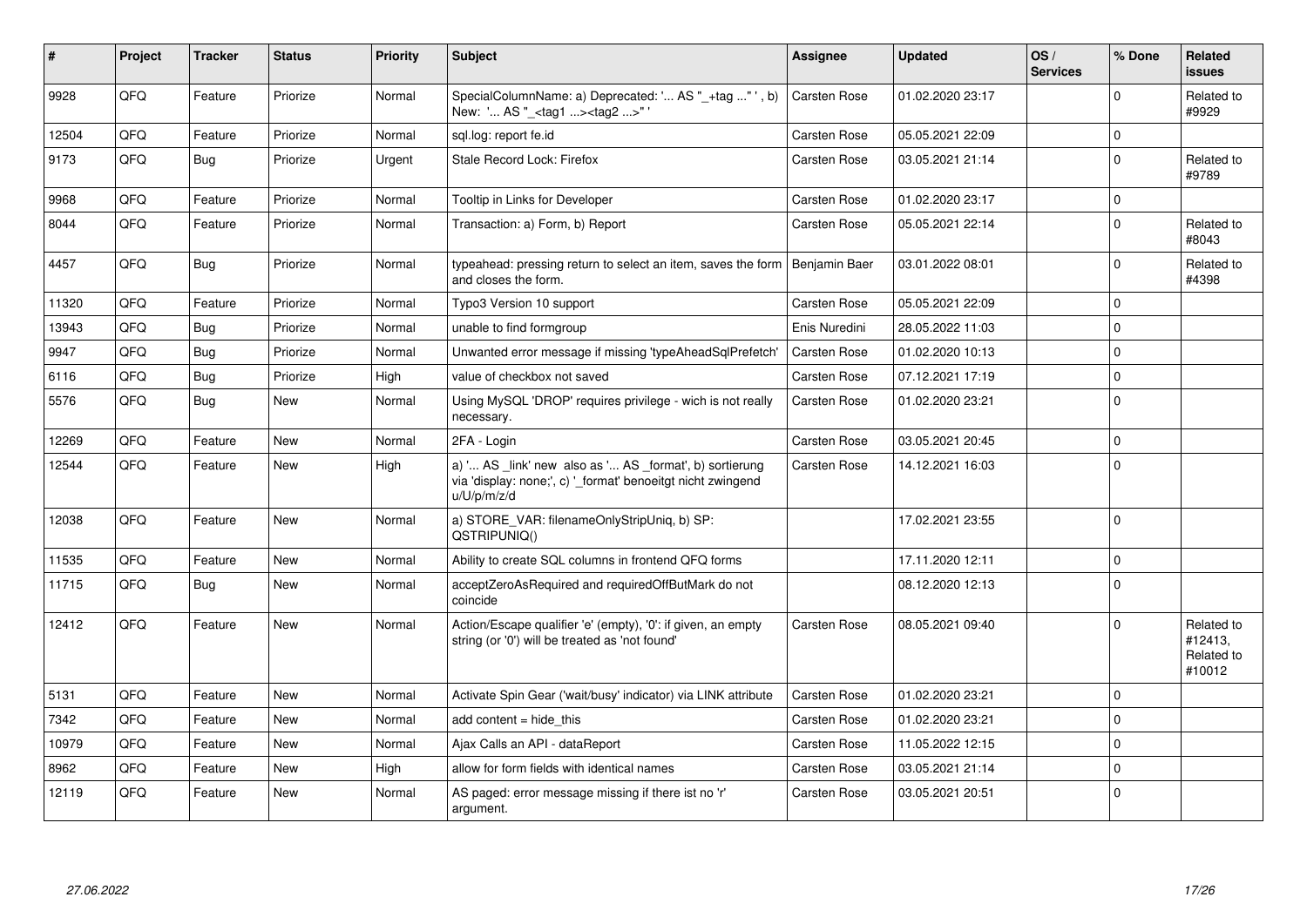| #     | Project | <b>Tracker</b> | <b>Status</b> | <b>Priority</b> | <b>Subject</b>                                                                                       | <b>Assignee</b>     | <b>Updated</b>   | OS/<br><b>Services</b> | % Done      | Related<br>issues                             |
|-------|---------|----------------|---------------|-----------------|------------------------------------------------------------------------------------------------------|---------------------|------------------|------------------------|-------------|-----------------------------------------------|
| 14077 | QFQ     | <b>Bug</b>     | New           | Normal          | As _link: Attribute 'class' missing by r:1 and r:3 - but should<br>set                               | Carsten Rose        | 28.05.2022 11:02 |                        | $\Omega$    | Related to<br>#5342,<br>Related to<br>#4343   |
| 13945 | QFQ     | Feature        | New           | Normal          | As _link: content before/after link                                                                  | Enis Nuredini       | 28.05.2022 11:01 |                        | $\mathbf 0$ | Related to<br>#12262                          |
| 14233 | QFQ     | Bug            | New           | Normal          | AS_link: question - HTML is not rendered                                                             | Carsten Rose        | 28.05.2022 11:02 |                        | $\mathbf 0$ |                                               |
| 11522 | QFQ     | <b>Bug</b>     | New           | Normal          | Aus/Einblenden von Reitern                                                                           |                     | 13.11.2020 14:58 |                        | $\mathbf 0$ |                                               |
| 9275  | QFQ     | <b>Bug</b>     | New           | Normal          | autcron: t3 page, which takes to long to respond, is not<br>reported properly                        | Carsten Rose        | 01.02.2020 23:22 |                        | 100         |                                               |
| 10890 | QFQ     | Bug            | New           | Normal          | AutoCron hangs                                                                                       |                     | 20.07.2020 13:56 |                        | $\mathbf 0$ |                                               |
| 4250  | QFQ     | Feature        | New           | Normal          | AutoCron in QFQ via PHP                                                                              | Carsten Rose        | 01.02.2020 23:21 |                        | $\mathbf 0$ | Related to<br>#3292,<br>Related to<br>#3291   |
| 12146 | QFQ     | Feature        | New           | Normal          | Autocron Job: Anzeigen wann der naechste Job<br>ausgefuehrt wird, resp das er nicht ausgefuehrt wird | Carsten Rose        | 15.03.2021 15:23 |                        | $\mathbf 0$ |                                               |
| 8431  | QFQ     | Bug            | New           | High            | autocron.php with wrong path                                                                         | <b>Carsten Rose</b> | 03.05.2021 21:14 |                        | $\mathbf 0$ |                                               |
| 13647 | QFQ     | Bug            | New           | Normal          | Autofocus funktioniert nicht auf Chrome                                                              | Benjamin Baer       | 19.03.2022 17:44 |                        | $\mathbf 0$ |                                               |
| 11893 | QFQ     | Feature        | New           | High            | Broken SIP: a) only report one time, b) only report in main<br>column                                | Carsten Rose        | 12.05.2021 12:13 |                        | $\mathbf 0$ | Related to<br>#12532,<br>Related to<br>#14187 |
| 9177  | QFQ     | Bug            | New           | Normal          | Bug? QFQ tries to save an action FE, which has real<br>existing column name                          | <b>Carsten Rose</b> | 01.02.2020 23:22 |                        | $\mathbf 0$ |                                               |
| 9781  | QFQ     | Feature        | New           | Normal          | Button: CSS class to make buttons smaller                                                            | <b>Carsten Rose</b> | 01.02.2020 23:22 |                        | $\mathbf 0$ |                                               |
| 13467 | QFQ     | Feature        | New           | Normal          | ChangeLog Generator                                                                                  | Carsten Rose        | 19.03.2022 17:46 |                        | $\mathbf 0$ | Related to<br>#11460                          |
| 13451 | QFQ     | Bug            | New           | Normal          | Character Counter / Max Character: Problem in Safari                                                 | Carsten Rose        | 15.04.2022 17:18 |                        | $\mathbf 0$ |                                               |
| 12474 | QFQ     | Feature        | New           | Normal          | Check BaseConfigURL if it is given and the the last char is                                          | <b>Carsten Rose</b> | 03.05.2021 20:45 |                        | $\mathbf 0$ |                                               |
| 9853  | QFQ     | Feature        | New           | Normal          | Check das SQL / QFQ / Mail Logfile geschrieben wird                                                  |                     | 09.01.2020 11:15 |                        | $\mathbf 0$ |                                               |
| 11752 | QFQ     | Bug            | New           | Normal          | checkbox renders multiple input elements with same name                                              | Carsten Rose        | 17.12.2020 14:58 |                        | 0           | Related to<br>#11750                          |
| 12163 | QFQ     | Feature        | New           | Normal          | Checkbox: table wrap                                                                                 | Carsten Rose        | 03.05.2021 20:51 |                        | $\mathbf 0$ |                                               |
| 11057 | QFQ     | <b>Bug</b>     | New           | High            | Checkboxes ohne span.checkmark im Report werden<br>ausgeblendet                                      | Benjamin Baer       | 03.05.2021 21:12 |                        | $\mathbf 0$ | Related to<br>#11039                          |
| 12476 | QFQ     | Feature        | New           | Normal          | clearMe: a) should trigger 'dirty', b) sticky on textarea resize                                     | Benjamin Baer       | 04.01.2022 08:40 |                        | $\mathbf 0$ | Related to<br>#9528                           |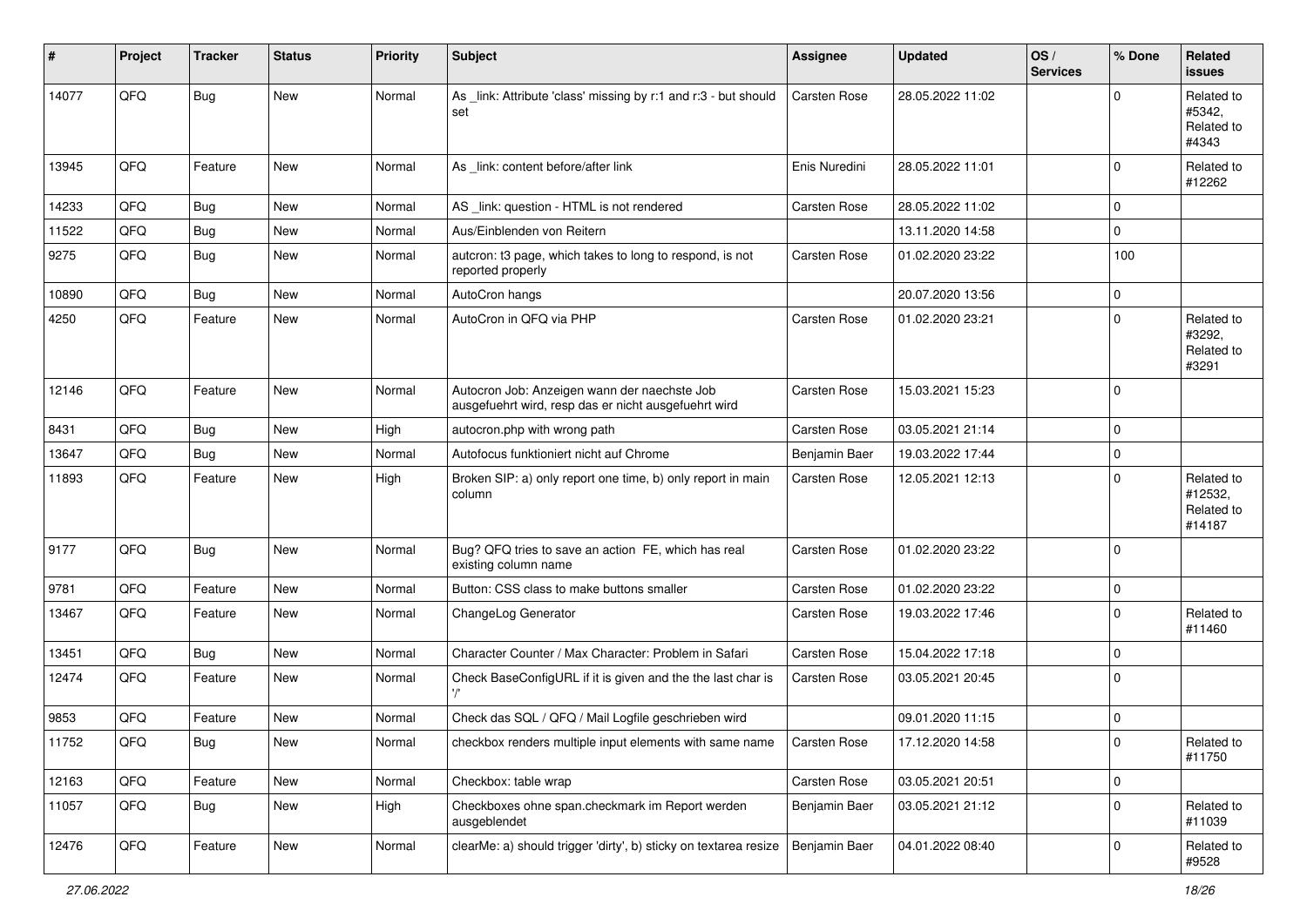| #     | Project | <b>Tracker</b> | <b>Status</b> | <b>Priority</b> | <b>Subject</b>                                                                                        | Assignee            | <b>Updated</b>   | OS/<br><b>Services</b> | % Done      | Related<br><b>issues</b>  |
|-------|---------|----------------|---------------|-----------------|-------------------------------------------------------------------------------------------------------|---------------------|------------------|------------------------|-------------|---------------------------|
| 7102  | QFQ     | Feature        | New           | Normal          | Comment sign in report: '#' and '--'                                                                  | <b>Carsten Rose</b> | 01.02.2020 23:21 |                        | $\Omega$    |                           |
| 12714 | QFQ     | <b>Bug</b>     | New           | Normal          | Conversion of GIF to PDF broken when GIF contains Alpha.                                              | <b>Carsten Rose</b> | 19.03.2022 17:49 |                        | $\mathbf 0$ |                           |
| 12327 | QFQ     | Bug            | New           | Normal          | Copy to clipboard: Glyphicon can not be changed                                                       | <b>Carsten Rose</b> | 27.12.2021 17:59 |                        | 0           |                           |
| 12330 | QFQ     | Feature        | New           | Normal          | Copy to input field / text area / TinyMCE                                                             | <b>Carsten Rose</b> | 07.04.2021 09:01 |                        | 0           |                           |
| 8089  | QFQ     | Feature        | New           | Normal          | Copy/Paste for FormElements                                                                           | <b>Carsten Rose</b> | 01.02.2020 23:22 |                        | $\mathbf 0$ |                           |
| 13843 | QFQ     | Feature        | New           | Normal          | Create JWT via QFQ                                                                                    | <b>Carsten Rose</b> | 19.03.2022 17:42 |                        | $\Omega$    |                           |
| 13841 | QFQ     | Feature        | New           | Normal          | Create PDF via iText - evaluate                                                                       | <b>Carsten Rose</b> | 19.03.2022 17:42 |                        | $\mathbf 0$ |                           |
| 9136  | QFQ     | Feature        | New           | Normal          | Create ZIP files with dynamic PDFs                                                                    | <b>Carsten Rose</b> | 01.02.2020 23:22 |                        | $\Omega$    |                           |
| 9348  | QFQ     | Feature        | New           | Normal          | defaultThumbnailSize: pre render thumbnails                                                           | <b>Carsten Rose</b> | 12.06.2021 09:05 |                        | 0           |                           |
| 7481  | QFQ     | Feature        | New           | Normal          | Detect 'BaseUrl' automatically                                                                        | <b>Carsten Rose</b> | 01.02.2020 23:21 |                        | $\mathbf 0$ |                           |
| 13460 | QFQ     | Bug            | New           | Normal          | Doc: Password set/reset  password should not processed<br>with 'html encode'                          | <b>Carsten Rose</b> | 19.03.2022 17:46 |                        | $\mathbf 0$ |                           |
| 14377 | QFQ     | Bug            | New           | Normal          | Documentation > General Tips: white page after migration                                              | Enis Nuredini       | 19.06.2022 16:37 |                        | 0           |                           |
| 12109 | QFQ     | Feature        | New           | Normal          | Donwload Link: Plain, SIP, Persistent Link, Peristent SIP -<br>new notation                           | <b>Carsten Rose</b> | 03.05.2021 20:45 |                        | $\Omega$    | Related to<br>#12085      |
| 5221  | QFQ     | Bug            | New           | High            | Download Dialog: Bleibt stehen in FF wenn Datei<br>automatisch gespeichert wird.                      | <b>Carsten Rose</b> | 03.05.2021 21:14 |                        | $\Omega$    |                           |
| 10996 | QFQ     | Feature        | New           | Normal          | Download video via sip: no seek                                                                       | <b>Carsten Rose</b> | 12.08.2020 14:18 |                        | $\mathbf 0$ |                           |
| 6292  | QFQ     | Feature        | New           | Normal          | Download: File speichern mit Hash aber original Filename<br>in der Datenbank vermerken fuer Downloads | <b>Carsten Rose</b> | 01.02.2020 23:21 |                        | $\Omega$    |                           |
| 12603 | QFQ     | Feature        | New           | Normal          | Dropdown (Select), Radio, checkbox:<br>itemListAlways={{!SELECT key, value}}                          | <b>Carsten Rose</b> | 19.03.2022 17:47 |                        | $\Omega$    |                           |
| 10119 | QFQ     | Feature        | New           | Normal          | Dropdown (selectlist) & TypeAhead: format and catagorize<br>list                                      | <b>Carsten Rose</b> | 07.05.2020 09:36 |                        | $\Omega$    |                           |
| 12670 | QFQ     | Bug            | New           | High            | Dropdown-Menu classes können nicht mehr angegeben<br>werden                                           | <b>Carsten Rose</b> | 07.12.2021 17:19 |                        | $\Omega$    |                           |
| 11504 | QFQ     | Feature        | New           | Normal          | Dynamic Update: Button text update for 'Save',' Close' &<br>'Delete'                                  | <b>Carsten Rose</b> | 12.11.2020 23:44 |                        | $\Omega$    |                           |
| 4082  | QFQ     | Feature        | New           | Normal          | Dynamic Update: modeSql - useful default                                                              | <b>Carsten Rose</b> | 01.02.2020 23:22 |                        | $\mathbf 0$ |                           |
| 11195 | QFQ     | Bug            | New           | Low             | Dynamic Update: Note not updated if new text is empty<br>(v20.4)                                      |                     | 25.09.2020 11:14 |                        | 0           |                           |
| 7002  | QFQ     | Bug            | New           | Normal          | Dynamic Update: row does not disappear / appear                                                       | <b>Carsten Rose</b> | 01.02.2020 23:22 |                        | $\mathbf 0$ |                           |
| 7109  | QFQ     | Feature        | New           | Normal          | Dynamic Updates: row/element hide                                                                     | Carsten Rose        | 01.02.2020 23:22 |                        | $\Omega$    | Has<br>duplicate<br>#4081 |
| 11460 | QFQ     | Feature        | New           | Normal          | Easier creation of changelog: gitchangelog                                                            | Carsten Rose        | 12.06.2021 10:20 |                        | 0           | Related to<br>#13467      |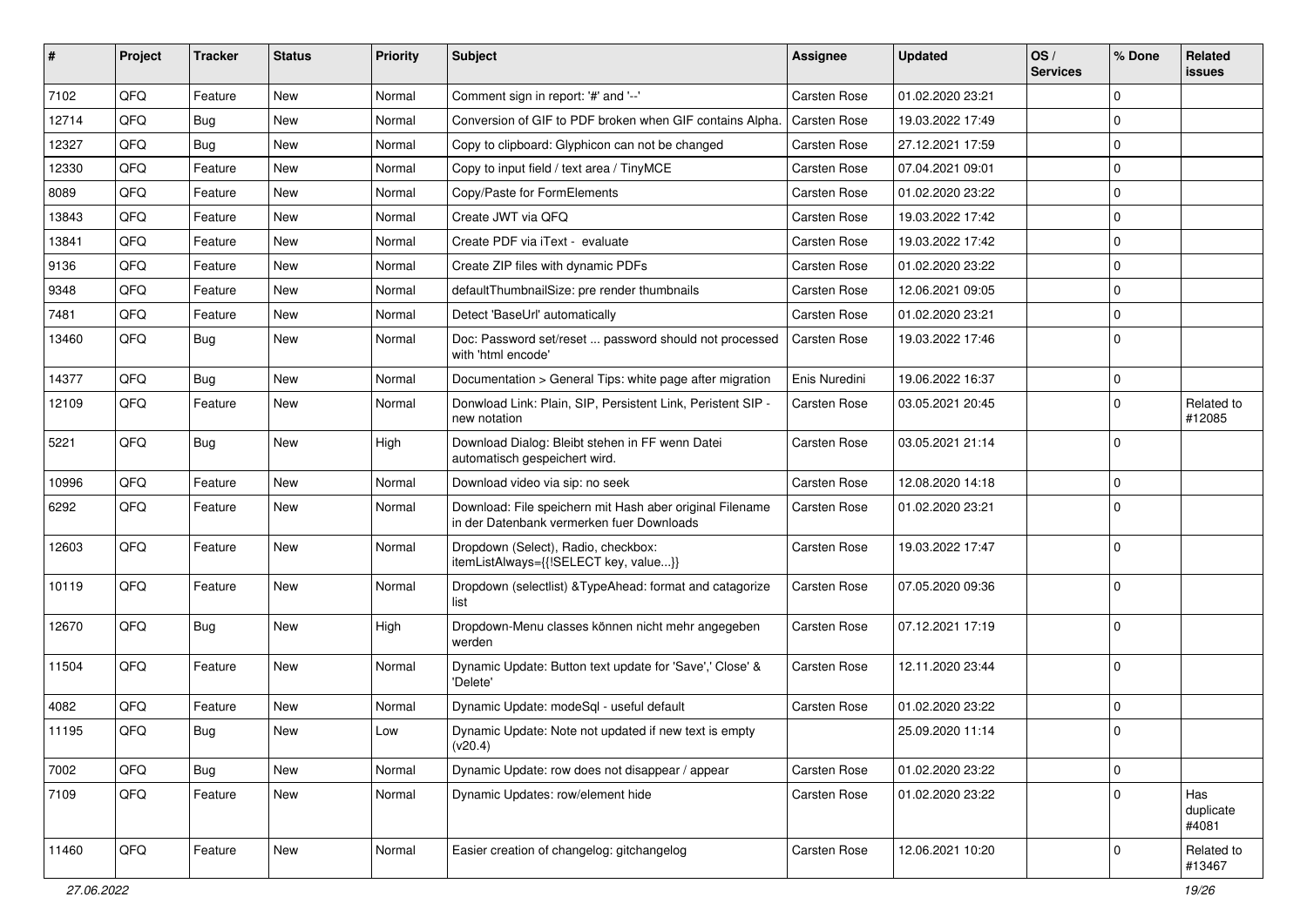| #     | Project | <b>Tracker</b> | <b>Status</b> | <b>Priority</b> | Subject                                                                                                          | <b>Assignee</b>     | <b>Updated</b>   | OS/<br><b>Services</b> | % Done      | Related<br><b>issues</b>                         |
|-------|---------|----------------|---------------|-----------------|------------------------------------------------------------------------------------------------------------------|---------------------|------------------|------------------------|-------------|--------------------------------------------------|
| 9783  | QFQ     | Bug            | New           | Normal          | Email with special characters                                                                                    | <b>Carsten Rose</b> | 01.02.2020 23:22 |                        | $\mathbf 0$ |                                                  |
| 12989 | QFQ     | Bug            | New           | Normal          | empty string does not trigger dynamic update                                                                     | Enis Nuredini       | 28.05.2022 11:09 |                        | $\mathbf 0$ |                                                  |
| 10759 | QFQ     | Bug            | New           | Normal          | emptyMeansNull - Feld falsch aktualisiert                                                                        |                     | 12.11.2020 23:45 |                        | 0           |                                                  |
| 3864  | QFQ     | Feature        | New           | Normal          | Encrypt / decrypt field                                                                                          | Carsten Rose        | 08.03.2021 18:08 |                        | 0           |                                                  |
| 13689 | QFQ     | Bug            | New           | Normal          | Enter auf Eingabefeld mit ungültigem Wert führt zu blurry<br>Seite                                               | Enis Nuredini       | 28.05.2022 10:53 |                        | $\mathbf 0$ | Related to<br>#14245, Has<br>duplicate<br>#11891 |
| 12066 | QFQ     | <b>Bug</b>     | <b>New</b>    | High            | enterAsSubmit: Forward wird nicht ausgeführt                                                                     | Enis Nuredini       | 29.05.2022 09:23 |                        | 0           |                                                  |
| 9013  | QFQ     | Bug            | New           | Normal          | Error in Twig template not handled                                                                               | Carsten Rose        | 20.10.2021 13:43 |                        | 0           |                                                  |
| 6677  | QFQ     | Bug            | New           | Normal          | Error message FE Action Element: no/wrong FE reference<br>who cause the problem.                                 | Carsten Rose        | 01.02.2020 23:21 |                        | 0           |                                                  |
| 7547  | QFQ     | <b>Bug</b>     | New           | Normal          | Error Message in afterSave: wrong parameter column<br>reported                                                   | Carsten Rose        | 01.02.2020 23:22 |                        | $\Omega$    |                                                  |
| 6912  | QFQ     | Bug            | New           | Normal          | error Message Var 'deadline' already set in SIP - in Form<br>with FE.value={{deadline:R:::{{deadlinePeriod:Y}}}} | Carsten Rose        | 01.02.2020 23:21 |                        | 0           |                                                  |
| 9127  | QFQ     | <b>Bug</b>     | <b>New</b>    | Normal          | Error Message: change 'roll over' color - text not readable                                                      | <b>Carsten Rose</b> | 01.02.2020 23:22 |                        | 0           |                                                  |
| 9128  | QFQ     | Feature        | New           | Normal          | Error Message: not replaced variables- a) replace back to<br>'{{', b) underline                                  | Carsten Rose        | 01.02.2020 23:22 |                        | 0           | Related to<br>#9129                              |
| 10874 | QFQ     | Feature        | New           | Normal          | Erstellen eines Foreign Keys in der Tabelle "FormElement"                                                        |                     | 13.07.2020 10:11 |                        | 0           |                                                  |
| 10324 | QFQ     | Bug            | New           | Normal          | Excel Export mit Template funktioniert nur, wenn Template<br>vor uid kommt                                       |                     | 30.03.2020 11:20 |                        | 0           | Related to<br>#10257                             |
| 10976 | QFQ     | Feature        | <b>New</b>    | Normal          | Excel Export Verbesserungen                                                                                      | <b>Carsten Rose</b> | 06.08.2020 10:56 |                        | 0           |                                                  |
| 12024 | QFQ     | Feature        | New           | Normal          | Excel Export: text columns by default decode<br>htmlspeciachar()                                                 | Carsten Rose        | 17.02.2021 23:55 |                        | $\mathbf 0$ | Related to<br>#12022                             |
| 6594  | QFQ     | Feature        | New           | Normal          | Excel: on download, check if there is a valid sip                                                                | Carsten Rose        | 01.02.2020 23:21 |                        | 0           |                                                  |
| 14185 | QFQ     | Feature        | New           | Normal          | External/Autocron.php - better suitable directory                                                                | Support: System     | 28.05.2022 11:03 |                        | 0           |                                                  |
| 8719  | QFQ     | Feature        | New           | Normal          | extraButtonLock: add support for 0/1                                                                             | <b>Carsten Rose</b> | 01.02.2020 23:22 |                        | $\mathbf 0$ |                                                  |
| 9352  | QFQ     | Feature        | New           | Normal          | FE 'Native' fire slaveld, sqlAfter, sqlIns                                                                       | Carsten Rose        | 01.02.2020 23:22 |                        | 0           |                                                  |
| 7812  | QFQ     | Feature        | New           | Normal          | FE 'Subrecord' - new option 'subrecordShowFilter',<br>'subrecordPaging'                                          | Carsten Rose        | 01.02.2020 23:22 |                        | 0           |                                                  |
| 9531  | QFQ     | Bug            | New           | High            | FE File: Dynamic Update / modeSql / required detected<br>even it not set                                         | Carsten Rose        | 11.06.2021 20:32 |                        | 0           | Related to<br>#12398                             |
| 12040 | QFQ     | <b>Bug</b>     | New           | Normal          | FE Mode 'hidden' für zwei FEs auf einer Zeile                                                                    | Carsten Rose        | 18.02.2021 10:13 |                        | 0           |                                                  |
| 3547  | QFQ     | <b>Bug</b>     | New           | Normal          | FE of type 'note' causes writing of empty fields.                                                                | Carsten Rose        | 01.02.2020 23:21 |                        | 0           |                                                  |
| 5559  | QFQ     | <b>Bug</b>     | New           | Normal          | FE.type = Upload: 'accept' might contain variables                                                               | Carsten Rose        | 11.05.2020 21:23 |                        | 0           |                                                  |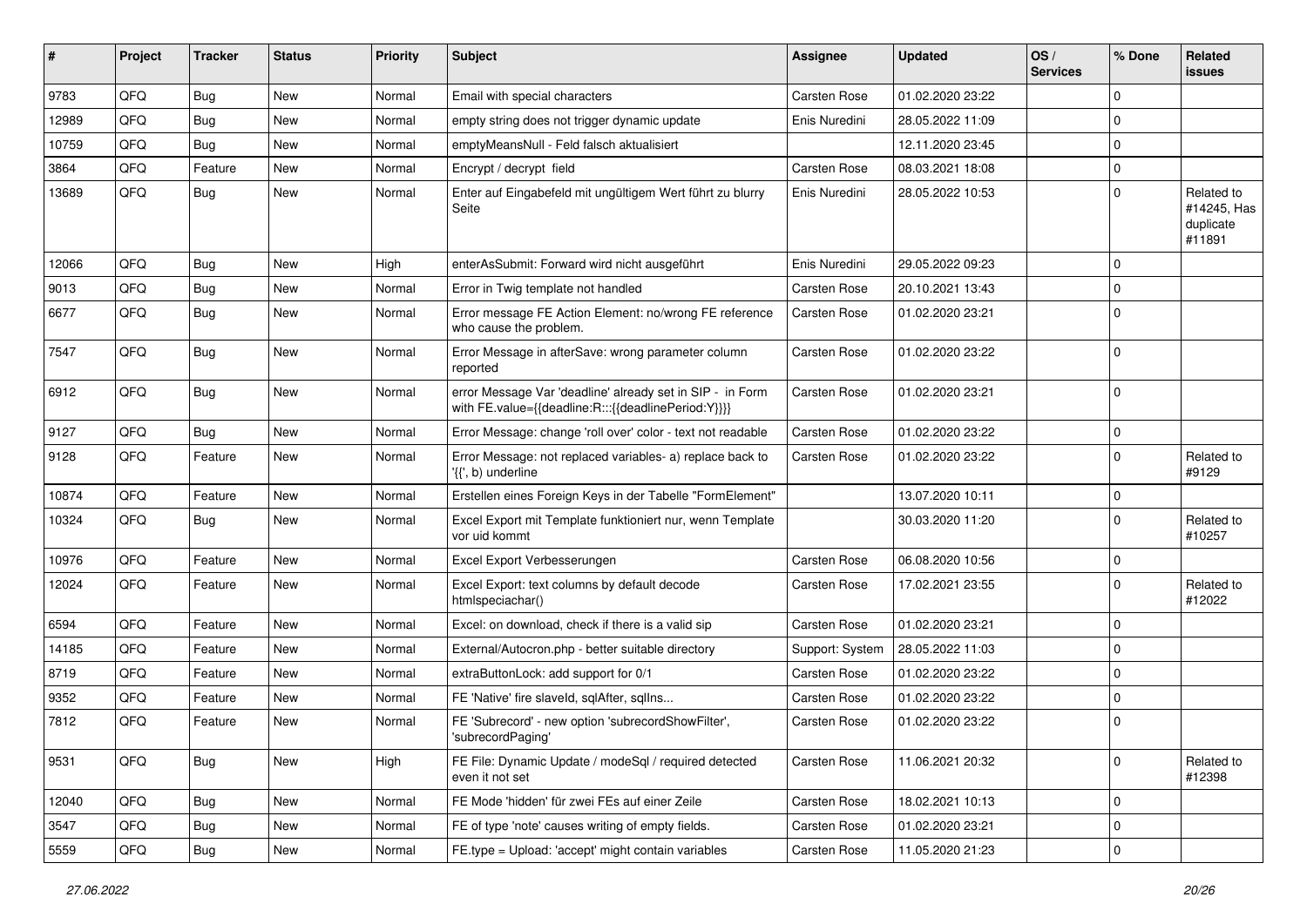| #     | Project | <b>Tracker</b> | <b>Status</b> | <b>Priority</b> | <b>Subject</b>                                                                                         | <b>Assignee</b>     | <b>Updated</b>   | OS/<br><b>Services</b> | % Done      | <b>Related</b><br><b>issues</b>              |
|-------|---------|----------------|---------------|-----------------|--------------------------------------------------------------------------------------------------------|---------------------|------------------|------------------------|-------------|----------------------------------------------|
| 8049  | QFQ     | <b>Bug</b>     | New           | Normal          | FE.type=note, column 'value': text moves some pixel to top<br>after save                               | Carsten Rose        | 01.02.2020 23:22 |                        | $\mathbf 0$ |                                              |
| 9317  | QFQ     | <b>Bug</b>     | New           | Normal          | FE.type=note: with dynamic show/hidden an empty label<br>causes trouble                                | Carsten Rose        | 01.02.2020 23:22 |                        | $\mathbf 0$ |                                              |
| 7899  | QFQ     | Bug            | New           | High            | Fe.type=password / retype / required: always complain<br>about missing value                           | Carsten Rose        | 03.05.2021 21:14 |                        | $\mathbf 0$ |                                              |
| 10082 | QFQ     | Bug            | New           | Normal          | FE.type=SELECT - 'sanatize' Class                                                                      | Carsten Rose        | 07.05.2020 09:36 |                        | $\mathbf 0$ | Related to<br>#10081                         |
| 12162 | QFQ     | Feature        | New           | Normal          | FE.type=sendmail: personalized mailing (several mails) via<br>template                                 | <b>Carsten Rose</b> | 03.05.2021 20:45 |                        | $\mathbf 0$ |                                              |
| 9347  | QFQ     | Bug            | <b>New</b>    | High            | FE.type=upload with dynamic show/hidden: required not<br>detected                                      | Carsten Rose        | 12.06.2021 10:40 |                        | $\Omega$    | Related to<br>#5305,<br>Related to<br>#12398 |
| 9533  | QFQ     | Bug            | New           | Normal          | FE.type=upload: Check in 'beforeSave' if upload is given                                               | <b>Carsten Rose</b> | 01.02.2020 23:22 |                        | $\mathbf 0$ | Related to<br>#11523                         |
| 7512  | QFQ     | Bug            | New           | Normal          | FE: inputType=number >> 'pattern' is not respected                                                     | Carsten Rose        | 01.02.2020 23:22 |                        | $\mathbf 0$ |                                              |
| 7920  | QFQ     | Feature        | New           | Normal          | FE: Syntax Highlight, Zeinlenumbruch                                                                   | <b>Carsten Rose</b> | 01.02.2020 10:03 |                        | $\mathbf 0$ |                                              |
| 10937 | QFQ     | Bug            | New           | Normal          | Fehler mit abhängigen Select- Feldern beim Positionieren                                               | <b>Carsten Rose</b> | 12.11.2020 23:45 |                        | $\mathbf 0$ |                                              |
| 4413  | QFQ     | Feature        | New           | Normal          | fieldset: show/hidden, modeSql, dynamicUpdate                                                          | Carsten Rose        | 09.02.2022 15:19 |                        | $\mathbf 0$ |                                              |
| 6462  | QFQ     | Bug            | New           | Normal          | File Upload: Nutzlose Fehlermeldung wenn Datei zu gross                                                | Carsten Rose        | 01.02.2020 23:21 |                        | $\mathbf 0$ | Related to<br>#6139                          |
| 13716 | QFQ     | Bug            | New           | High            | Firefox ask to store username/password                                                                 | Enis Nuredini       | 30.05.2022 09:31 |                        | $\Omega$    | Related to<br>#13827                         |
| 8336  | QFQ     | Feature        | New           | Normal          | Form > modified > Close New: a) Optional disable popup, b)<br>custom text, c) mode on save: close stay | Carsten Rose        | 01.02.2020 23:22 |                        | $\Omega$    | Related to<br>#8335                          |
| 10763 | QFQ     | Feature        | <b>New</b>    | Normal          | form accessed and submitted despite logout?                                                            |                     | 16.06.2020 11:43 |                        | $\mathbf 0$ |                                              |
| 11716 | QFQ     | Feature        | New           | Normal          | Form an beliebiger Stelle im Report anzeigen                                                           |                     | 09.12.2020 09:47 |                        | $\mathbf 0$ |                                              |
| 9602  | QFQ     | Feature        | New           | Normal          | Form definition as JSON                                                                                | Carsten Rose        | 01.02.2020 23:21 |                        | $\mathbf 0$ | Related to<br>#9600                          |
| 4756  | QFQ     | Bug            | <b>New</b>    | Normal          | Form dirty even nothing changes                                                                        | Carsten Rose        | 11.12.2019 16:16 |                        | $\mathbf 0$ |                                              |
| 14322 | QFQ     | Bug            | <b>New</b>    | Normal          | Form Load: by default no scroll (save & close should be<br>visible)                                    | Enis Nuredini       | 15.06.2022 14:12 |                        | $\Omega$    | Related to<br>#14321,<br>Related to<br>#6232 |
| 14245 | QFQ     | <b>Bug</b>     | <b>New</b>    | Normal          | Form Save Btn bleibt disabled wenn Datumsfeld über<br>Datepicker geändert                              | Enis Nuredini       | 27.05.2022 13:45 |                        | $\Omega$    | Related to<br>#13689                         |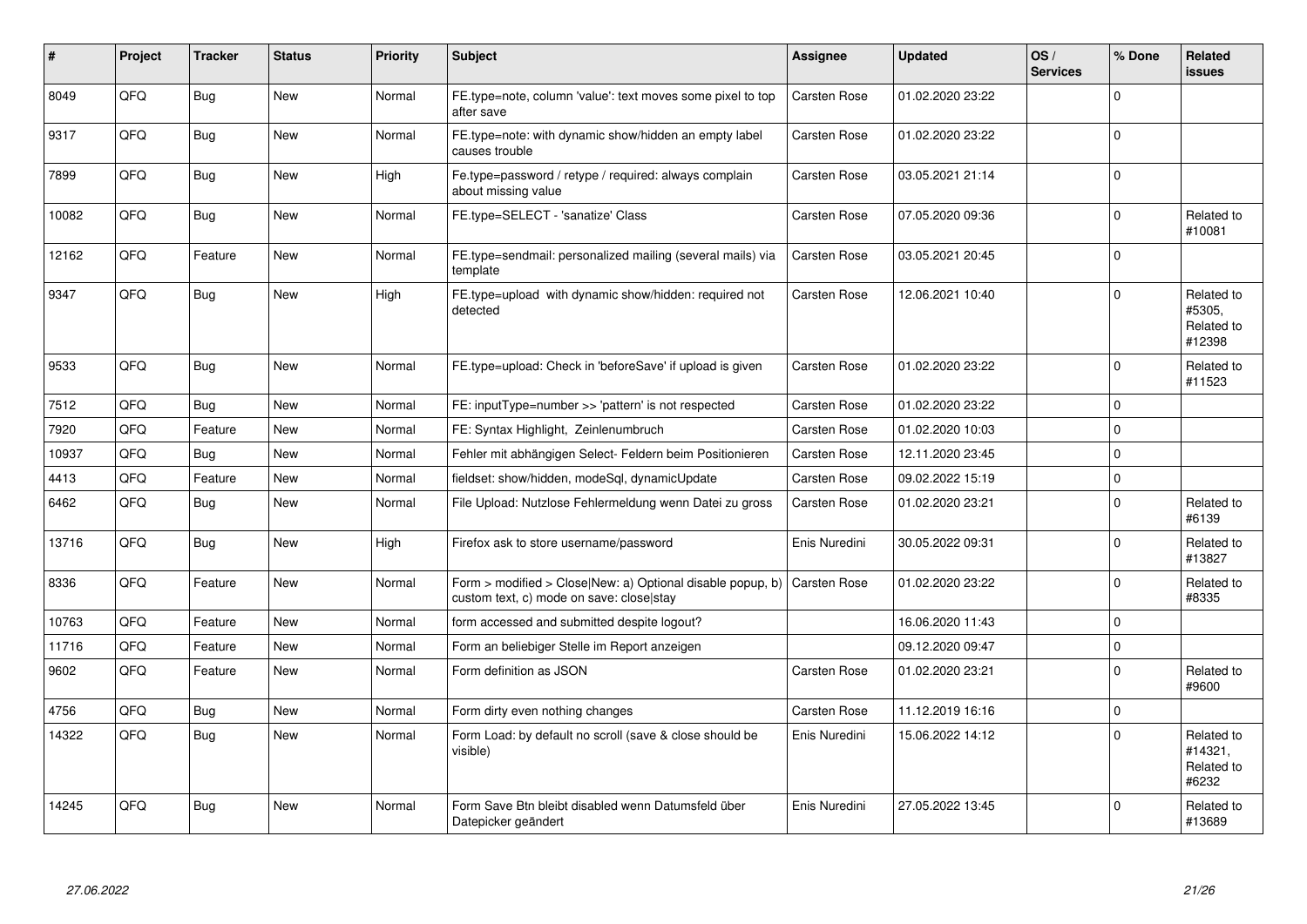| #     | Project    | <b>Tracker</b> | <b>Status</b> | <b>Priority</b> | Subject                                                                                                                                             | Assignee            | <b>Updated</b>   | OS/<br><b>Services</b> | % Done   | Related<br>issues                            |
|-------|------------|----------------|---------------|-----------------|-----------------------------------------------------------------------------------------------------------------------------------------------------|---------------------|------------------|------------------------|----------|----------------------------------------------|
| 12581 | QFQ        | <b>Bug</b>     | <b>New</b>    | Normal          | Form.forward=close: Record 'new' in new browser tab ><br>save (& close) >> Form is not reloaded with new created<br>record id and stays in mode=new | Carsten Rose        | 19.03.2022 17:48 |                        | $\Omega$ |                                              |
| 9773  | QFQ        | Bug            | <b>New</b>    | Normal          | form.parameter.formModeGlobal=requiredOff                                                                                                           | Carsten Rose        | 01.02.2020 15:56 |                        | $\Omega$ |                                              |
| 6289  | QFQ        | Feature        | <b>New</b>    | Normal          | Form: Log                                                                                                                                           | Carsten Rose        | 01.02.2020 23:21 |                        | $\Omega$ |                                              |
| 12156 | QFQ        | Feature        | <b>New</b>    | Normal          | Form: Optional disable 'leave page'                                                                                                                 |                     | 03.05.2021 20:45 |                        | $\Omega$ |                                              |
| 12468 | QFQ        | Bug            | <b>New</b>    | Urgent          | Form: update Form.title after save                                                                                                                  | Carsten Rose        | 03.05.2021 21:12 |                        | $\Omega$ |                                              |
| 9537  | QFQ        | Feature        | <b>New</b>    | Normal          | FormEditor: Edit fieldset in FrontEnd                                                                                                               | Carsten Rose        | 01.02.2020 23:22 |                        | $\Omega$ |                                              |
| 8083  | QFQ        | Bug            | <b>New</b>    | High            | FormEditor: primary table list does not respect<br>'indexDb={{indexData:Y}}'                                                                        | <b>Carsten Rose</b> | 03.05.2021 21:14 |                        | $\Omega$ | Has<br>duplicate<br>#6678                    |
| 14395 | <b>OFO</b> | Support        | <b>New</b>    | Normal          | FormEditor: Virtual table columns                                                                                                                   | Enis Nuredini       | 21.06.2022 16:09 |                        | $\Omega$ |                                              |
| 7890  | QFQ        | Bug            | <b>New</b>    | Normal          | FormElement 'required': extraButtonInfo not aligned                                                                                                 | <b>Carsten Rose</b> | 11.06.2021 21:17 |                        | $\Omega$ | Related to<br>#11517                         |
| 10322 | QFQ        | Bug            | <b>New</b>    | Normal          | FormElement / Radio: missing column 'enum' >> FE not<br>reported                                                                                    | <b>Carsten Rose</b> | 07.05.2020 09:37 |                        | $\Omega$ |                                              |
| 6602  | QFQ        | Feature        | <b>New</b>    | Normal          | Formlet: in Report auf Mausklick ein mini-form oeffnen                                                                                              | Carsten Rose        | 11.12.2019 16:16 |                        | $\Omega$ |                                              |
| 6609  | QFQ        | Feature        | <b>New</b>    | Normal          | Formlet: JSON API erweitern                                                                                                                         | Carsten Rose        | 01.02.2020 23:21 |                        | 50       |                                              |
| 8891  | QFQ        | Bug            | <b>New</b>    | High            | formSubmitLog: do not log passwords                                                                                                                 | Enis Nuredini       | 25.03.2022 09:06 |                        | $\Omega$ |                                              |
| 11702 | QFQ        | Feature        | <b>New</b>    | Normal          | HTML Special Char makes no sense for 'allbut' if '&' is<br>forbidden                                                                                | Carsten Rose        | 07.12.2021 16:35 |                        | $\Omega$ | Related to<br>#5112,<br>Related to<br>#14320 |
| 12480 | QFQ        | Feature        | <b>New</b>    | Normal          | If QFQ upgrade is running, block further request                                                                                                    | Carsten Rose        | 03.05.2021 20:45 |                        | $\Omega$ |                                              |
| 8217  | QFQ        | Feature        | <b>New</b>    | Normal          | if-elseif-else construct                                                                                                                            | <b>Carsten Rose</b> | 16.03.2021 18:41 |                        | $\Omega$ | Related to<br>#10716                         |
| 7660  | QFQ        | Feature        | <b>New</b>    | Normal          | IMAP: import mails to DB, move / delete mails                                                                                                       | Carsten Rose        | 01.02.2020 09:52 |                        | $\Omega$ |                                              |
| 12513 | QFQ        | Bug            | New           | High            | Implement server side check of maxlength                                                                                                            | Carsten Rose        | 07.12.2021 17:19 |                        | $\Omega$ |                                              |
| 14091 | QFQ        | Bug            | <b>New</b>    | Normal          | inconsistent template path for twig                                                                                                                 | <b>Carsten Rose</b> | 19.04.2022 18:36 |                        | $\Omega$ |                                              |
| 14305 | QFQ        | Bug            | <b>New</b>    | Normal          | Inline Report editing does not create history entries                                                                                               | Carsten Rose        | 10.06.2022 11:55 |                        | $\Omega$ |                                              |
| 10593 | QFQ        | Feature        | <b>New</b>    | Normal          | label2: text behind input element                                                                                                                   | <b>Carsten Rose</b> | 16.05.2020 10:57 |                        | $\Omega$ |                                              |
| 8702  | QFQ        | Feature        | <b>New</b>    | Normal          | Load Record which is locked: missing user info                                                                                                      | <b>Carsten Rose</b> | 11.12.2019 16:16 |                        | $\Omega$ | Related to<br>#9789                          |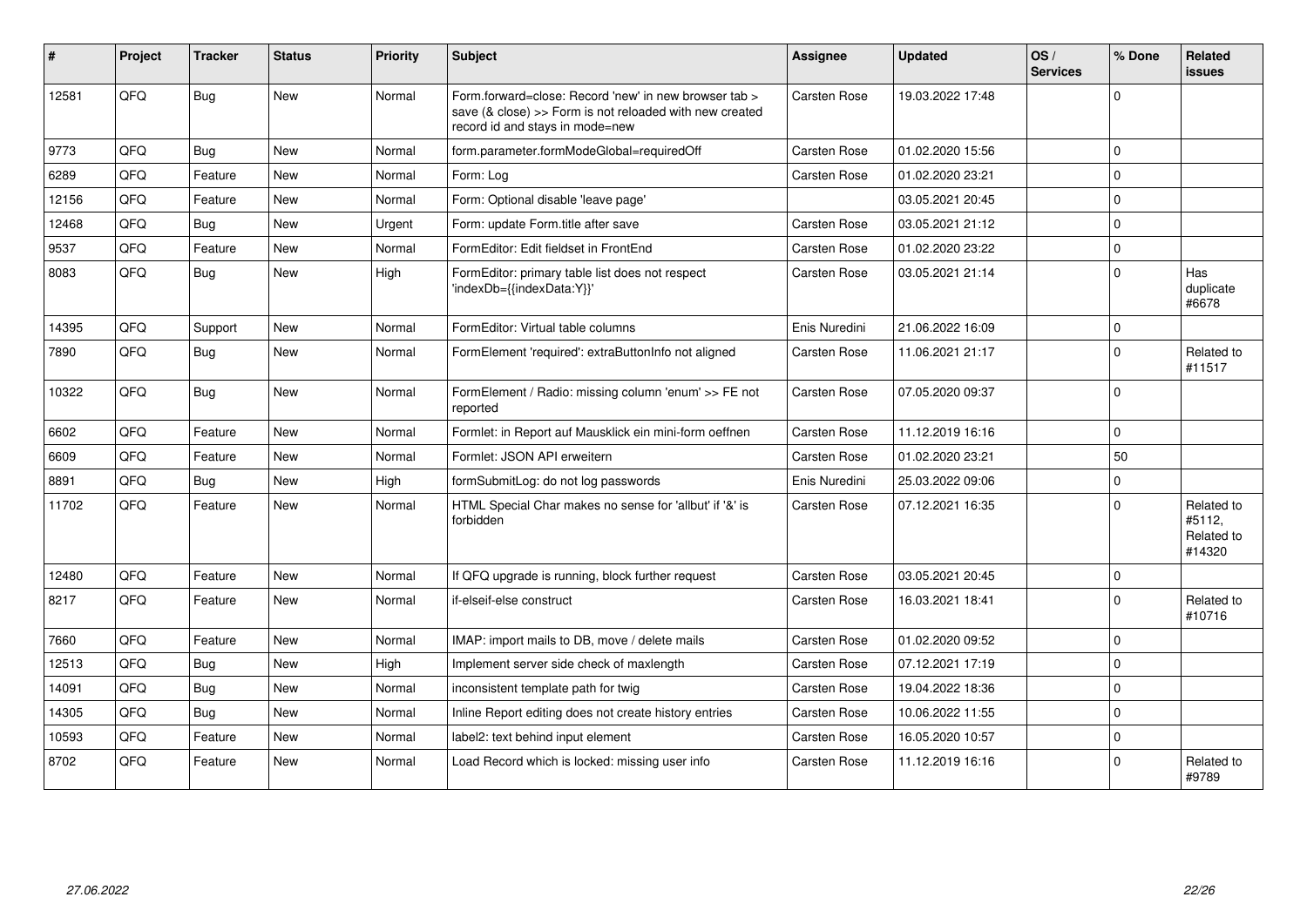| #     | Project | <b>Tracker</b> | <b>Status</b> | <b>Priority</b> | <b>Subject</b>                                                                           | <b>Assignee</b>     | <b>Updated</b>   | OS/<br><b>Services</b> | % Done      | Related<br><b>issues</b>                                              |
|-------|---------|----------------|---------------|-----------------|------------------------------------------------------------------------------------------|---------------------|------------------|------------------------|-------------|-----------------------------------------------------------------------|
| 12490 | QFQ     | Feature        | New           | Normal          | Loading Plugins in QFQ - see what tinymce does. (lazy<br>loading)                        | Benjamin Baer       | 08.06.2022 10:37 |                        | $\Omega$    | Related to<br>#12611,<br>Related to<br>#10013,<br>Related to<br>#7732 |
| 9777  | QFQ     | Feature        | <b>New</b>    | Normal          | Logging QFQ Variables                                                                    | <b>Carsten Rose</b> | 16.12.2019 17:17 |                        | $\mathbf 0$ |                                                                       |
| 2361  | QFQ     | Feature        | New           | Normal          | Logging wer/wann/wo welches Formular aufgerufen hat                                      | Carsten Rose        | 11.12.2019 16:15 |                        | $\mathbf 0$ | Related to<br>#4432,<br>Related to<br>#7480                           |
| 3504  | QFQ     | Feature        | New           | Normal          | Logging: welche Action FEs werden wann wie ausgefuehrt                                   | Carsten Rose        | 01.02.2020 23:21 |                        | $\mathbf 0$ | Related to<br>#5458,<br>Related to<br>#4092                           |
| 11747 | QFQ     | Feature        | New           | Normal          | Maintenance Page with Redirect                                                           | Carsten Rose        | 03.05.2021 20:47 |                        | $\mathbf 0$ | Related to<br>#11741                                                  |
| 9208  | QFQ     | Feature        | New           | Normal          | Manage 'recent' records                                                                  | Carsten Rose        | 01.02.2020 23:22 |                        | $\mathbf 0$ |                                                                       |
| 10014 | QFQ     | Feature        | New           | Normal          | Manual.rst: describe behaviour and process order of<br>fillStoreVar, slaveId, sqlBefore, | Carsten Rose        | 01.02.2020 22:31 |                        | $\mathbf 0$ |                                                                       |
| 12039 | QFQ     | Feature        | New           | Normal          | Missing htmlSpecialChar() in pre processing on form submit                               |                     | 18.02.2021 00:09 |                        | $\mathbf 0$ | Related to<br>#14320                                                  |
| 11523 | QFQ     | Feature        | New           | Normal          | Mit dynamic Update erkennen, ob Upload gemacht wurde                                     | Carsten Rose        | 13.11.2020 15:07 |                        | $\mathbf 0$ | Related to<br>#9533                                                   |
| 6765  | QFQ     | Feature        | New           | Normal          | Moeglichkeit via QFQ eigene Logs zu schreiben                                            | Carsten Rose        | 01.02.2020 23:21 |                        | $\mathbf 0$ |                                                                       |
| 5459  | QFQ     | Bug            | New           | High            | Multi DB: spread system tables between 'QFQ' and<br>'Data'-DB                            | Carsten Rose        | 03.05.2021 21:14 |                        | $\mathbf 0$ | Related to<br>#4720                                                   |
| 9706  | QFQ     | Feature        | New           | Normal          | Multi File Upload (hidden template group)                                                | Carsten Rose        | 01.02.2020 23:22 |                        | $\Omega$    | Related to<br>#7521,<br>Related to<br>#5562,<br>Related to<br>#13330  |
| 10508 | QFQ     | <b>Bug</b>     | New           | High            | Multi Form broken on Multi DB Instance                                                   | Carsten Rose        | 03.05.2021 21:12 |                        | $\mathbf 0$ |                                                                       |
| 13331 | QFQ     | Bug            | New           | Normal          | Multi Form: Clear Icon misplaced                                                         | Carsten Rose        | 19.03.2022 17:47 |                        | $\mathbf 0$ |                                                                       |
| 13332 | QFQ     | Bug            | New           | Normal          | Multi Form: Required Felder werden visuell nicht markiert.                               | Carsten Rose        | 19.03.2022 17:47 |                        | $\mathbf 0$ |                                                                       |
| 11516 | QFQ     | Feature        | New           | Normal          | Multi Page Form (Previous/Next Buttons)                                                  | Carsten Rose        | 16.03.2021 17:52 |                        | $\mathbf 0$ |                                                                       |
| 10714 | QFQ     | Feature        | New           | Normal          | multi Table Form                                                                         | Carsten Rose        | 16.03.2021 18:44 |                        | 0           |                                                                       |
| 11695 | QFQ     | Bug            | New           | Normal          | MultiForm required FE Error                                                              | Carsten Rose        | 04.12.2020 13:34 |                        | 0           |                                                                       |
| 11667 | QFQ     | <b>Bug</b>     | New           | Normal          | MySQL mariadb-server-10.3: Incorrect datetime value                                      | Carsten Rose        | 03.05.2021 20:48 |                        | $\mathbf 0$ |                                                                       |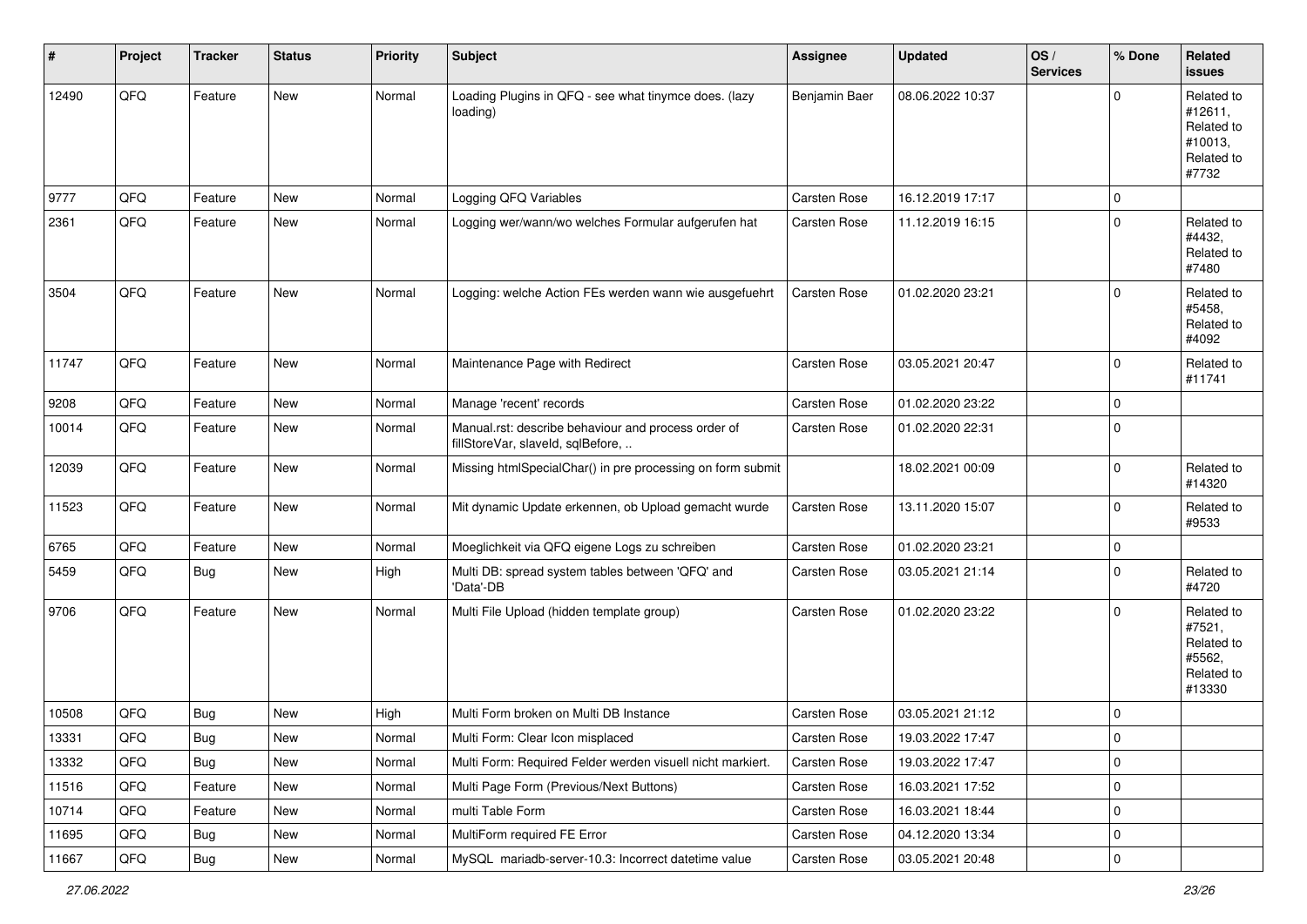| #     | Project | <b>Tracker</b> | <b>Status</b> | <b>Priority</b> | <b>Subject</b>                                                                                        | Assignee               | <b>Updated</b>   | OS/<br><b>Services</b> | % Done   | <b>Related</b><br><b>issues</b>                    |
|-------|---------|----------------|---------------|-----------------|-------------------------------------------------------------------------------------------------------|------------------------|------------------|------------------------|----------|----------------------------------------------------|
| 12023 | QFQ     | Feature        | New           | Normal          | MySQL Stored Precdure: QDECODESPECIALCHAR()                                                           | <b>Carsten Rose</b>    | 16.02.2021 11:16 |                        | $\Omega$ | Related to<br>#12022                               |
| 6437  | QFQ     | Feature        | New           | Normal          | Neuer Mode Button bei FormElementen                                                                   | Carsten Rose           | 01.02.2020 23:21 |                        | $\Omega$ | Related to<br>#9668,<br><b>Blocked by</b><br>#9678 |
| 5782  | QFQ     | Feature        | <b>New</b>    | Normal          | <b>NextCloud API</b>                                                                                  | <b>Carsten Rose</b>    | 01.02.2020 10:02 |                        | $\Omega$ |                                                    |
| 12133 | QFQ     | Bug            | <b>New</b>    | Normal          | NPM, phpSpreadSheet aktualisieren                                                                     | Carsten Rose           | 15.03.2021 09:04 |                        | $\Omega$ |                                                    |
| 14090 | QFQ     | Feature        | New           | Normal          | Nützliche _script funktionen                                                                          | Carsten Rose           | 28.05.2022 11:03 |                        | $\Omega$ |                                                    |
| 7685  | QFQ     | Bug            | <b>New</b>    | Normal          | Open FormElement from QFQ error message and save<br>modified record: error about missing {{formId:F}} | <b>Carsten Rose</b>    | 01.02.2020 23:22 |                        | $\Omega$ |                                                    |
| 7650  | QFQ     | Bug            | <b>New</b>    | High            | Optional do not show 'required' sign on FormElement                                                   | Carsten Rose           | 03.05.2021 21:14 |                        | $\Omega$ |                                                    |
| 7681  | QFQ     | Feature        | <b>New</b>    | Normal          | Optional switch off 'check for modified record'                                                       | Carsten Rose           | 01.02.2020 23:21 |                        | $\Omega$ |                                                    |
| 10384 | QFQ     | Feature        | <b>New</b>    | Normal          | Parameter Exchange QFQ Instances                                                                      |                        | 07.05.2020 09:38 |                        | $\Omega$ |                                                    |
| 5715  | QFQ     | Feature        | New           | High            | <b>PDF Caching</b>                                                                                    | <b>Carsten Rose</b>    | 03.05.2021 21:14 |                        | $\Omega$ | Related to<br>#5851,<br>Related to<br>#6357        |
| 6261  | QFQ     | Feature        | <b>New</b>    | Normal          | Persistent SIP                                                                                        | <b>Carsten Rose</b>    | 12.06.2021 09:07 |                        | $\Omega$ | Related to<br>#10819                               |
| 10819 | QFQ     | Feature        | New           | Normal          | Persistent SIP - second try                                                                           | <b>Carsten Rose</b>    | 29.06.2020 23:02 |                        | $\Omega$ | Related to<br>#6261                                |
| 8668  | QFQ     | Bug            | <b>New</b>    | High            | Pill disabled: dyamic mode 'hidden' not respected - FE is<br>still required                           | Carsten Rose           | 03.05.2021 21:14 |                        | $\Omega$ |                                                    |
| 12556 | QFQ     | Feature        | <b>New</b>    | Normal          | Pills Title: colored = static or dynamic on allrequiredgiven                                          | Benjamin Baer          | 19.03.2022 17:49 |                        | $\Omega$ |                                                    |
| 11668 | QFQ     | <b>Bug</b>     | <b>New</b>    | Normal          | Play function.sql - problem with mysql                                                                | Carsten Rose           | 03.05.2021 20:48 |                        | $\Omega$ |                                                    |
| 10080 | QFQ     | Feature        | <b>New</b>    | Normal          | Popup on 'save' / 'close': configure dialog (answer<br>yes/no/cancle/)                                | Carsten Rose           | 28.03.2021 20:52 |                        | $\Omega$ | Is duplicate<br>of #12262                          |
| 4023  | QFQ     | Feature        | <b>New</b>    | Normal          | prepared statements - FE action: salveld, sqllnsert,<br>sqlUpdate, sqlDelete, sqlBefore, sqlAfter     | Carsten Rose           | 11.12.2019 16:15 |                        | $\Omega$ |                                                    |
| 10658 | QFQ     | <b>Bug</b>     | <b>New</b>    | Normal          | processReadOnly broken                                                                                | Carsten Rose           | 27.05.2020 17:55 |                        | $\Omega$ |                                                    |
| 14376 | QFQ     | Feature        | <b>New</b>    | Normal          | QFQ Bootstrap: if missing, create stored procedures                                                   | Enis Nuredini          | 19.06.2022 16:37 |                        | $\Omega$ |                                                    |
| 13592 | QFQ     | <b>Bug</b>     | <b>New</b>    | Normal          | QFQ Build Queue: das vergeben von Tags klappt nicht. Es<br>werden keine Releases gebaut.              | <b>Carsten Rose</b>    | 19.03.2022 17:45 |                        | $\Omega$ |                                                    |
| 12465 | QFQ     | Feature        | New           | Normal          | QFQ Function: use in FE to fill StoreRecord                                                           | <b>Carsten Rose</b>    | 05.05.2021 21:58 |                        | $\Omega$ |                                                    |
| 13609 | QFQ     | Feature        | New           | Normal          | QFQ Introduction: Seite aufloesen                                                                     | Philipp<br>Gröbelbauer | 28.05.2022 11:02 |                        | $\Omega$ |                                                    |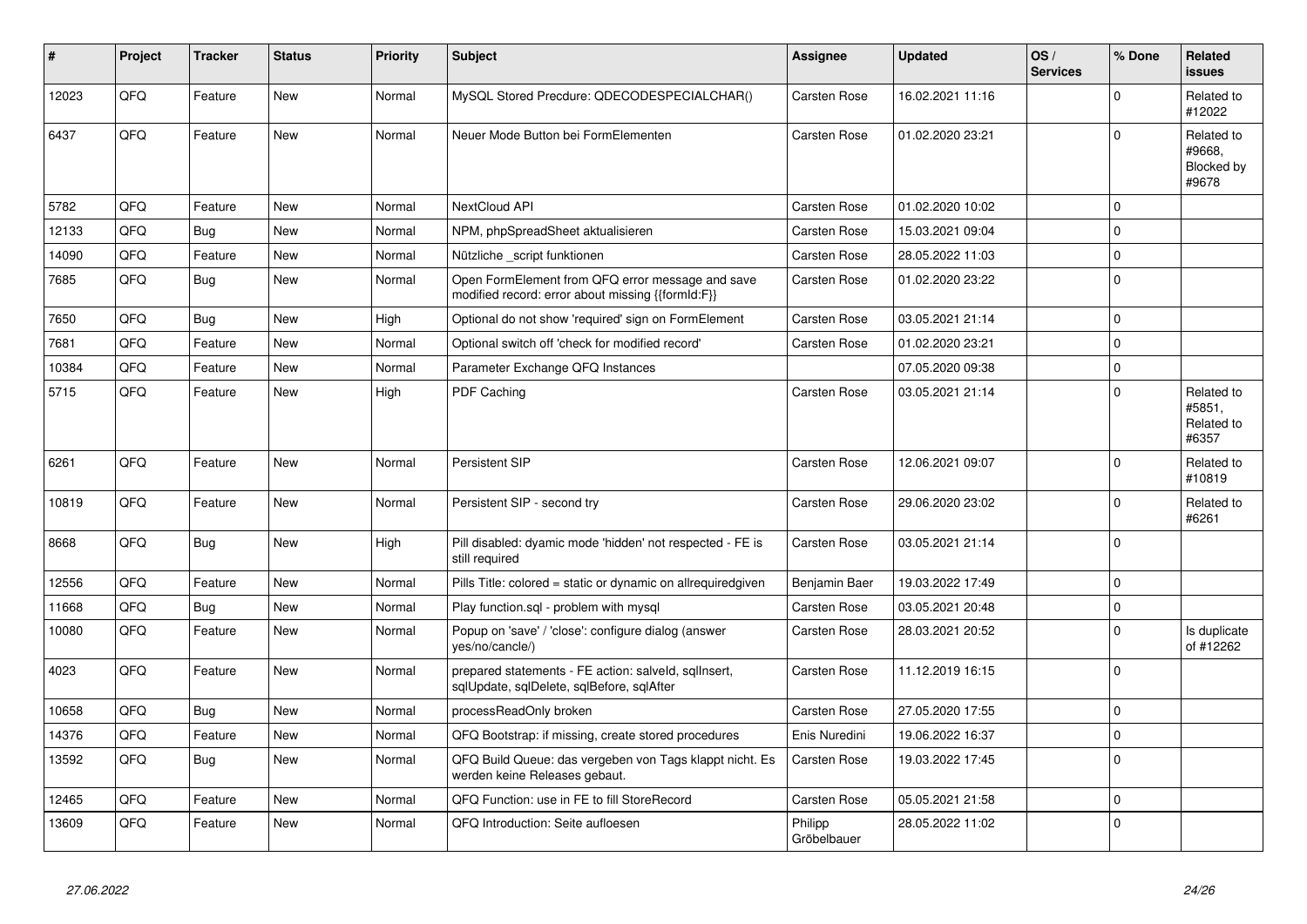| #     | Project | <b>Tracker</b> | <b>Status</b> | <b>Priority</b> | <b>Subject</b>                                                                                                                        | <b>Assignee</b>     | <b>Updated</b>   | OS/<br><b>Services</b> | % Done      | Related<br>issues                                                      |
|-------|---------|----------------|---------------|-----------------|---------------------------------------------------------------------------------------------------------------------------------------|---------------------|------------------|------------------------|-------------|------------------------------------------------------------------------|
| 7524  | QFQ     | <b>Bug</b>     | <b>New</b>    | Normal          | QFQ throws a 'General Error' if 'fileadmin/protected/log/' is<br>not writeable                                                        | <b>Carsten Rose</b> | 01.02.2020 23:22 |                        | $\Omega$    |                                                                        |
| 9927  | QFQ     | Feature        | New           | Normal          | QFQ Update: a) Update nur machen wenn BE User<br>eingeloggt ist., b) Bei Fehler genaue Meldung welcher<br>Updateschritt Probleme hat. | <b>Carsten Rose</b> | 22.01.2020 12:59 |                        | $\mathbf 0$ |                                                                        |
| 13528 | QFQ     | Bug            | <b>New</b>    | Normal          | gfg.io > releases: es wird kein neues Release angelegt                                                                                | Benjamin Baer       | 19.03.2022 17:46 |                        | $\Omega$    |                                                                        |
| 14187 | QFQ     | Feature        | New           | High            | qfq.log: show current URL                                                                                                             | <b>Carsten Rose</b> | 28.05.2022 11:02 |                        | $\mathbf 0$ | Related to<br>#13933.<br>Related to<br>#12532,<br>Related to<br>#11893 |
| 13757 | QFQ     | Feature        | <b>New</b>    | High            | QR / Bar-Code Plugin                                                                                                                  | Enis Nuredini       | 19.03.2022 17:43 |                        | $\mathbf 0$ |                                                                        |
| 7520  | QFQ     | Feature        | <b>New</b>    | Normal          | QR Code:  AS _qr ( AS _link)                                                                                                          | <b>Carsten Rose</b> | 01.02.2020 23:22 |                        | $\Omega$    |                                                                        |
| 6483  | QFQ     | Bug            | <b>New</b>    | Normal          | R Store funktioniert nicht bei 'Report Notation' im FE                                                                                | <b>Carsten Rose</b> | 01.02.2020 23:21 |                        | $\mathbf 0$ |                                                                        |
| 7924  | QFQ     | Feature        | <b>New</b>    | Normal          | Radio/Checkbox with Tooltip                                                                                                           | Carsten Rose        | 01.02.2020 23:22 |                        | $\mathbf 0$ |                                                                        |
| 11239 | QFQ     | <b>Bug</b>     | <b>New</b>    | Normal          | Radiobutton (plain): horizontales Rendern abhängig vom<br>Datentyp in der Datenbank                                                   | Carsten Rose        | 30.09.2020 18:37 |                        | $\mathbf 0$ |                                                                        |
| 11237 | QFQ     | Bug            | New           | High            | Radiobutton / parameter.buttonClass= btn-default - kein<br>dirty Trigger                                                              | Benjamin Baer       | 03.05.2021 21:12 |                        | $\mathbf 0$ | Related to<br>#10766                                                   |
| 10766 | QFQ     | <b>Bug</b>     | New           | High            | Radiobutton / parameter.buttonClass=btn-default: dynamic<br>update                                                                    |                     | 03.05.2021 21:12 |                        | $\mathbf 0$ | Related to<br>#11237                                                   |
| 7513  | QFQ     | <b>Bug</b>     | <b>New</b>    | Normal          | Radios not correct aligned                                                                                                            | <b>Carsten Rose</b> | 01.02.2020 23:22 |                        | $\mathbf 0$ |                                                                        |
| 7795  | QFQ     | <b>Bug</b>     | <b>New</b>    | Normal          | Readonly Form: Typeahead-Felder                                                                                                       | <b>Carsten Rose</b> | 01.02.2020 23:22 |                        | $\mathbf 0$ |                                                                        |
| 7280  | QFQ     | Feature        | <b>New</b>    | Normal          | recently used table                                                                                                                   | <b>Carsten Rose</b> | 01.02.2020 23:21 |                        | $\mathbf 0$ |                                                                        |
| 7480  | QFQ     | Feature        | New           | Normal          | Record History (Undo / Redo)                                                                                                          | <b>Carsten Rose</b> | 11.12.2019 16:16 |                        | $\Omega$    | Related to<br>#2361                                                    |
| 7099  | QFQ     | Feature        | <b>New</b>    | Normal          | Redesign FormEditor                                                                                                                   | <b>Carsten Rose</b> | 01.02.2020 23:21 |                        | $\mathbf 0$ |                                                                        |
| 13700 | QFQ     | Feature        | <b>New</b>    | Normal          | Redesign gfg.io Seite                                                                                                                 | Carsten Rose        | 19.03.2022 17:43 |                        | $\mathbf 0$ |                                                                        |
| 8975  | QFQ     | Feature        | <b>New</b>    | Normal          | Report Notation: 2.0                                                                                                                  | Carsten Rose        | 01.02.2020 23:22 |                        | $\mathbf 0$ | Related to<br>#8963                                                    |
| 9983  | QFQ     | Feature        | <b>New</b>    | Normal          | Report Notation: new keyword 'range'                                                                                                  | <b>Carsten Rose</b> | 01.02.2020 15:55 |                        | $\mathbf 0$ |                                                                        |
| 7261  | QFQ     | Bug            | New           | Normal          | Report pathFilename for user without path, only the<br>filename                                                                       | Carsten Rose        | 01.02.2020 23:21 |                        | $\Omega$    |                                                                        |
| 6723  | QFQ     | Feature        | <b>New</b>    | Normal          | Report QFQ Installation and Version                                                                                                   | <b>Carsten Rose</b> | 12.06.2021 09:07 |                        | $\mathbf 0$ |                                                                        |
| 10463 | QFQ     | Feature        | New           | Normal          | Report_link: expliztes setzen von HTML Tags (Bedarf fuer<br>'data-selenium' & 'id')                                                   | Enis Nuredini       | 23.03.2022 09:23 |                        | $\Omega$    | Related to<br>#7648                                                    |